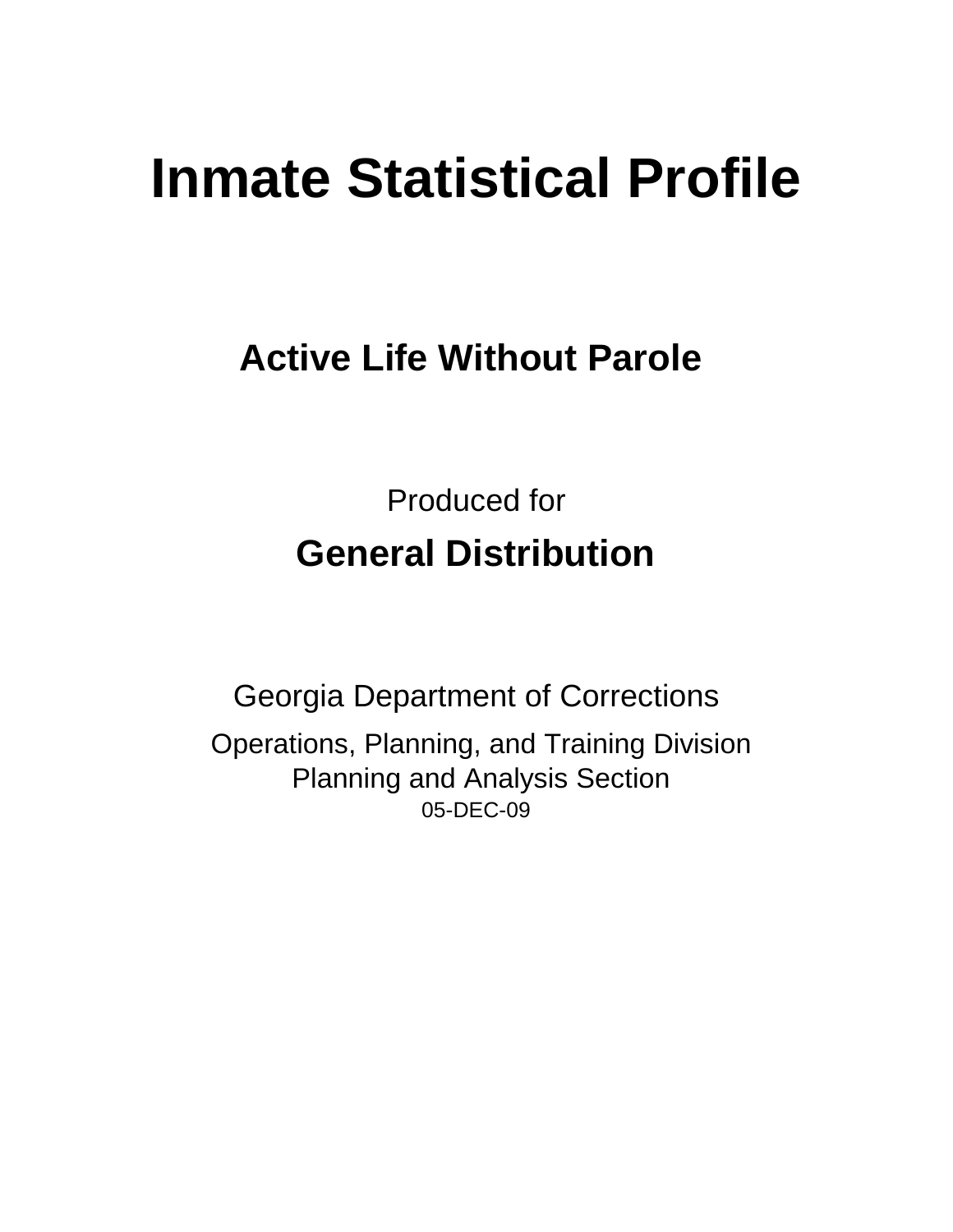**Contents** 

**Active Life Without Parole** 

Produced for **General Distribution**

# Table of Contents

|    | <b>Demographic information</b>                                       |
|----|----------------------------------------------------------------------|
|    | 5 Current age, broken out in ten year age groups                     |
|    | 6 Race group                                                         |
|    | 7 Hispanic Origin                                                    |
|    | 8 Number of children, self-reported at entry to prison               |
|    | 9 Religious affiliation, self-reported at entry to prison            |
|    | 10 Home county - self-reported at entry to prison                    |
|    | 13 Socioeconomic class, self-reported at entry to prison             |
|    | 14 Environment to age 16, self-reported at entry to prison           |
|    | 15 Employment status before prison, self-reported at entry to prison |
|    | 16 Age at admission                                                  |
|    | 18 Height, measured at entry to prison                               |
|    | 19 Weight, measured at entry to prison                               |
|    | 20 Military service                                                  |
|    | <b>Correctional information</b>                                      |
|    | 21 Type of admission to prison                                       |
|    | 22 Current / last security status                                    |
|    | 23 Current / last institution type                                   |
|    | 24 Institution type - transitional centers                           |
|    | 25 Institution type - mental hospitals                               |
|    | 26 Institution type - county prisons                                 |
| 27 | Institution type - state prisons                                     |
|    | 28 Institution type - private prisons                                |
|    | 29 Institution type - prison annexes                                 |
|    | 30 Institution type - pre-release centers                            |
| 31 | Institution type - inmate boot camp                                  |
|    | 32 Number of disciplinary reports                                    |
|    | 33 Number of transfers                                               |
|    | 34 Number of escapes                                                 |
|    | 35 Time served in current (or last) institution                      |
|    | Educational, psychological and physical information                  |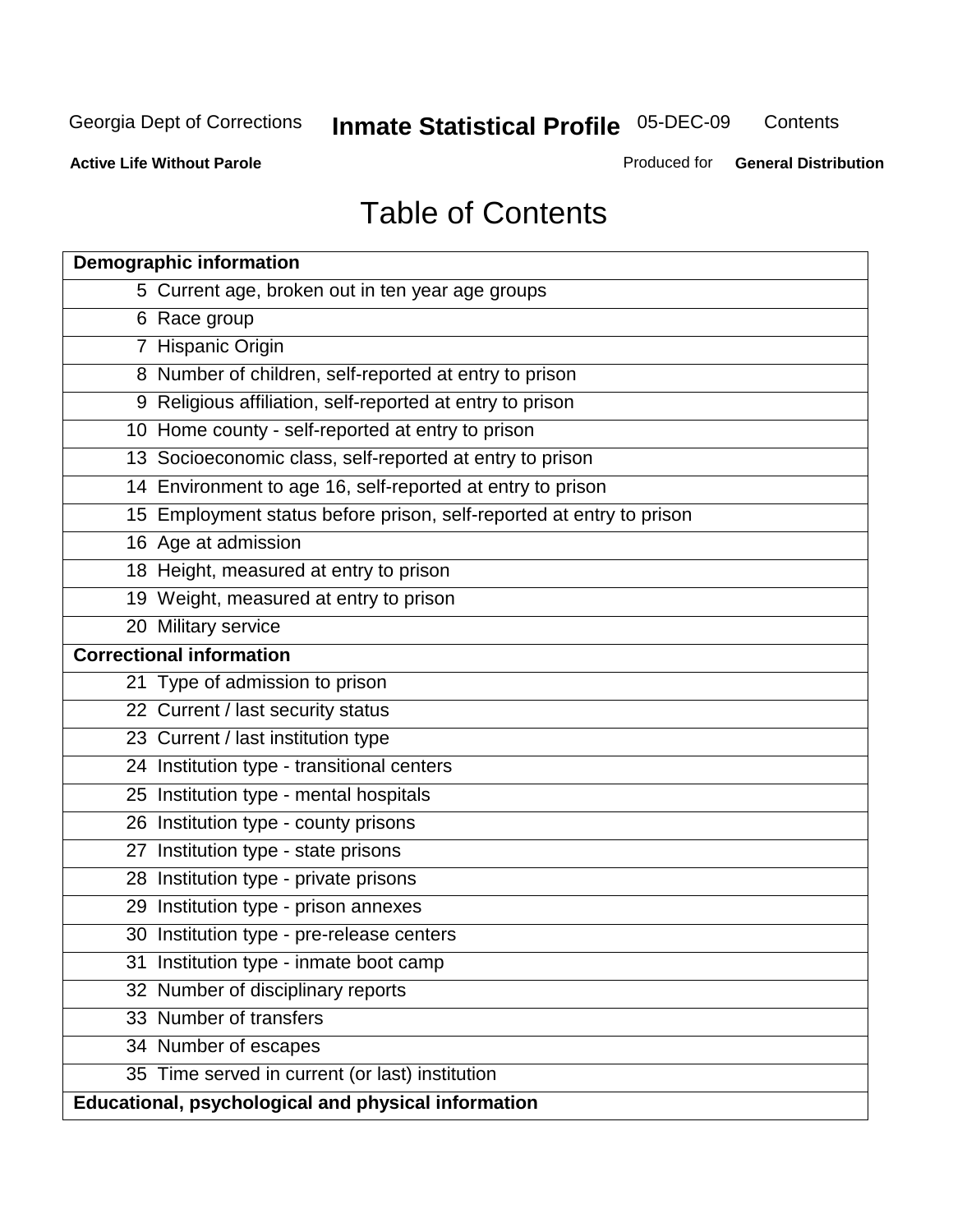**Contents** 

**Active Life Without Parole** 

Produced for **General Distribution**

# Table of Contents

| <b>Educational, psychological and physical information</b>       |
|------------------------------------------------------------------|
| 36 Highest grade level attained                                  |
| 37 Culture fair IQ scores                                        |
| 38 Wide Range Achievement Test (WRAT) reading score              |
| 39 Wide Range Achievement Test (WRAT) math score                 |
| 40 Wide Range Achievement Test (WRAT) spelling score             |
| 41 Scope of substance abuse - summary                            |
| 42 Scope of substance abuse - detail                             |
| 43 Current / last mental health treatment level                  |
| 44 PULHESDWIT medical scale - 'P' overall condition ('P'hysical) |
| 45 PULHESDWIT medical scale - 'U' upper body                     |
| 46 PULHESDWIT medical scale - 'L' lower body                     |
| 47 PULHESDWIT medical scale - 'H' hearing                        |
| 48 PULHESDWIT medical scale - 'E' vision                         |
| 49 PULHESDWIT medical scale -'S' psychiatric                     |
| 50 PULHESDWIT medical scale - 'D' dental                         |
| 51 PULHESDWIT medical scale - 'W' work ability                   |
| 52 PULHESDWIT medical scale - 'I' impairment                     |
| 53 PULHESDWIT medical scale - 'T' transportability               |
| 54 Criminality in family, self-reported                          |
| 55 Alcoholism in family, self-reported                           |
| 56 Drug abuse in family, self-reported                           |
| 57 Subjected to frequent beatings, self-reported                 |
| 58 Father absent during inmate's childhood                       |
| 59 Mother absent during inmate's childhood                       |
| <b>Crimes and criminal history information</b>                   |
| 60 Number of prior Georgia incarcerations                        |
| Prison sentence in years<br>61                                   |
| 62 Primary offense, broken out into felonies vs misdemeanors     |
| 63 Primary offense, broken out into six broad crime categories   |
| 64 Primary offense, detailed offense code                        |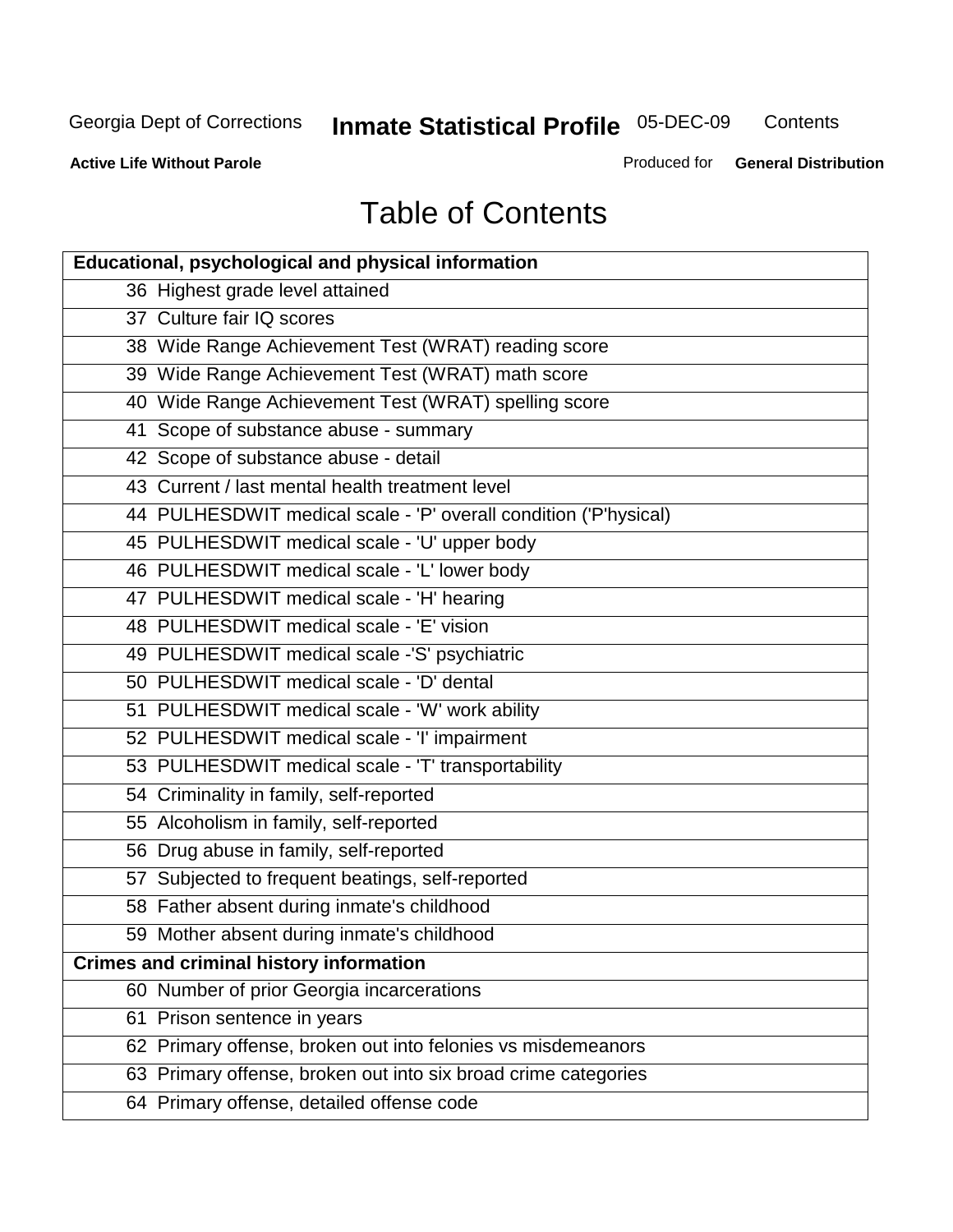**Contents** 

**Active Life Without Parole** 

Produced for **General Distribution**

# Table of Contents

| <b>Crimes and criminal history information</b>        |
|-------------------------------------------------------|
| 65 County of conviction of primary offense            |
| 68 County of conviction of primary offense            |
| 72 Circuit of conviction of primary offense           |
| 74 Years served (jail + prison) in this incarceration |
| <b>Medical information</b>                            |
| 75 Results of most recent HIV test                    |
| 76 Results of most recent tuberculosis test           |
| 77 Results of most recent syphilis test               |
| 78 Results of most recent Hepatitis-C test            |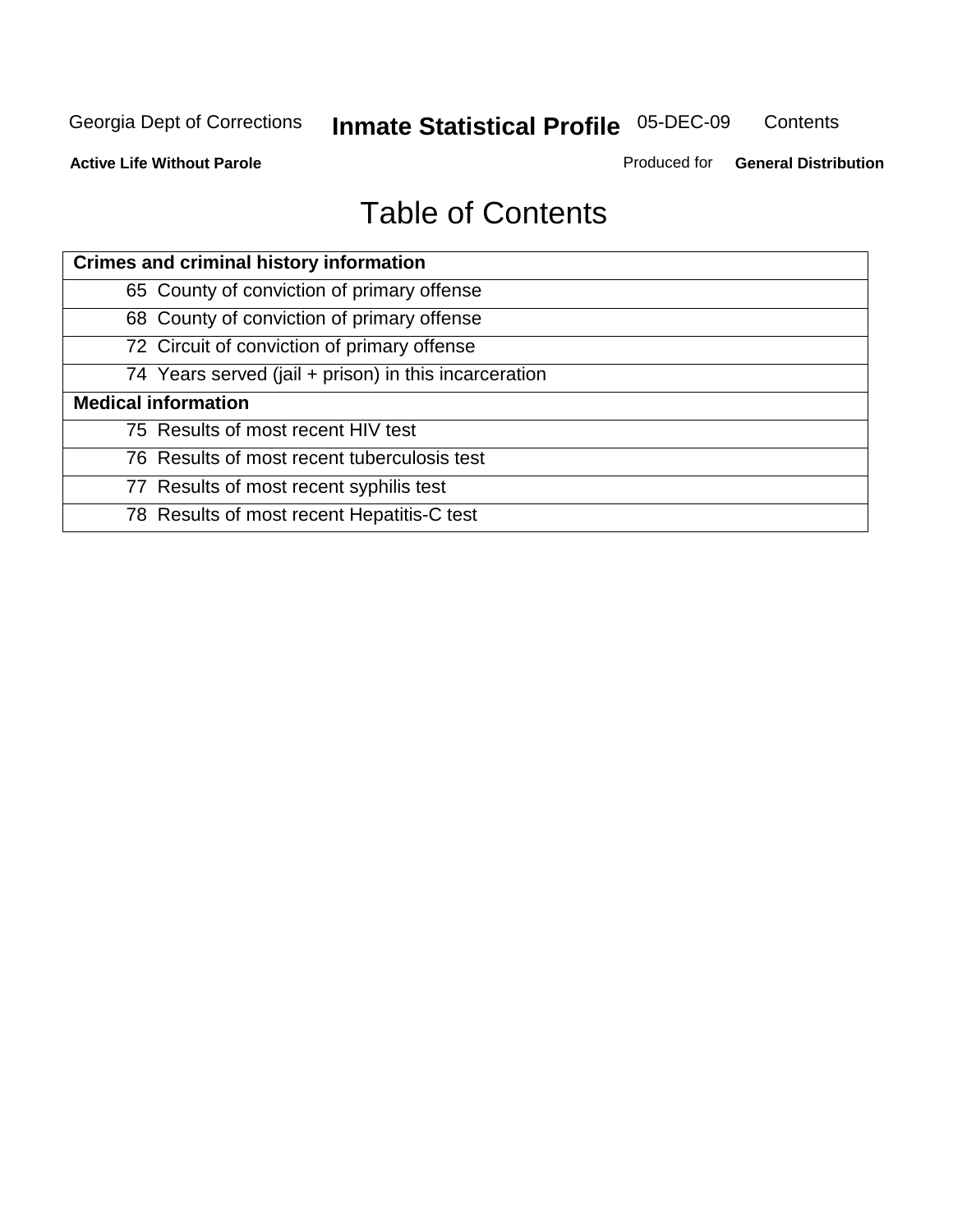#### **Active Life Without Parole**

#### Produced for **General Distribution**

### Current age, broken out in ten-year age groups

|                          |              | <b>Male</b> |         |                 | <b>Female</b> |       | <b>Total</b>    |            |
|--------------------------|--------------|-------------|---------|-----------------|---------------|-------|-----------------|------------|
| <b>Current Age</b>       | <b>Count</b> | Col %       | Row %   | <b>Count</b>    | Col %         | Row % | <b>Total</b>    | Col %      |
| <b>Twenties (20-29)</b>  | 40           | $7.34\%$    | 95.24%  |                 | 20.00%        | 4.76% | 42              | 7.57%      |
| <b>Thirties (30-39)</b>  | 191          | $35.05\%$   | 98.96%  | 2               | 20.00%        | 1.04% |                 | 193 34.77% |
| <b>Forties (40-49)</b>   | 179          | 32.84%      | 97.81%  | $\sim$          | 40.00%        | 2.19% |                 | 183 32.97% |
| <b>Fifties (50-59)</b>   | 101          | 18.53%      | 98.06%  | 2               | 20.00%        | 1.94% | 103             | 18.56%     |
| <b>Sixties (60-69)</b>   | 24           | 4.40%       | 100.00% |                 |               |       | 24              | 4.32%      |
| Seventy + (70 and above) | 10           | 1.83%       | 100.00% |                 |               |       | 10 <sup>1</sup> | 1.80%      |
| <b>Total Reported</b>    | 545          | 100%        | 98.20%  | 10 <sup>1</sup> | 100%          | 1.80% | 555             | 100%       |

| <b>NOT Reported</b> |       |     |
|---------------------|-------|-----|
| $rac{1}{2}$         | - - - | --- |
| $\sim$              | 54.   | ວວະ |

| <b>Mean</b><br>(average)       | יים מ<br>42.I | 40.3 | ィヘ フヘ<br>42.IZ |
|--------------------------------|---------------|------|----------------|
| <b>Median (middle)</b>         |               |      |                |
| <b>Mode</b><br>(most frequent) | 00<br>JZ      | 4.   | €              |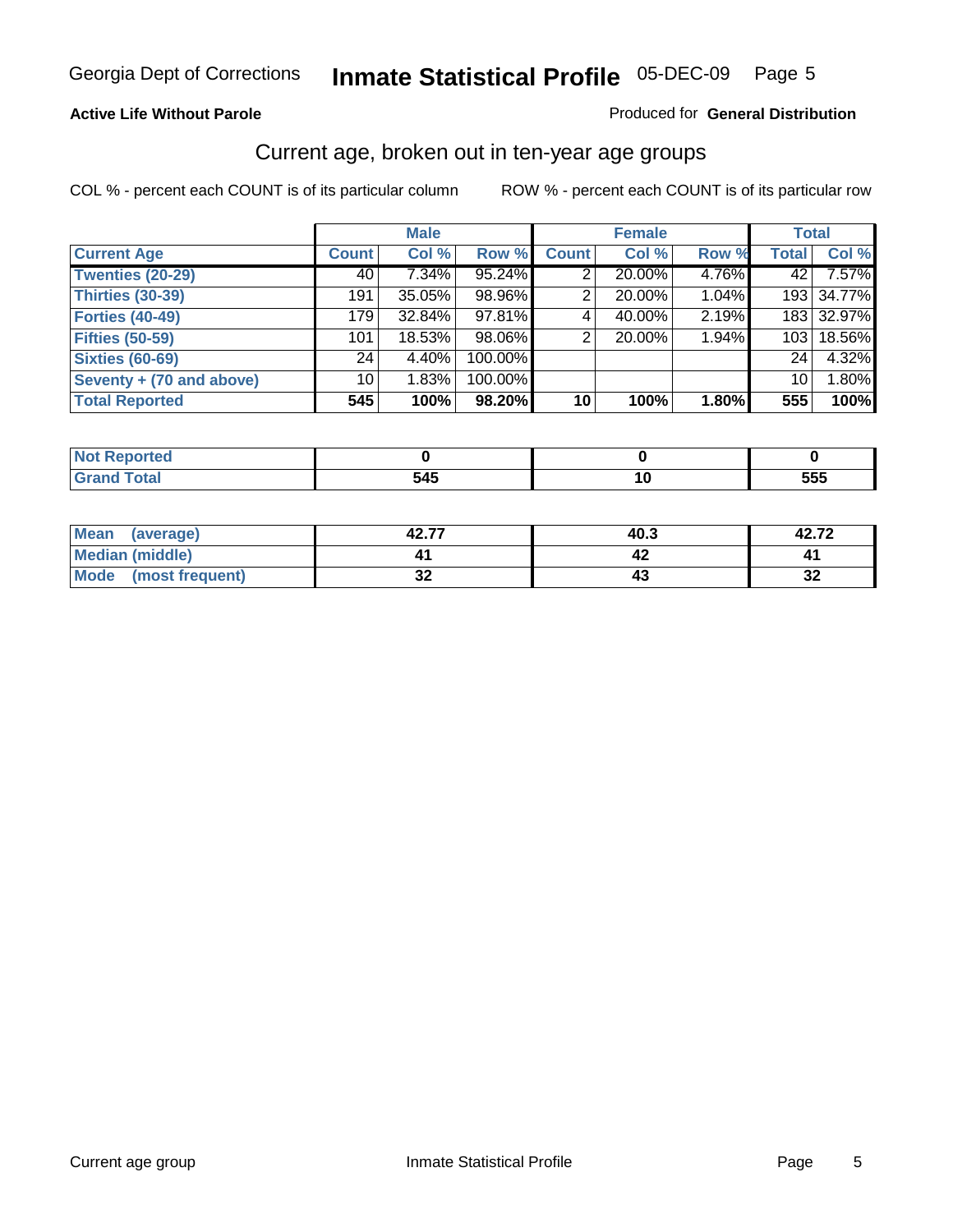**Active Life Without Parole** 

Produced for **General Distribution**

### Race group

|                       |              | <b>Male</b> |                    |    | <b>Female</b> |          |       | <b>Total</b> |
|-----------------------|--------------|-------------|--------------------|----|---------------|----------|-------|--------------|
| <b>Race Group</b>     | <b>Count</b> | Col %       | <b>Row % Count</b> |    | Col %         | Row %    | Total | Col %        |
| <b>White</b>          | 132          | 24.67%      | $95.65\%$          | 6  | 60.00%        | $4.35\%$ | 138   | 25.32%       |
| <b>Black</b>          | 403          | 75.33%      | 99.02%             |    | 40.00%        | .98%     | 407   | 74.68%       |
| <b>Total Reported</b> | 535          | 100%        | 98.17%             | 10 | 100%          | 1.83%    | 545   | 100%         |

| ™rteu<br>. | ١U       |                      |     |
|------------|----------|----------------------|-----|
|            | -<br>545 | 1 U<br>$\sim$ $\sim$ | 555 |

| $^1$ Mo. | Rlack | White | 3lack |
|----------|-------|-------|-------|
| .        |       |       |       |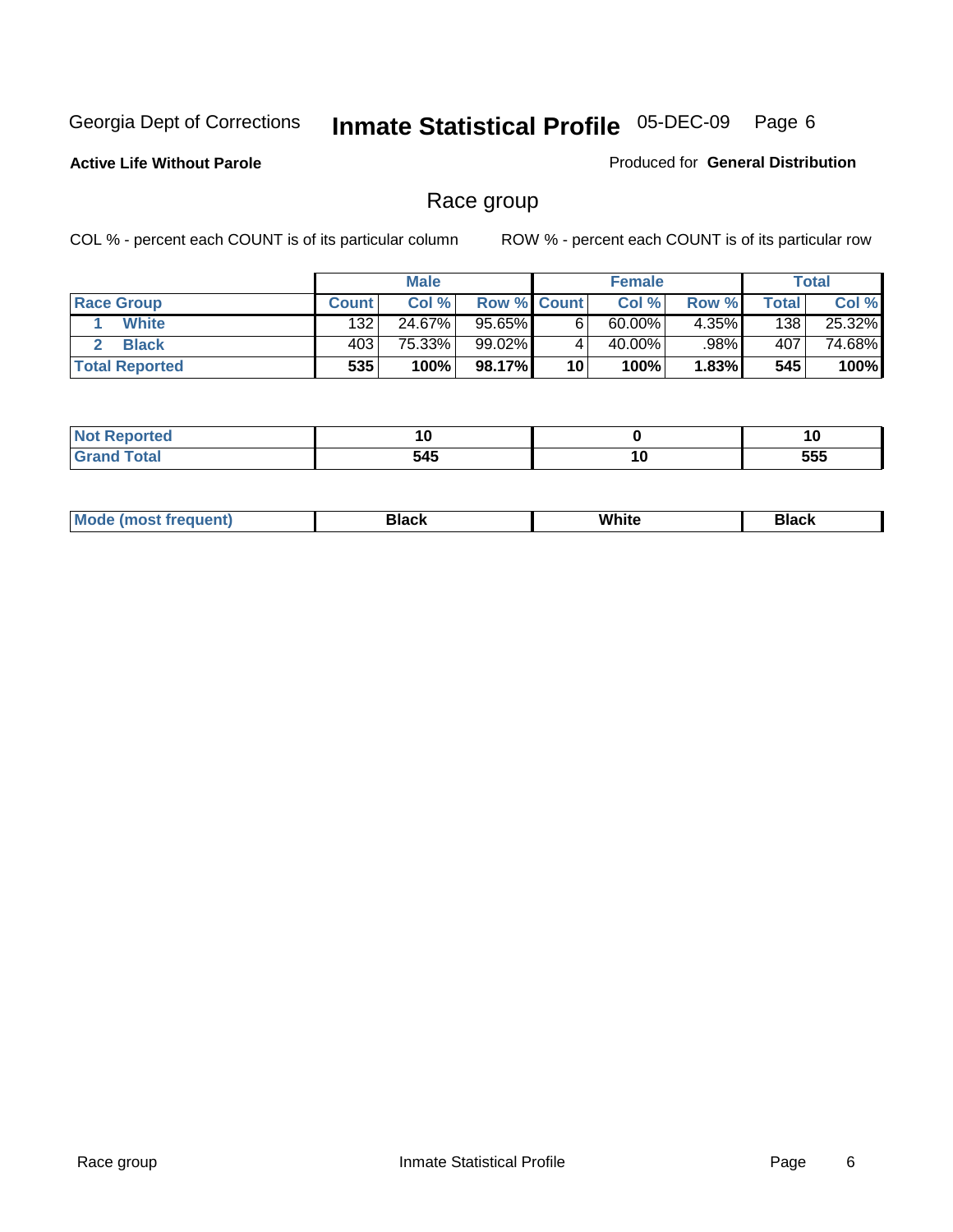**Active Life Without Parole** 

Produced for **General Distribution**

### Hispanic Origin

COL % - percent each COUNT is of its particular column ROW % - percent each COUNT is of its particular row

|                        |                 | <b>Male</b> |                    |                 | <b>Female</b> |       |       | <b>Total</b> |
|------------------------|-----------------|-------------|--------------------|-----------------|---------------|-------|-------|--------------|
| <b>Hispanic Origin</b> | <b>Count</b>    | Col %       | <b>Row % Count</b> |                 | Col %         | Row % | Total | Col %        |
| <b>Non Hispanic</b>    | 535             | 98.17%      | 98.17%             | 10 <sup>1</sup> | 100.00%       | 1.83% | 545   | 98.20%       |
| <b>Hispanic</b>        | 10 <sub>1</sub> | 1.83%       | 100.00%            |                 |               |       | 10    | $.80\%$      |
| <b>Total Reported</b>  | 545             | 100%        | 98.2%              | 10              | 100%          | 1.8%  | 555   | 100%         |

**An inmate is counted as Hispanic if** 

**(a) he self-reported as Hispanic during the diagnostic process, or** 

**(b) his primary language is Spanish, or** 

**(c) he claimed birth or citizenship in Spain or a Latin American country, or** 

**(d) he had a common Spanish surname such as Lopez or Garcia**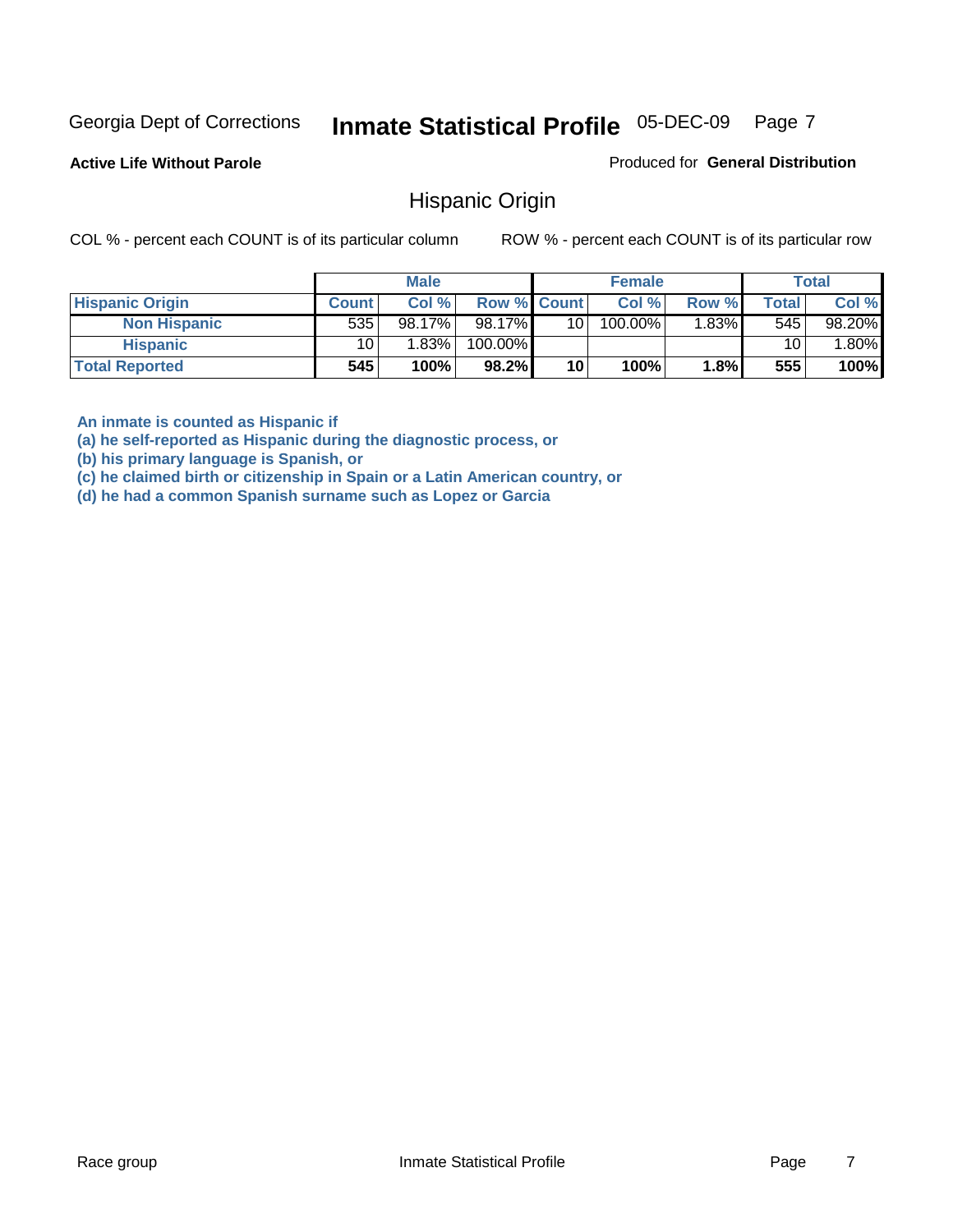#### **Active Life Without Parole**

#### Produced for **General Distribution**

### Number of children, self reported at entry to prison

|                           |              | <b>Male</b> |         |              | <b>Female</b> |       | <b>Total</b> |          |
|---------------------------|--------------|-------------|---------|--------------|---------------|-------|--------------|----------|
| <b>Number of Children</b> | <b>Count</b> | Col %       | Row %   | <b>Count</b> | Col %         | Row % | <b>Total</b> | Col %    |
| $\overline{0}$            | 398          | 73.03%      | 98.51%  | 6            | 60.00%        | 1.49% | 404          | 72.79%   |
|                           | 63           | 11.56%      | 95.45%  | 3            | 30.00%        | 4.55% | 66           | 11.89%   |
| $\overline{2}$            | 35           | 6.42%       | 100.00% |              |               |       | 35           | 6.31%    |
| 3                         | 17           | 3.12%       | 100.00% |              |               |       | 17           | $3.06\%$ |
| 4                         | 15           | 2.75%       | 93.75%  |              | 10.00%        | 6.25% | 16           | 2.88%    |
| 5                         | 10           | 1.83%       | 100.00% |              |               |       | 10           | $1.80\%$ |
| 6                         | 5            | 0.92%       | 100.00% |              |               |       | 5            | 0.90%    |
| 9                         |              | 0.18%       | 100.00% |              |               |       |              | 0.18%    |
| Over 10                   |              | 0.18%       | 100.00% |              |               |       |              | 0.18%    |
| <b>Total Reported</b>     | 545          | 100%        | 98.20%  | 10           | 100%          | 1.80% | 555          | 100%     |

| <b>The Country of Country Country</b><br>vrreo |     |        |     |
|------------------------------------------------|-----|--------|-----|
|                                                | 545 | $\sim$ | 555 |

| Mean (average)       | ~~<br>.o. | ^^<br>.ס. |
|----------------------|-----------|-----------|
| Median (middle)      |           |           |
| Mode (most frequent) |           |           |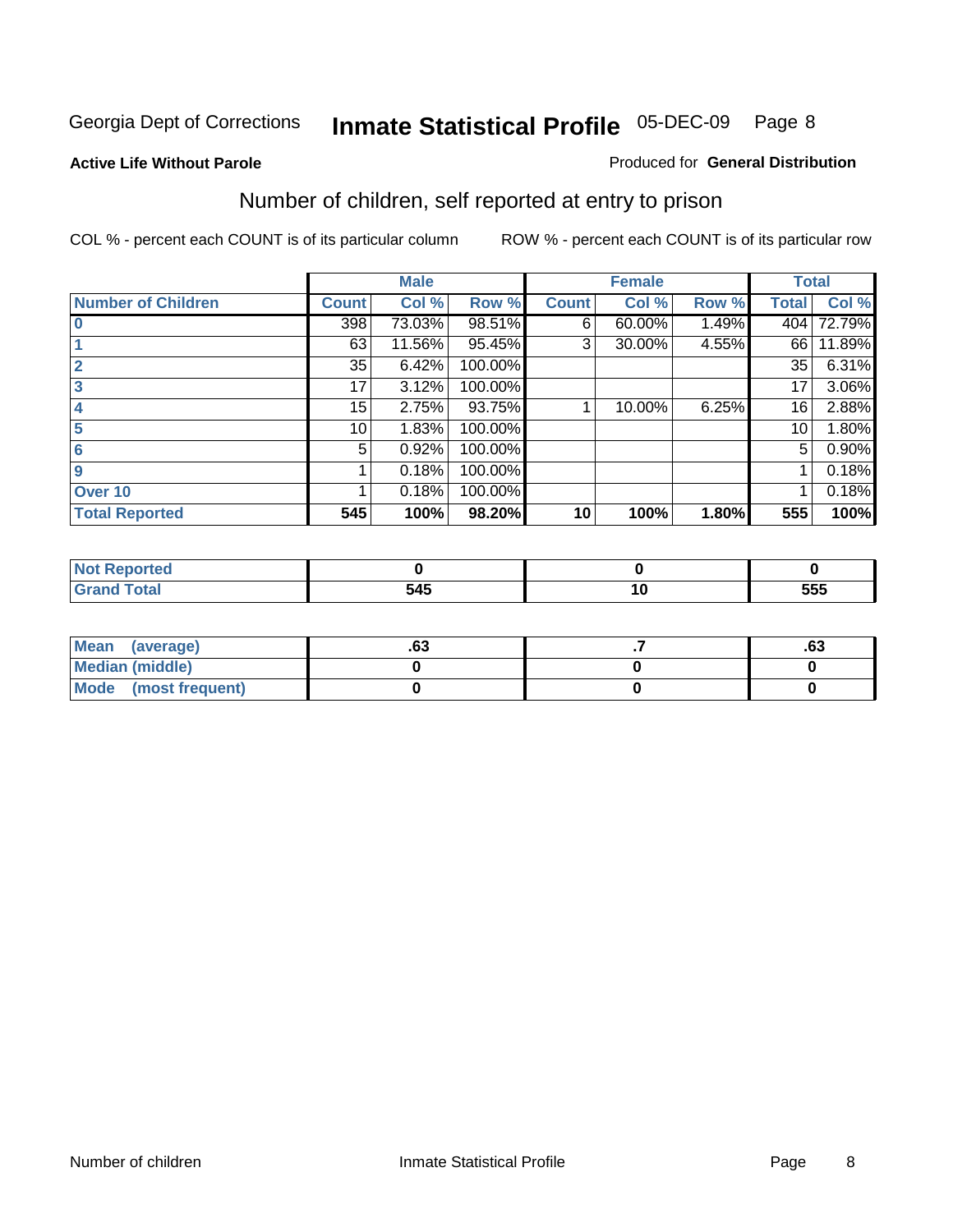#### **Active Life Without Parole**

#### Produced for **General Distribution**

### Religious affiliation, self-reported at entry to prison

|              |                              |              | <b>Male</b> |           |              | <b>Female</b> |       |              | <b>Total</b> |
|--------------|------------------------------|--------------|-------------|-----------|--------------|---------------|-------|--------------|--------------|
|              | <b>Religious Affiliation</b> | <b>Count</b> | Col %       | Row %     | <b>Count</b> | Col %         | Row % | <b>Total</b> | Col %        |
|              | Islam                        | 8            | 20.00%      | 100.00%   |              |               |       | 8            | 19.51%       |
| $\mathbf{2}$ | <b>Catholic</b>              |              | 2.50%       | 100.00%   |              |               |       |              | 2.44%        |
| 3            | <b>Baptist</b>               | 20           | 50.00%      | $95.24\%$ |              | 100.00%       | 4.76% | 21           | 51.22%       |
| 8            | <b>Holiness</b>              |              | 2.50%       | 100.00%   |              |               |       |              | 2.44%        |
| 9            | <b>Jewish</b>                |              | 2.50%       | 100.00%   |              |               |       |              | 2.44%        |
| 16           | <b>Seven D Ad</b>            |              | 2.50%       | 100.00%   |              |               |       |              | 2.44%        |
| 17           | <b>Jehovah Wt</b>            |              | 2.50%       | 100.00%   |              |               |       |              | 2.44%        |
| 20           | <b>Other Prot</b>            |              | 17.50%      | 100.00%   |              |               |       | 7            | 17.07%       |
|              | <b>Total Reported</b>        | 40           | 100%        | 97.56%    |              | 100%          | 2.44% | 41           | 100%         |

| лието | 505 |    | - - - |
|-------|-----|----|-------|
|       | 545 | 10 | 555   |

| <b>Mode (most frequent)</b> | <b>Baptist</b> | 3aptist | Baptist |
|-----------------------------|----------------|---------|---------|
|                             |                |         |         |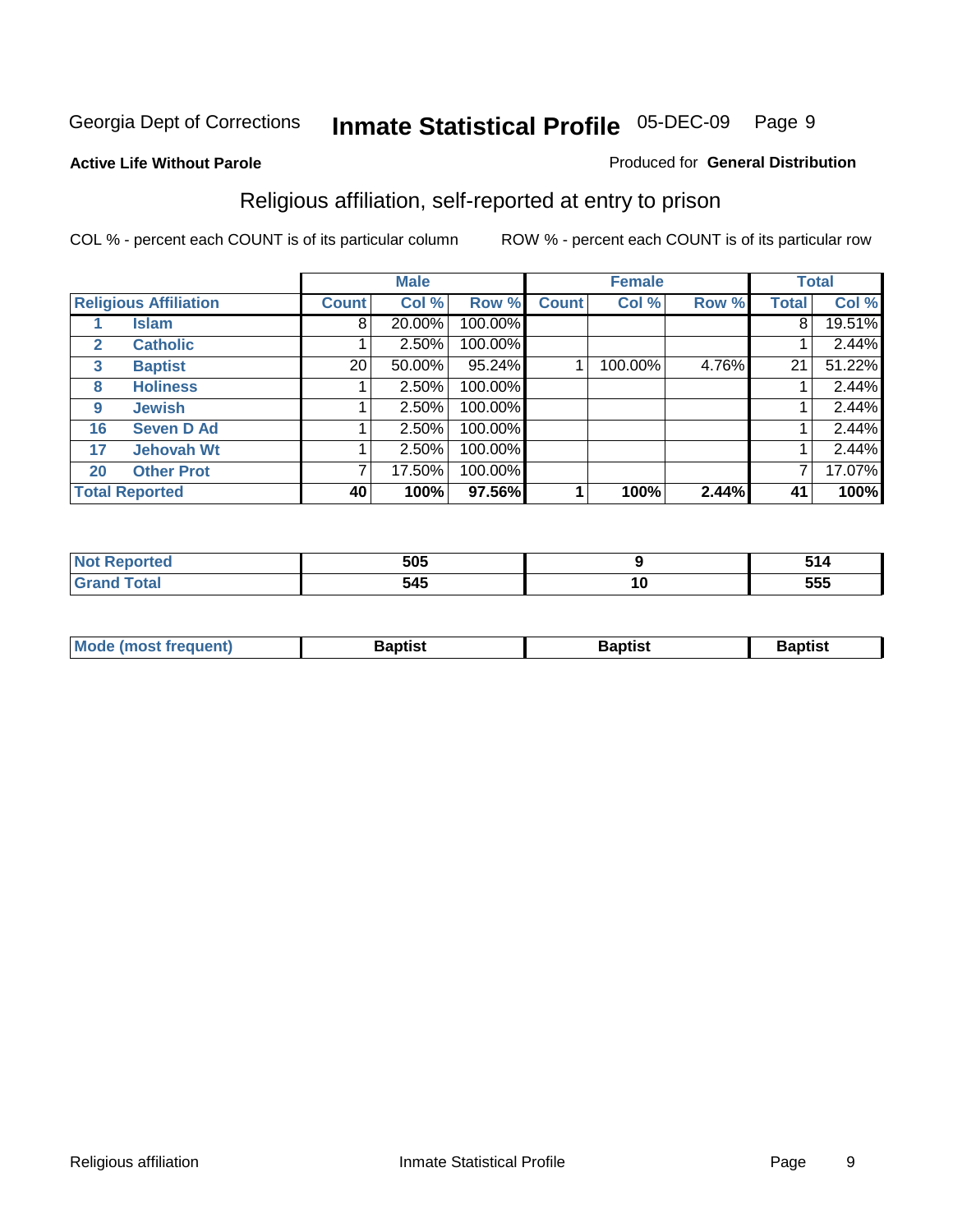#### **Active Life Without Parole**

#### Produced for **General Distribution**

### Home county, self-reported at entry to prison

|                |                      |                         | <b>Male</b> |         |              | <b>Female</b> |        | <b>Total</b>    |       |
|----------------|----------------------|-------------------------|-------------|---------|--------------|---------------|--------|-----------------|-------|
|                | <b>Home County</b>   | <b>Count</b>            | Col %       | Row %   | <b>Count</b> | Col %         | Row %  | <b>Total</b>    | Col % |
| 1              | <b>Appling</b>       | $\overline{2}$          | .38%        | 100.00% |              |               |        | $\overline{2}$  | .37%  |
| $\overline{2}$ | <b>Atkinson</b>      | 1                       | .19%        | 100.00% |              |               |        | 1               | .19%  |
| 5              | <b>Baldwin</b>       | 4                       | .76%        | 100.00% |              |               |        | 4               | .75%  |
| $\overline{7}$ | <b>Barrow</b>        | $\overline{3}$          | .57%        | 100.00% |              |               |        | $\overline{3}$  | .56%  |
| 8              | <b>Bartow</b>        | $\overline{5}$          | .95%        | 100.00% |              |               |        | $\overline{5}$  | .93%  |
| 9              | <b>Ben Hill</b>      | 4                       | .76%        | 100.00% |              |               |        | 4               | .75%  |
| 10             | <b>Berrien</b>       | 1                       | .19%        | 100.00% |              |               |        | 1               | .19%  |
| 11             | <b>Bibb</b>          | 10                      | 1.90%       | 100.00% |              |               |        | 10              | 1.87% |
| 12             | <b>Bleckley</b>      | $\overline{3}$          | .57%        | 100.00% |              |               |        | $\overline{3}$  | .56%  |
| 14             | <b>Brooks</b>        | 1                       | .19%        | 100.00% |              |               |        | 1               | .19%  |
| 16             | <b>Bulloch</b>       | 4                       | .76%        | 80.00%  | 1            | 10.00%        | 20.00% | $\overline{5}$  | .93%  |
| 17             | <b>Burke</b>         | 4                       | .76%        | 100.00% |              |               |        | 4               | .75%  |
| 18             | <b>Butts</b>         | 1                       | .19%        | 100.00% |              |               |        | 1               | .19%  |
| 20             | <b>Camden</b>        | 5                       | .95%        | 100.00% |              |               |        | $\overline{5}$  | .93%  |
| 22             | <b>Carroll</b>       | $\overline{2}$          | .38%        | 100.00% |              |               |        | $\overline{2}$  | .37%  |
| 23             | <b>Catoosa</b>       | 1                       | .19%        | 100.00% |              |               |        | 1               | .19%  |
| 24             | <b>Charlton</b>      | 1                       | .19%        | 100.00% |              |               |        | 1               | .19%  |
| 25             | <b>Chatham</b>       | $\overline{28}$         | 5.32%       | 100.00% |              |               |        | $\overline{28}$ | 5.22% |
| 26             | <b>Chattahoochee</b> | 1                       | .19%        | 100.00% |              |               |        | 1               | .19%  |
| 28             | <b>Cherokee</b>      | $\overline{2}$          | .38%        | 100.00% |              |               |        | $\overline{2}$  | .37%  |
| 29             | <b>Clarke</b>        | $\overline{13}$         | 2.47%       | 100.00% |              |               |        | $\overline{13}$ | 2.43% |
| 31             | <b>Clayton</b>       | 14                      | 2.66%       | 100.00% |              |               |        | $\overline{14}$ | 2.61% |
| 33             | <b>Cobb</b>          | $\overline{17}$         | 3.23%       | 100.00% |              |               |        | $\overline{17}$ | 3.17% |
| 34             | <b>Coffee</b>        | 3                       | .57%        | 100.00% |              |               |        | 3               | .56%  |
| 35             | <b>Colquitt</b>      | $\overline{\mathbf{c}}$ | .38%        | 100.00% |              |               |        | $\overline{2}$  | .37%  |
| 36             | <b>Columbia</b>      | $\overline{3}$          | .57%        | 100.00% |              |               |        | $\overline{3}$  | .56%  |
| 37             | <b>Cook</b>          | 4                       | .76%        | 100.00% |              |               |        | 4               | .75%  |
| 38             | <b>Coweta</b>        | $\overline{3}$          | .57%        | 100.00% |              |               |        | $\overline{3}$  | .56%  |
| 40             | <b>Crisp</b>         | $\overline{2}$          | .38%        | 100.00% |              |               |        | $\overline{2}$  | .37%  |
| 43             | <b>Decatur</b>       | 1                       | .19%        | 100.00% |              |               |        | 1               | .19%  |
| 44             | <b>Dekalb</b>        | $\overline{37}$         | 7.03%       | 100.00% |              |               |        | $\overline{37}$ | 6.90% |
| 46             | <b>Dooly</b>         | 1                       | .19%        | 100.00% |              |               |        | 1               | .19%  |
| 47             | <b>Dougherty</b>     | $\overline{18}$         | 3.42%       | 100.00% |              |               |        | $\overline{18}$ | 3.36% |
| 48             | <b>Douglas</b>       | 6                       | 1.14%       | 85.71%  | $\mathbf 1$  | 10.00%        | 14.29% | $\overline{7}$  | 1.31% |
| 49             | <b>Early</b>         | 1                       | .19%        | 100.00% |              |               |        | 1               | .19%  |
| 51             | <b>Effingham</b>     | 2                       | .38%        | 100.00% |              |               |        | $\overline{2}$  | .37%  |
| 52             | <b>Elbert</b>        | $\overline{3}$          | .57%        | 100.00% |              |               |        | $\overline{3}$  | .56%  |
| 53             | <b>Emanuel</b>       | 1                       | .19%        | 100.00% |              |               |        | 1               | .19%  |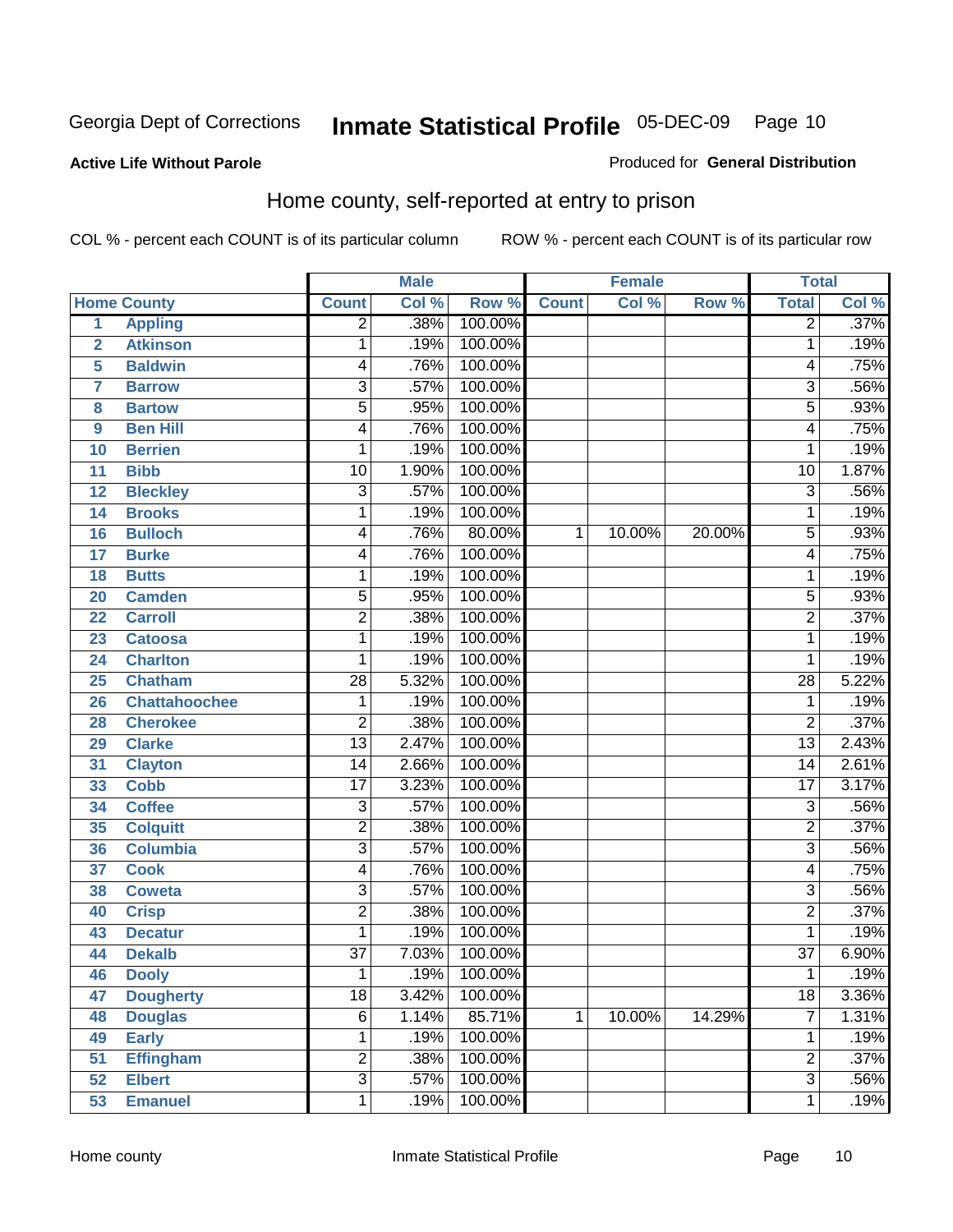#### **Active Life Without Parole**

#### Produced for **General Distribution**

### Home county, self-reported at entry to prison

|     |                    |                         | <b>Male</b> |         |              | <b>Female</b> |        | <b>Total</b>    |        |
|-----|--------------------|-------------------------|-------------|---------|--------------|---------------|--------|-----------------|--------|
|     | <b>Home County</b> | <b>Count</b>            | Col %       | Row %   | <b>Count</b> | Col %         | Row %  | <b>Total</b>    | Col %  |
| 56  | <b>Fayette</b>     | $\overline{3}$          | .57%        | 100.00% |              |               |        | $\overline{3}$  | .56%   |
| 57  | <b>Floyd</b>       | $\overline{5}$          | .95%        | 100.00% |              |               |        | 5               | .93%   |
| 58  | <b>Forsyth</b>     | $\mathbf 1$             | .19%        | 100.00% |              |               |        | 1               | .19%   |
| 59  | <b>Franklin</b>    | $\overline{2}$          | .38%        | 100.00% |              |               |        | $\overline{2}$  | .37%   |
| 60  | <b>Fulton</b>      | 66                      | 12.55%      | 98.51%  | 1            | 10.00%        | 1.49%  | 67              | 12.50% |
| 61  | <b>Gilmer</b>      | $\mathbf{1}$            | .19%        | 100.00% |              |               |        | 1               | .19%   |
| 63  | <b>Glynn</b>       | $\overline{10}$         | 1.90%       | 100.00% |              |               |        | $\overline{10}$ | 1.87%  |
| 66  | <b>Greene</b>      | 1                       | .19%        | 100.00% |              |               |        | 1               | .19%   |
| 67  | <b>Gwinnett</b>    | 9                       | 1.71%       | 100.00% |              |               |        | 9               | 1.68%  |
| 68  | <b>Habersham</b>   | $\mathbf 1$             | .19%        | 100.00% |              |               |        | 1               | .19%   |
| 69  | <b>Hall</b>        | 8                       | 1.52%       | 88.89%  | 1            | 10.00%        | 11.11% | $\overline{9}$  | 1.68%  |
| 70  | <b>Hancock</b>     | $\overline{2}$          | .38%        | 100.00% |              |               |        | 2               | .37%   |
| 71  | <b>Haralson</b>    | $\overline{2}$          | .38%        | 100.00% |              |               |        | $\overline{2}$  | .37%   |
| 72  | <b>Harris</b>      | $\mathbf 1$             | .19%        | 100.00% |              |               |        | 1               | .19%   |
| 73  | <b>Hart</b>        | $\overline{2}$          | .38%        | 100.00% |              |               |        | $\overline{2}$  | .37%   |
| 75  | <b>Henry</b>       | $\overline{3}$          | .57%        | 100.00% |              |               |        | 3               | .56%   |
| 76  | <b>Houston</b>     | $\overline{7}$          | 1.33%       | 100.00% |              |               |        | 7               | 1.31%  |
| 78  | <b>Jackson</b>     | 5                       | .95%        | 100.00% |              |               |        | 5               | .93%   |
| 80  | <b>Jeff Davis</b>  | $\mathbf 1$             | .19%        | 100.00% |              |               |        | 1               | .19%   |
| 81  | <b>Jefferson</b>   | $\mathbf 1$             | .19%        | 100.00% |              |               |        | 1               | .19%   |
| 82  | <b>Jenkins</b>     | $\overline{2}$          | .38%        | 100.00% |              |               |        | 2               | .37%   |
| 87  | <b>Laurens</b>     | $\overline{3}$          | .57%        | 100.00% |              |               |        | 3               | .56%   |
| 88  | Lee                | $\mathbf{1}$            | .19%        | 100.00% |              |               |        | 1               | .19%   |
| 89  | <b>Liberty</b>     | 6                       | 1.14%       | 100.00% |              |               |        | 6               | 1.12%  |
| 90  | <b>Lincoln</b>     | $\mathbf{1}$            | .19%        | 100.00% |              |               |        | 1               | .19%   |
| 91  | Long               | 1                       | .19%        | 50.00%  | 1            | 10.00%        | 50.00% | $\overline{2}$  | .37%   |
| 92  | <b>Lowndes</b>     | 4                       | .76%        | 100.00% |              |               |        | 4               | .75%   |
| 96  | <b>Marion</b>      | $\mathbf 1$             | .19%        | 100.00% |              |               |        | 1               | .19%   |
| 97  | <b>Mcduffie</b>    | $\overline{2}$          | .38%        | 100.00% |              |               |        | 2               | .37%   |
| 98  | <b>Mcintosh</b>    | $\overline{2}$          | .38%        | 100.00% |              |               |        | $\overline{2}$  | .37%   |
| 100 | <b>Miller</b>      | 1                       | .19%        | 100.00% |              |               |        | 1               | .19%   |
| 101 | <b>Mitchell</b>    | 1                       | .19%        | 100.00% |              |               |        | 1               | .19%   |
| 102 | <b>Monroe</b>      | $\mathbf{1}$            | .19%        | 100.00% |              |               |        | 1               | .19%   |
| 104 | <b>Morgan</b>      | 1                       | .19%        | 100.00% |              |               |        | 1               | .19%   |
| 106 | <b>Muscogee</b>    | $\overline{14}$         | 2.66%       | 100.00% |              |               |        | $\overline{14}$ | 2.61%  |
| 107 | <b>Newton</b>      | $\overline{\mathbf{c}}$ | .38%        | 66.67%  | 1            | 10.00%        | 33.33% | 3               | .56%   |
| 109 | <b>Oglethorpe</b>  | $\overline{2}$          | .38%        | 100.00% |              |               |        | $\overline{2}$  | .37%   |
| 110 | <b>Paulding</b>    | $\overline{2}$          | .38%        | 66.67%  | $\mathbf 1$  | 10.00%        | 33.33% | $\overline{3}$  | .56%   |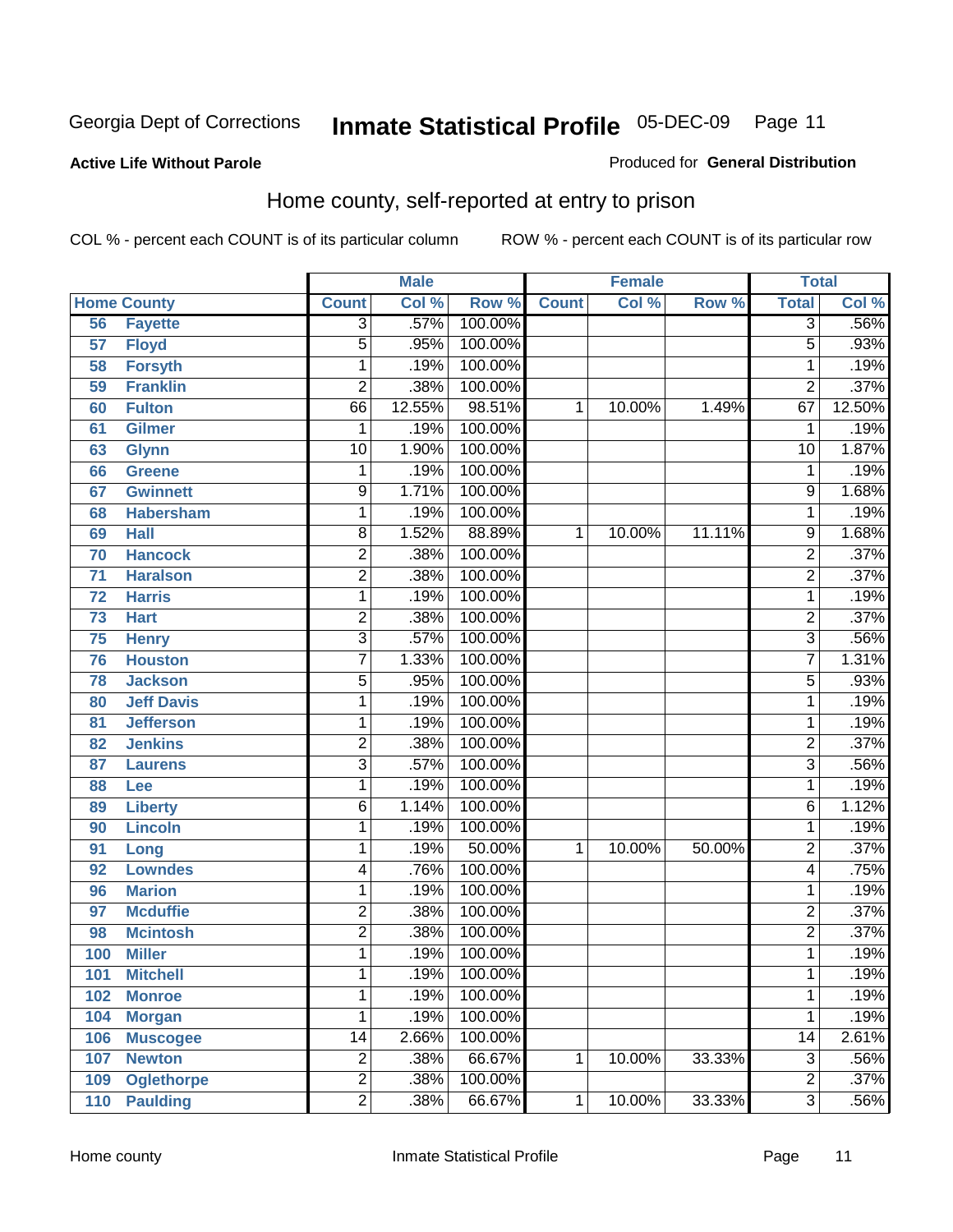#### **Active Life Without Parole**

#### Produced for **General Distribution**

### Home county, self-reported at entry to prison

|                          |                 | <b>Male</b> |         |              | <b>Female</b> |        | <b>Total</b>    |       |
|--------------------------|-----------------|-------------|---------|--------------|---------------|--------|-----------------|-------|
| <b>Home County</b>       | <b>Count</b>    | Col %       | Row %   | <b>Count</b> | Col %         | Row %  | <b>Total</b>    | CoI%  |
| 113<br><b>Pierce</b>     | $\overline{2}$  | .38%        | 100.00% |              |               |        | $\overline{2}$  | .37%  |
| <b>Pike</b><br>114       | $\overline{3}$  | .57%        | 75.00%  | 1            | 10.00%        | 25.00% | 4               | .75%  |
| 115<br><b>Polk</b>       | $\overline{2}$  | .38%        | 100.00% |              |               |        | 2               | .37%  |
| 117<br><b>Putnam</b>     | $\overline{2}$  | .38%        | 100.00% |              |               |        | $\overline{2}$  | .37%  |
| 119<br><b>Rabun</b>      | 1               | .19%        | 100.00% |              |               |        | 1               | .19%  |
| <b>Randolph</b><br>120   | $\overline{2}$  | .38%        | 100.00% |              |               |        | $\overline{2}$  | .37%  |
| <b>Richmond</b><br>121   | $\overline{21}$ | 3.99%       | 95.45%  | 1            | 10.00%        | 4.55%  | $\overline{22}$ | 4.10% |
| <b>Rockdale</b><br>122   | $\overline{2}$  | .38%        | 100.00% |              |               |        | $\overline{2}$  | .37%  |
| <b>Seminole</b><br>125   | 1               | .19%        | 100.00% |              |               |        | 1               | .19%  |
| <b>Spalding</b><br>126   | 7               | 1.33%       | 100.00% |              |               |        | 7               | 1.31% |
| <b>Stephens</b><br>127   | 2               | .38%        | 100.00% |              |               |        | $\overline{2}$  | .37%  |
| <b>Sumter</b><br>129     | 1               | .19%        | 100.00% |              |               |        | 1               | .19%  |
| 132<br><b>Tattnall</b>   | 1               | .19%        | 100.00% |              |               |        | 1               | .19%  |
| <b>Telfair</b><br>134    | 1               | .19%        | 100.00% |              |               |        | 1               | .19%  |
| <b>Thomas</b><br>136     | 3               | .57%        | 100.00% |              |               |        | $\overline{3}$  | .56%  |
| <b>Tift</b><br>137       | 4               | .76%        | 100.00% |              |               |        | 4               | .75%  |
| <b>Toombs</b><br>138     | $\overline{7}$  | 1.33%       | 100.00% |              |               |        | 7               | 1.31% |
| 142<br><b>Turner</b>     | 1               | .19%        | 100.00% |              |               |        | 1               | .19%  |
| <b>Union</b><br>144      | 1               | .19%        | 100.00% |              |               |        | 1               | .19%  |
| 145<br><b>Upson</b>      | 2               | .38%        | 100.00% |              |               |        | $\overline{2}$  | .37%  |
| <b>Walker</b><br>146     | $\overline{2}$  | .38%        | 66.67%  | 1            | 10.00%        | 33.33% | $\overline{3}$  | .56%  |
| <b>Walton</b><br>147     | $\overline{3}$  | .57%        | 100.00% |              |               |        | 3               | .56%  |
| 148<br><b>Ware</b>       | 6               | 1.14%       | 100.00% |              |               |        | 6               | 1.12% |
| 150<br><b>Washington</b> | 3               | .57%        | 100.00% |              |               |        | $\overline{3}$  | .56%  |
| 151<br><b>Wayne</b>      | $\overline{3}$  | .57%        | 100.00% |              |               |        | $\overline{3}$  | .56%  |
| <b>Whitfield</b><br>155  | 3               | .57%        | 100.00% |              |               |        | $\overline{3}$  | .56%  |
| <b>Wilkinson</b><br>158  | 1               | .19%        | 100.00% |              |               |        | 1               | .19%  |
| <b>Unknown</b><br>160    | $\overline{47}$ | 8.94%       | 100.00% |              |               |        | $\overline{47}$ | 8.77% |
| <b>Total Rported</b>     | 526             | 100%        | 98.13%  | 10           | 100%          | 1.87%  | 536             | 100%  |

| $mA = -$<br>Reported<br>. IV. |                  | 19         |
|-------------------------------|------------------|------------|
| $n+n$                         | ,<br>- 12<br>$-$ | ---<br>ჂჂჂ |

| Mou. | - -<br>.וסי | <b>Walker</b> | $\mathbf{H}$<br>τοι |
|------|-------------|---------------|---------------------|
|      |             |               |                     |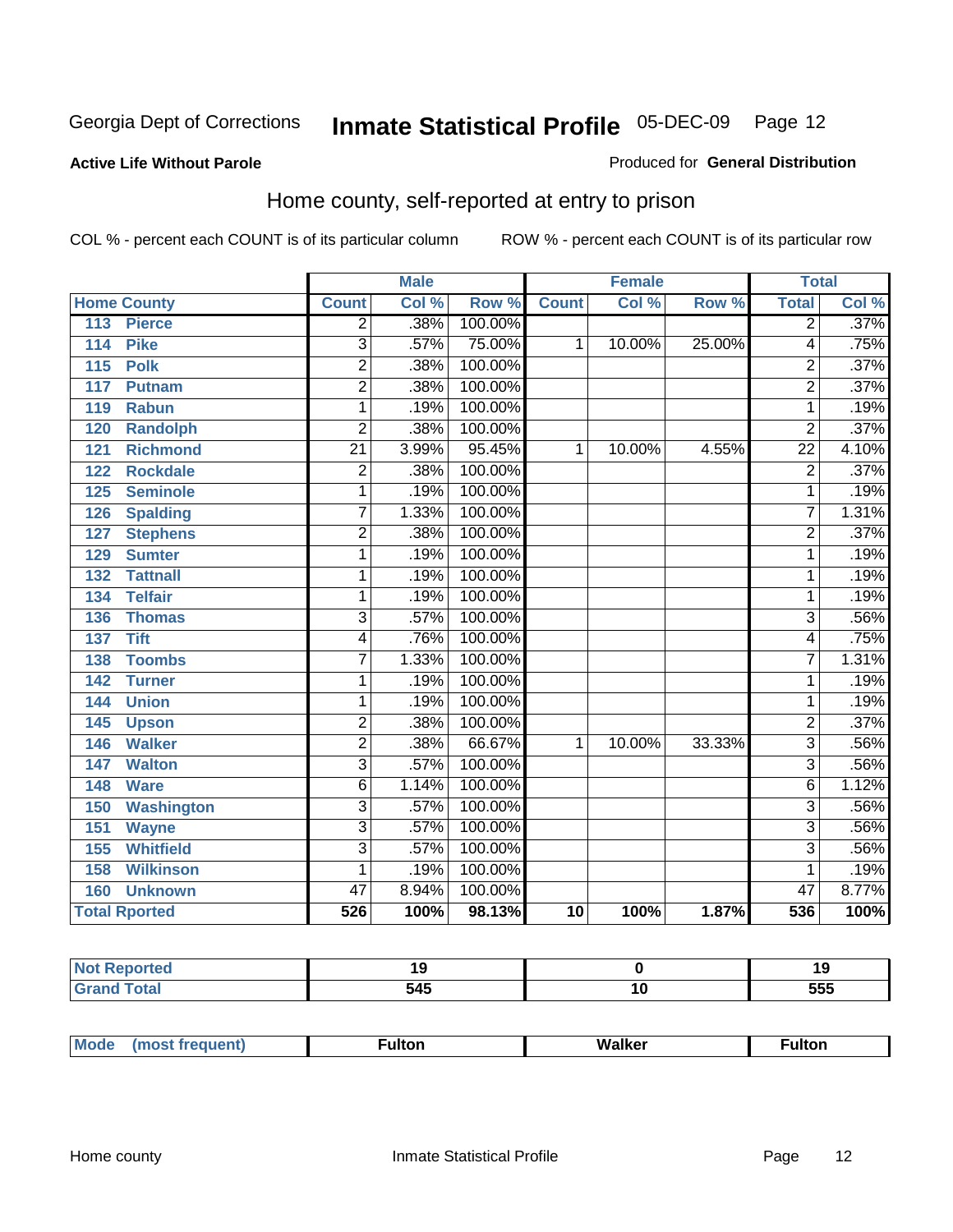#### **Active Life Without Parole**

#### Produced for **General Distribution**

### Socioeconomic class, self-reported at entry to prison

|                            |       | <b>Male</b> |            |              | <b>Female</b> |       |        | <b>Total</b> |
|----------------------------|-------|-------------|------------|--------------|---------------|-------|--------|--------------|
| <b>Socioeconomic Class</b> | Count | Col %       | Row %      | <b>Count</b> | Col %         | Row % | Total, | Col %        |
| <b>Welfare</b>             | 30    | 5.92%       | 100.00%    |              |               |       | 30     | 5.83%        |
| <b>Occ Employ</b>          | 22    | 4.34%       | $100.00\%$ |              |               |       | 22     | 4.27%        |
| <b>Minimum Std</b>         | 263   | 51.87%      | 99.62%     |              | 12.50%        | .38%  | 264    | 51.26%       |
| <b>Middle</b>              | 192   | 37.87%      | 96.48%     |              | 87.50%        | 3.52% | 199    | 38.64%       |
| <b>Total Reported</b>      | 507   | 100%        | 98.45%     |              | 100%          | 1.55% | 515    | 100%         |

|   | o c<br>აი | <b>46</b>   |
|---|-----------|-------------|
| - | 54F       | EEE<br>ີວວວ |

| M<br>Mir<br>Mil<br><b>Middle</b><br><b>C</b> ta<br>Sta<br>oτu<br>.<br>the contract of the contract of the contract of the contract of the contract of the contract of the contract of<br>- - - - |
|--------------------------------------------------------------------------------------------------------------------------------------------------------------------------------------------------|
|--------------------------------------------------------------------------------------------------------------------------------------------------------------------------------------------------|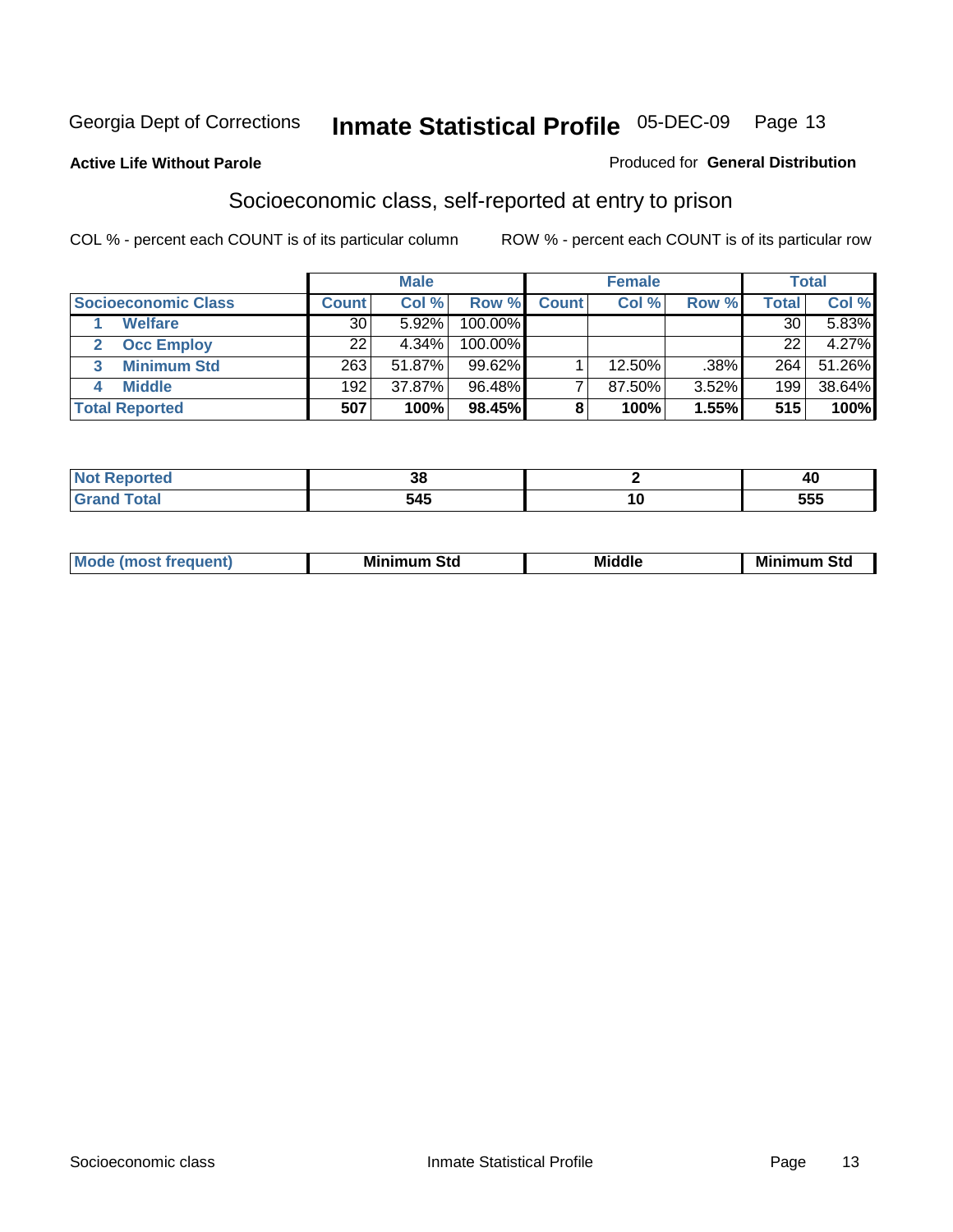**Active Life Without Parole** 

#### Produced for **General Distribution**

### Environment to age 16, self-reported at entry to prison

|                                    | <b>Male</b>     |        |         | <b>Female</b> |        |        | <b>Total</b> |        |
|------------------------------------|-----------------|--------|---------|---------------|--------|--------|--------------|--------|
| <b>Environment to age 16</b>       | <b>Count</b>    | Col %  | Row %   | <b>Count</b>  | Col %  | Row %  | <b>Total</b> | Col %  |
| <b>Rural/Farm</b>                  | 10              | 1.93%  | 100.00% |               |        |        | 10           | 1.90%  |
| <b>Rural/Nfarm</b><br>$\mathbf{2}$ | 22 <sub>1</sub> | 4.25%  | 84.62%  |               | 44.44% | 15.38% | 26           | 4.93%  |
| <b>S.M.S.A</b><br>3                | 215             | 41.51% | 99.54%  |               | 11.11% | .46%   | 216          | 40.99% |
| <b>Urban</b><br>4                  | 107             | 20.66% | 98.17%  | っ             | 22.22% | 1.83%  | 109          | 20.68% |
| <b>Small Town</b><br>5             | 164             | 31.66% | 98.80%  | 2             | 22.22% | 1.20%  | 166          | 31.50% |
| <b>Total Reported</b>              | 518             | 100%   | 98.29%  | 9             | 100%   | 1.71%  | 527          | 100%   |

| <b>rted</b><br>$\cdots$          |     |    | $\sim$<br>LL |
|----------------------------------|-----|----|--------------|
| <b>Total</b><br>$\mathbf{v}$ and | 545 | 10 | EEE<br>ວວວ   |

| Mo<br>זחנ | M<br>.<br>______ | $1.3.14 \times 10^{18}$<br>. Ifara<br>arm | -<br>M<br>______ |
|-----------|------------------|-------------------------------------------|------------------|
|           |                  |                                           |                  |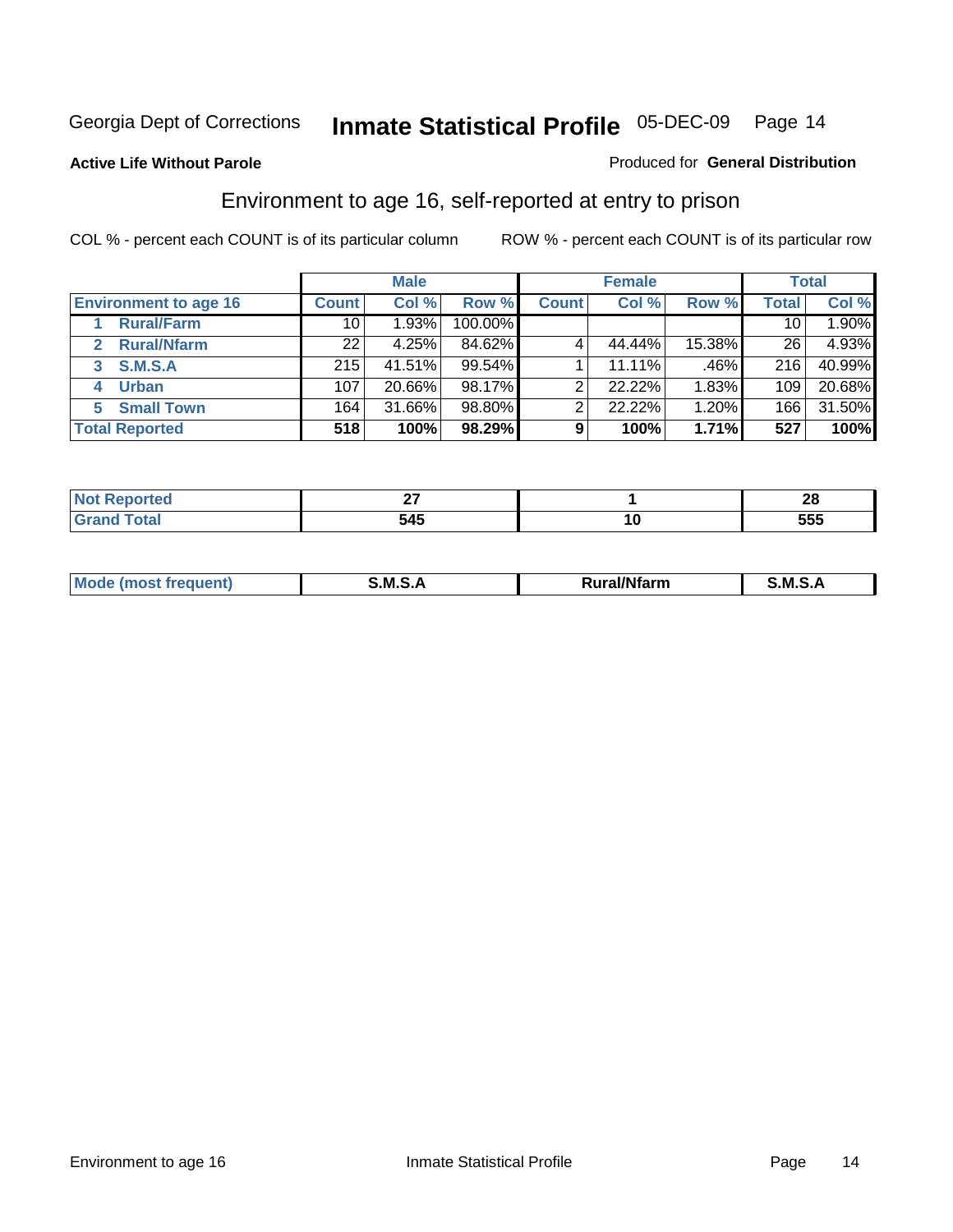#### **Active Life Without Parole**

#### Produced for **General Distribution**

### Employment status before prison, self-reported at entry to prison

|                          |              | <b>Male</b> |             | <b>Female</b> |       |              | <b>Total</b> |
|--------------------------|--------------|-------------|-------------|---------------|-------|--------------|--------------|
| <b>Employment Status</b> | <b>Count</b> | Col %       | Row % Count | Col %         | Row % | <b>Total</b> | Col %        |
| <b>Total Reported</b>    |              |             |             |               |       |              |              |

| المراجع بالتعبين<br>$\bullet$ and $\bullet$ | 545 | . .<br>าเ | 555 |
|---------------------------------------------|-----|-----------|-----|
| <b>otal</b><br>$\mathbf{v}$ and             |     |           |     |

| <b>Mo</b><br>Null<br>eauent)<br>Null<br>Nul. |
|----------------------------------------------|
|----------------------------------------------|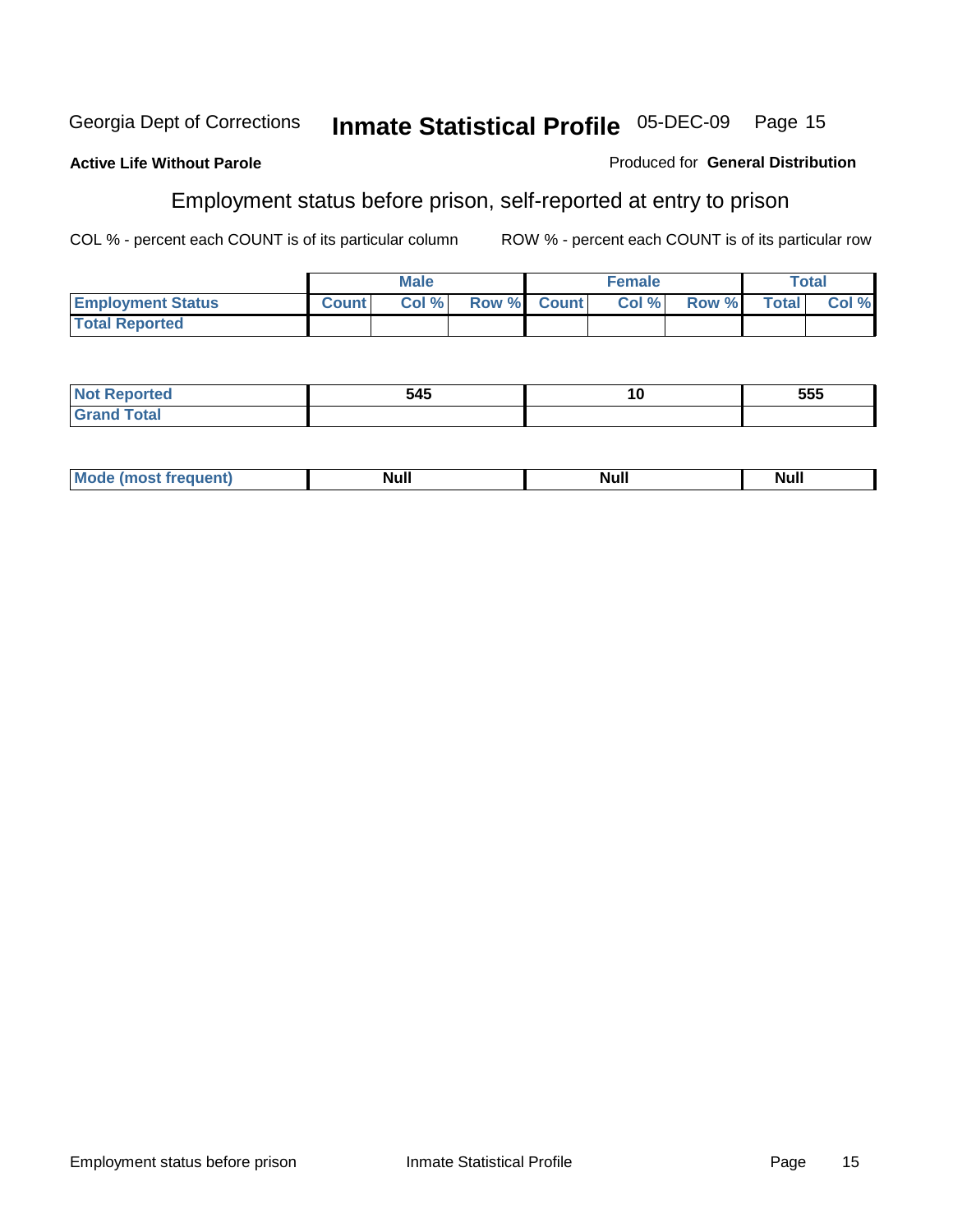#### **Active Life Without Parole**

Produced for **General Distribution**

### Age at admission

|                         | <b>Male</b>             |       | <b>Female</b> |                |        | <b>Total</b> |                         |       |
|-------------------------|-------------------------|-------|---------------|----------------|--------|--------------|-------------------------|-------|
| <b>Age At Admission</b> | <b>Count</b>            | Col % | Row %         | <b>Count</b>   | Col %  | Row %        | <b>Total</b>            | Col % |
| 15                      | 1                       | 0.18% | 100.00%       |                |        |              | 1                       | 0.18% |
| 16                      | 1                       | 0.18% | 100.00%       |                |        |              | 1                       | 0.18% |
| 17                      | $\overline{2}$          | 0.37% | 100.00%       |                |        |              | $\overline{2}$          | 0.36% |
| 18                      | $\overline{3}$          | 0.55% | 100.00%       |                |        |              | $\overline{\mathbf{3}}$ | 0.54% |
| 19                      | 11                      | 2.02% | 100.00%       |                |        |              | 11                      | 1.98% |
| 20                      | $\overline{6}$          | 1.10% | 85.71%        | 1              | 10.00% | 14.29%       | 7                       | 1.26% |
| 21                      | $\overline{17}$         | 3.12% | 100.00%       |                |        |              | $\overline{17}$         | 3.06% |
| 22                      | $\overline{25}$         | 4.59% | 100.00%       |                |        |              | $\overline{25}$         | 4.50% |
| 23                      | $\overline{17}$         | 3.12% | 94.44%        | 1              | 10.00% | 5.56%        | 18                      | 3.24% |
| 24                      | $\overline{17}$         | 3.12% | 100.00%       |                |        |              | $\overline{17}$         | 3.06% |
| 25                      | $\overline{17}$         | 3.12% | 94.44%        | 1              | 10.00% | 5.56%        | $\overline{18}$         | 3.24% |
| 26                      | $\overline{20}$         | 3.67% | 100.00%       |                |        |              | $\overline{20}$         | 3.60% |
| $\overline{27}$         | $\overline{18}$         | 3.30% | 100.00%       |                |        |              | $\overline{18}$         | 3.24% |
| 28                      | $\overline{21}$         | 3.85% | 100.00%       |                |        |              | $\overline{21}$         | 3.78% |
| 29                      | $\overline{22}$         | 4.04% | 100.00%       |                |        |              | $\overline{22}$         | 3.96% |
| 30                      | $\overline{15}$         | 2.75% | 100.00%       |                |        |              | $\overline{15}$         | 2.70% |
| $\overline{31}$         | $\overline{20}$         | 3.67% | 100.00%       |                |        |              | $\overline{20}$         | 3.60% |
| 32                      | $\overline{22}$         | 4.04% | 91.67%        | $\overline{2}$ | 20.00% | 8.33%        | $\overline{24}$         | 4.32% |
| 33                      | $\overline{17}$         | 3.12% | 100.00%       |                |        |              | $\overline{17}$         | 3.06% |
| 34                      | $\overline{12}$         | 2.20% | 100.00%       |                |        |              | $\overline{12}$         | 2.16% |
| 35                      | $\overline{17}$         | 3.12% | 94.44%        | 1              | 10.00% | 5.56%        | $\overline{18}$         | 3.24% |
| 36                      | $\overline{28}$         | 5.14% | 100.00%       |                |        |              | $\overline{28}$         | 5.05% |
| 37                      | $\overline{21}$         | 3.85% | 100.00%       |                |        |              | $\overline{21}$         | 3.78% |
| 38                      | $\overline{16}$         | 2.94% | 100.00%       |                |        |              | $\overline{16}$         | 2.88% |
| 39                      | $\overline{14}$         | 2.57% | 100.00%       |                |        |              | 14                      | 2.52% |
| 40                      | $\overline{11}$         | 2.02% | 100.00%       |                |        |              | $\overline{11}$         | 1.98% |
| 41                      | $\overline{19}$         | 3.49% | 100.00%       |                |        |              | $\overline{19}$         | 3.42% |
| 42                      | $\overline{17}$         | 3.12% | 100.00%       |                |        |              | $\overline{17}$         | 3.06% |
| 43                      | $\overline{13}$         | 2.39% | 100.00%       |                |        |              | $\overline{13}$         | 2.34% |
| 44                      | $\overline{9}$          | 1.65% | 90.00%        | 1              | 10.00% | 10.00%       | $\overline{10}$         | 1.80% |
| 45                      | $\overline{14}$         | 2.57% | 100.00%       |                |        |              | $\overline{14}$         | 2.52% |
| 46                      | 13                      | 2.39% | 86.67%        | 2              | 20.00% | 13.33%       | 15                      | 2.70% |
| 47                      | 10                      | 1.83% | 100.00%       |                |        |              | 10                      | 1.80% |
| 48                      | $\overline{10}$         | 1.83% | 90.91%        | 1              | 10.00% | 9.09%        | $\overline{11}$         | 1.98% |
| 49                      | 9                       | 1.65% | 100.00%       |                |        |              | $\overline{9}$          | 1.62% |
| 50                      | 4                       | 0.73% | 100.00%       |                |        |              | 4                       | 0.72% |
| 51                      | 4                       | 0.73% | 100.00%       |                |        |              | 4                       | 0.72% |
| 52                      | $\overline{6}$          | 1.10% | 100.00%       |                |        |              | 6                       | 1.08% |
| 54                      | $\overline{\mathbf{c}}$ | 0.37% | 100.00%       |                |        |              | $\overline{2}$          | 0.36% |
| 55                      | 1                       | 0.18% | 100.00%       |                |        |              | 1                       | 0.18% |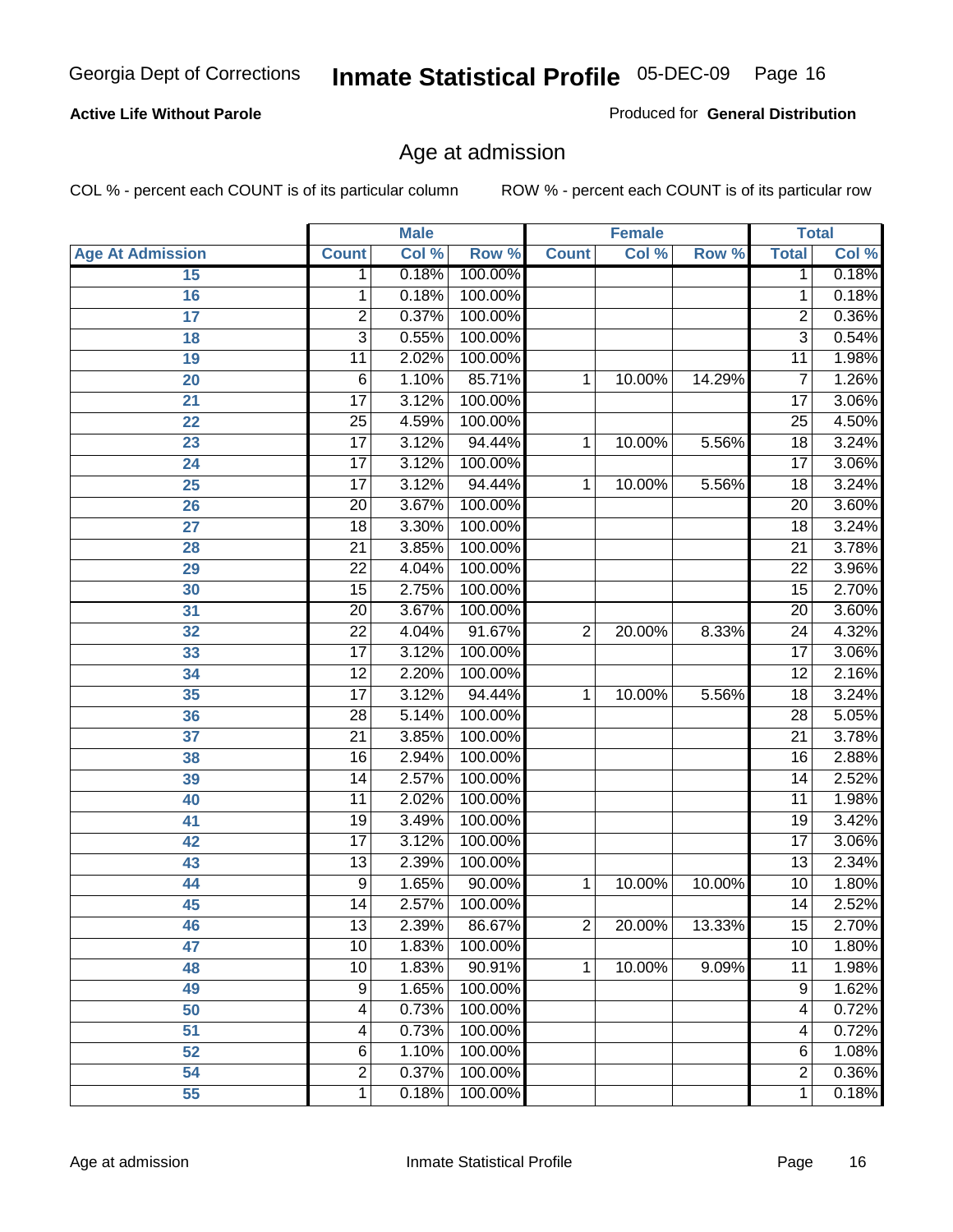#### **Active Life Without Parole**

Produced for **General Distribution**

### Age at admission

|                         |              | <b>Male</b> |         |              | <b>Female</b> |       |              | <b>Total</b> |
|-------------------------|--------------|-------------|---------|--------------|---------------|-------|--------------|--------------|
| <b>Age At Admission</b> | <b>Count</b> | Col %       | Row %   | <b>Count</b> | Col %         | Row % | <b>Total</b> | Col %        |
| 56                      | 4            | 0.73%       | 100.00% |              |               |       | 4            | 0.72%        |
| 57                      | 6            | 1.10%       | 100.00% |              |               |       | 6            | 1.08%        |
| 58                      | 2            | 0.37%       | 100.00% |              |               |       | 2            | 0.36%        |
| 60                      |              | 0.18%       | 100.00% |              |               |       |              | 0.18%        |
| 62                      |              | 0.18%       | 100.00% |              |               |       |              | 0.18%        |
| 63                      |              | 0.18%       | 100.00% |              |               |       |              | 0.18%        |
| 64                      | 3            | 0.55%       | 100.00% |              |               |       | 3            | 0.54%        |
| 65                      |              | 0.18%       | 100.00% |              |               |       |              | 0.18%        |
| 66                      |              | 0.18%       | 100.00% |              |               |       |              | 0.18%        |
| 67                      |              | 0.18%       | 100.00% |              |               |       |              | 0.18%        |
| 69                      |              | 0.18%       | 100.00% |              |               |       |              | 0.18%        |
| 71                      |              | 0.18%       | 100.00% |              |               |       |              | 0.18%        |
| <b>Total Reported</b>   | 545          | 100%        | 98.20%  | 10           | 100%          | 1.80% | 555          | 100%         |

| re o |     |    |     |
|------|-----|----|-----|
| -    | 545 | 10 | 555 |

| <b>Mean</b><br>(average)       | 34.63 | 35.1     | 34.63 |
|--------------------------------|-------|----------|-------|
| <b>Median (middle)</b>         | 34    | 33.5     | 34    |
| <b>Mode</b><br>(most frequent) | 36    | າາ<br>JZ | 36    |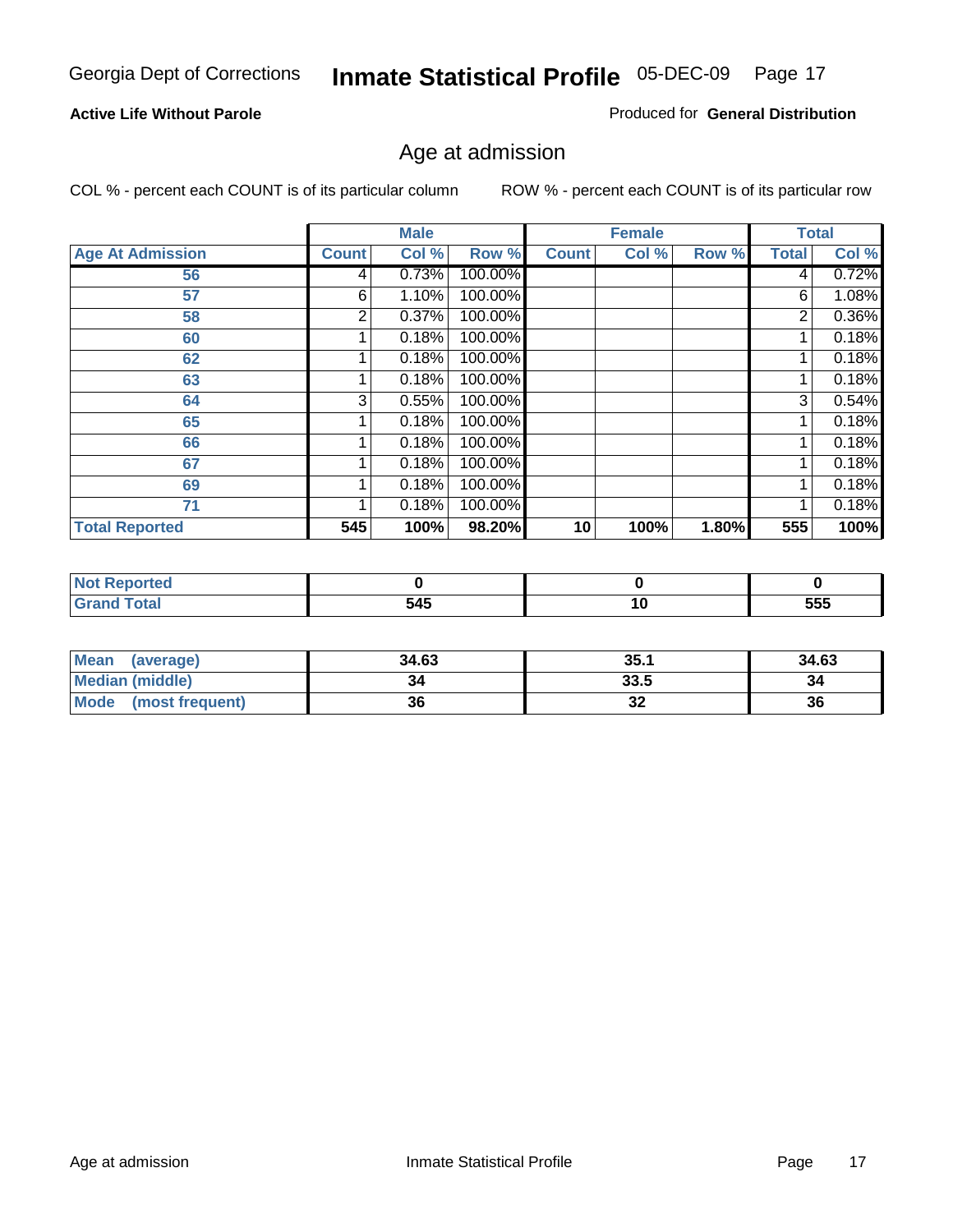#### **Active Life Without Parole**

Produced for **General Distribution**

### Height, measured at entry to prison

|                       |                 | <b>Male</b> |         |             | <b>Female</b> |          |       | Total     |
|-----------------------|-----------------|-------------|---------|-------------|---------------|----------|-------|-----------|
| <b>Height</b>         | <b>Count</b>    | Col %       |         | Row % Count | Col %         | Row %    | Total | Col %     |
| 5'10''                | 83              | 53.21%      | 100.00% |             |               |          |       | 83 53.21% |
| 5'11''                | 73 <sub>1</sub> | 46.79%      | 100.00% |             |               |          |       | 73 46.79% |
| <b>Total Reported</b> | 156             | 100%        | 100.00% |             |               | $0.00\%$ | 156   | 100%      |

| <b>Not</b><br>eported | 389 | 399 |
|-----------------------|-----|-----|
| Grar<br>™otaï         | 545 | 555 |

| <b>Mean</b><br>(average)       | 5'10" | ,,,         | 5'10" |
|--------------------------------|-------|-------------|-------|
| <b>Median (middle)</b>         | 5'10" |             | 5'10" |
| <b>Mode</b><br>(most frequent) | 5'10" | <b>Null</b> | 5'10" |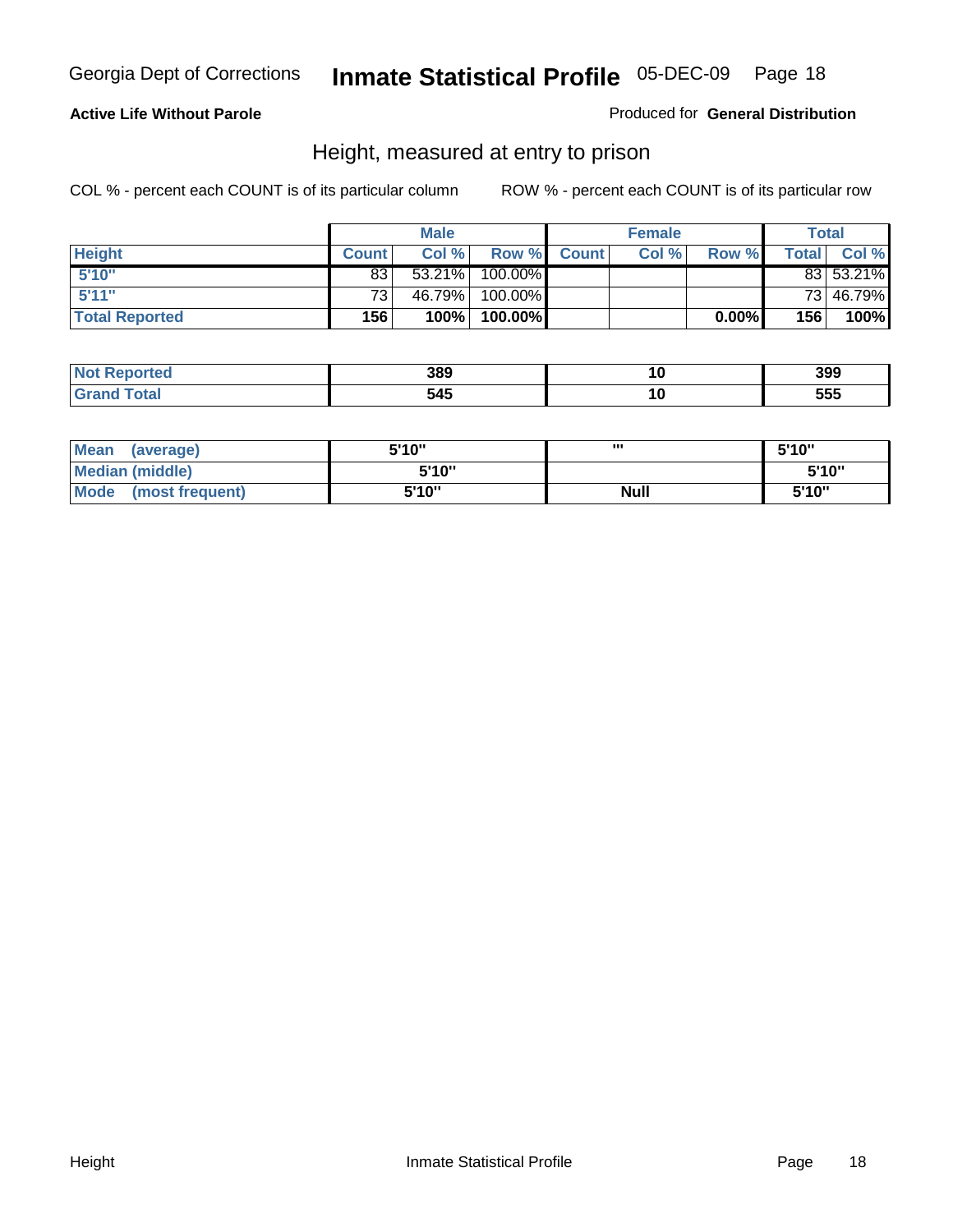#### **Active Life Without Parole**

#### Produced for **General Distribution**

### Weight, measured at entry to prison

|                       |                 | <b>Male</b> |         |                | <b>Female</b> |         | <b>Total</b>    |          |
|-----------------------|-----------------|-------------|---------|----------------|---------------|---------|-----------------|----------|
| <b>Weight</b>         | <b>Count</b>    | Col %       | Row %   | <b>Count</b>   | Col %         | Row %   | <b>Total</b>    | Col %    |
| 110 - 119 pounds      |                 |             |         | $\overline{2}$ | 20.00%        | 100.00% | $\overline{2}$  | $0.36\%$ |
| 120 - 129 pounds      | 1               | 0.18%       | 50.00%  | 1              | 10.00%        | 50.00%  | $\overline{2}$  | 0.36%    |
| 130 - 139 pounds      | 12              | 2.20%       | 92.31%  | 1              | 10.00%        | 7.69%   | 13              | 2.34%    |
| 140 - 149 pounds      | 33              | 6.06%       | 100.00% |                |               |         | $\overline{33}$ | 5.95%    |
| 150 - 159 pounds      | 47              | 8.62%       | 100.00% |                |               |         | $\overline{47}$ | 8.47%    |
| 160 - 169 pounds      | 76              | 13.94%      | 98.70%  | 1              | 10.00%        | 1.30%   | 77              | 13.87%   |
| 170 - 179 pounds      | 83              | 15.23%      | 98.81%  | 1              | 10.00%        | 1.19%   | 84              | 15.14%   |
| 180 - 189 pounds      | 64              | 11.74%      | 96.97%  | $\overline{2}$ | 20.00%        | 3.03%   | 66              | 11.89%   |
| 190 - 199 pounds      | 45              | 8.26%       | 100.00% |                |               |         | 45              | 8.11%    |
| 200 - 209 pounds      | 47              | 8.62%       | 97.92%  | 1              | 10.00%        | 2.08%   | 48              | 8.65%    |
| 210 - 219 pounds      | 33              | 6.06%       | 100.00% |                |               |         | 33              | 5.95%    |
| 220 - 229 pounds      | $\overline{37}$ | 6.79%       | 100.00% |                |               |         | $\overline{37}$ | 6.67%    |
| 230 - 239 pounds      | 19              | 3.49%       | 100.00% |                |               |         | 19              | 3.42%    |
| 240 - 249 pounds      | 18              | 3.30%       | 100.00% |                |               |         | 18              | 3.24%    |
| 250 - 259 pounds      | 8               | 1.47%       | 100.00% |                |               |         | 8               | 1.44%    |
| 260 - 269 pounds      | $\overline{6}$  | 1.10%       | 85.71%  | $\mathbf 1$    | 10.00%        | 14.29%  | $\overline{7}$  | 1.26%    |
| 270 - 279 pounds      | 4               | 0.73%       | 100.00% |                |               |         | 4               | 0.72%    |
| 280 - 289 pounds      | $\overline{5}$  | 0.92%       | 100.00% |                |               |         | 5               | 0.90%    |
| 290 - 299 pounds      | $\overline{2}$  | 0.37%       | 100.00% |                |               |         | $\overline{2}$  | 0.36%    |
| 320 - 329 pounds      | $\overline{3}$  | 0.55%       | 100.00% |                |               |         | $\overline{3}$  | 0.54%    |
| 330 - 339 pounds      | 1               | 0.18%       | 100.00% |                |               |         | 1               | 0.18%    |
| 400 pounds and over   | 1               | 0.18%       | 100.00% |                |               |         | 1               | 0.18%    |
| <b>Total Reported</b> | 545             | 100%        | 98.20%  | 10             | 100%          | 1.80%   | 555             | 100%     |

| <b>Reported</b><br><b>N</b> |            |     |
|-----------------------------|------------|-----|
| <b>otal</b>                 | TAE<br>J43 | 555 |

| <b>Mean</b><br>(average) | 189 | 164   | 189 |
|--------------------------|-----|-------|-----|
| Median (middle)          | 180 | 4 7 4 | 180 |
| Mode<br>(most frequent)  | 170 | 110   | 170 |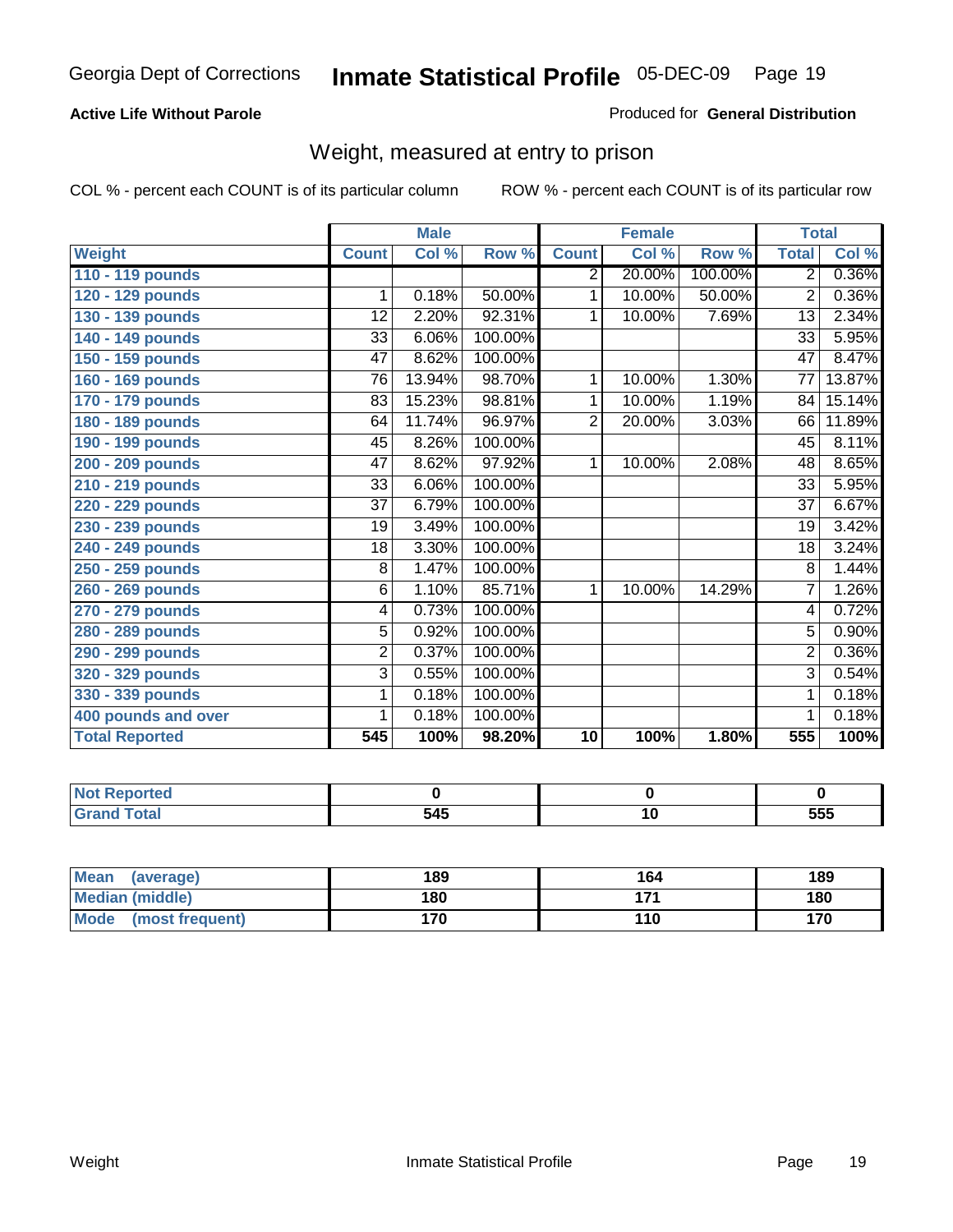**Active Life Without Parole** 

Produced for **General Distribution**

### Military service

|                         |              | <b>Male</b> |                    | <b>Female</b> |         |       | <b>Total</b> |
|-------------------------|--------------|-------------|--------------------|---------------|---------|-------|--------------|
| <b>Military service</b> | <b>Count</b> | Col %       | <b>Row % Count</b> | Col %         | Row %   | Total | Col %        |
| <b>Air Force</b>        |              | $33.33\%$   | 100.00%            |               |         |       | 33.33%       |
| <b>Army</b>             |              | $33.33\%$   | 100.00%            |               |         |       | 33.33%       |
| <b>Coast Guard</b>      |              | $33.33\%$   | 100.00%            |               |         |       | 33.33%       |
| <b>Total Reported</b>   |              | 100%        | 100.00%            |               | $.00\%$ |       | 100%         |

|       | 542          | 10  | --^<br>JJL |
|-------|--------------|-----|------------|
| _____ | - - -<br>545 | 1 U | EEE<br>ບບບ |

|  | <b>Mode (most frequent)</b> | Armv | <b>Null</b> | Army |
|--|-----------------------------|------|-------------|------|
|--|-----------------------------|------|-------------|------|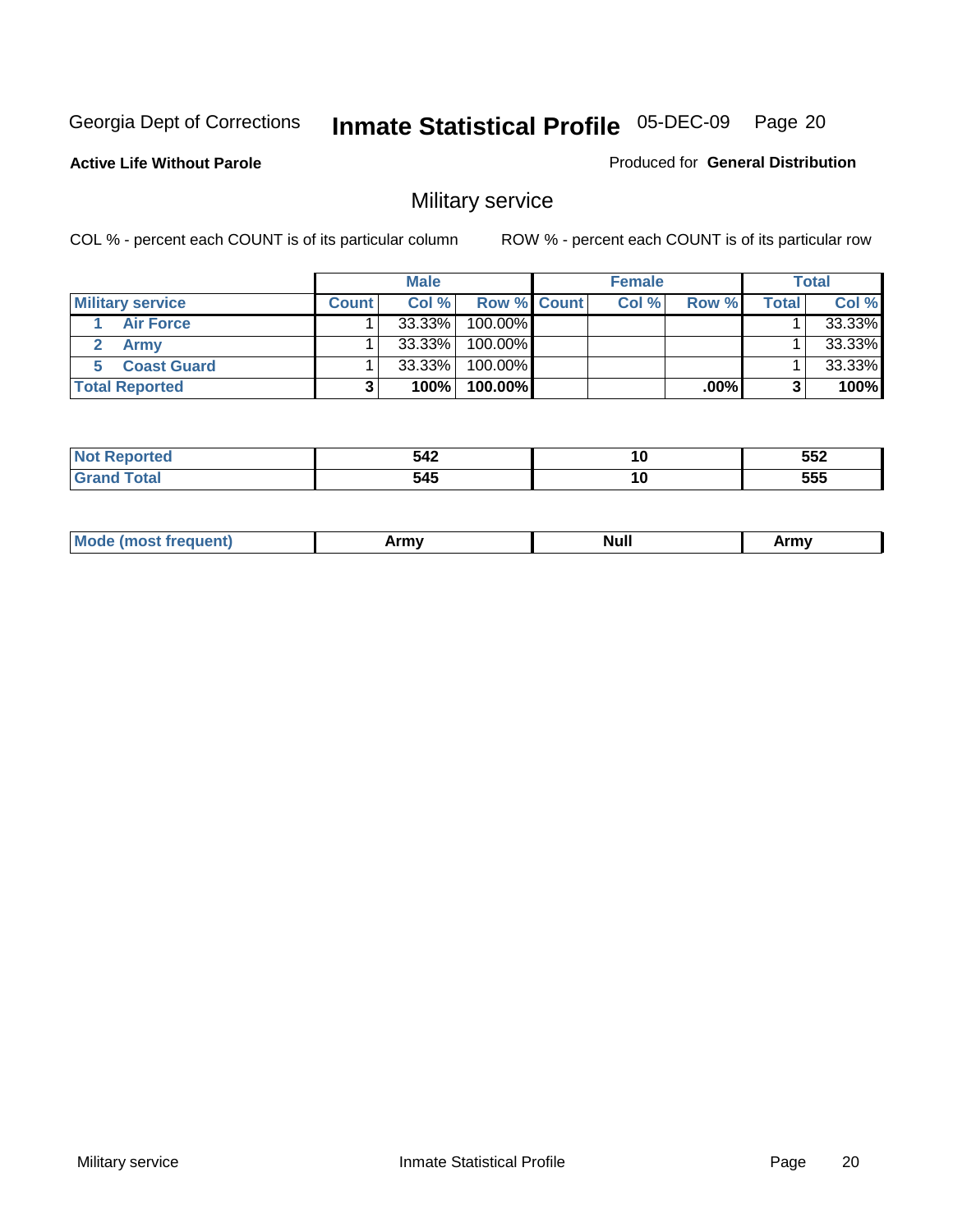**Active Life Without Parole** 

Produced for **General Distribution**

### Type of admission to prison

|    |                             |                 | <b>Male</b> |                    |    | <b>Female</b> |       |              | <b>Total</b> |
|----|-----------------------------|-----------------|-------------|--------------------|----|---------------|-------|--------------|--------------|
|    | <b>Type of Admission</b>    | <b>Count</b>    | Col %       | <b>Row % Count</b> |    | Col %         | Row % | <b>Total</b> | Col %        |
|    | <b>Committed From Court</b> | 172             | 31.62%      | 97.18%             | 5  | 50.00%        | 2.82% | 177          | 31.95%       |
| 3  | <b>Parole Rev/New Sent</b>  | 37 <sup>1</sup> | 6.80%       | 100.00%            |    |               |       | 37           | 6.68%        |
| 4  | <b>Par Rev/No New Sent</b>  | 8               | 1.47%       | 100.00%            |    |               |       | 8            | 1.44%        |
| 6  | <b>Prob Viol/Partial</b>    | 6               | 1.10%       | 100.00%            |    |               |       | 6            | 1.08%        |
| 9  | <b>Prob Rev/Remainder</b>   | 11              | 2.02%       | 100.00%            |    |               |       | 11           | 1.99%        |
| 10 | <b>New Sent/Par Rev Pnd</b> |                 | .18%        | 100.00%            |    |               |       |              | .18%         |
| 11 | <b>Life W/O Parole</b>      | 308             | 56.62%      | 98.40%             | 5  | 50.00%        | 1.60% | 313          | 56.50%       |
| 30 | <b>Par Rev/Rsn Unknown</b>  |                 | .18%        | 100.00%            |    |               |       |              | .18%         |
|    | <b>Total Reported</b>       | 544             | 100%        | 98.19%             | 10 | 100%          | 1.81% | 554          | 100%         |

| <b>eported</b> |     |     |     |
|----------------|-----|-----|-----|
| <b>Total</b>   | 545 | . . | 555 |

| <b>Mode (most frequent)</b> | f W/O Par | <b>Court Cmmt</b> | W/O Par |
|-----------------------------|-----------|-------------------|---------|
|                             |           |                   |         |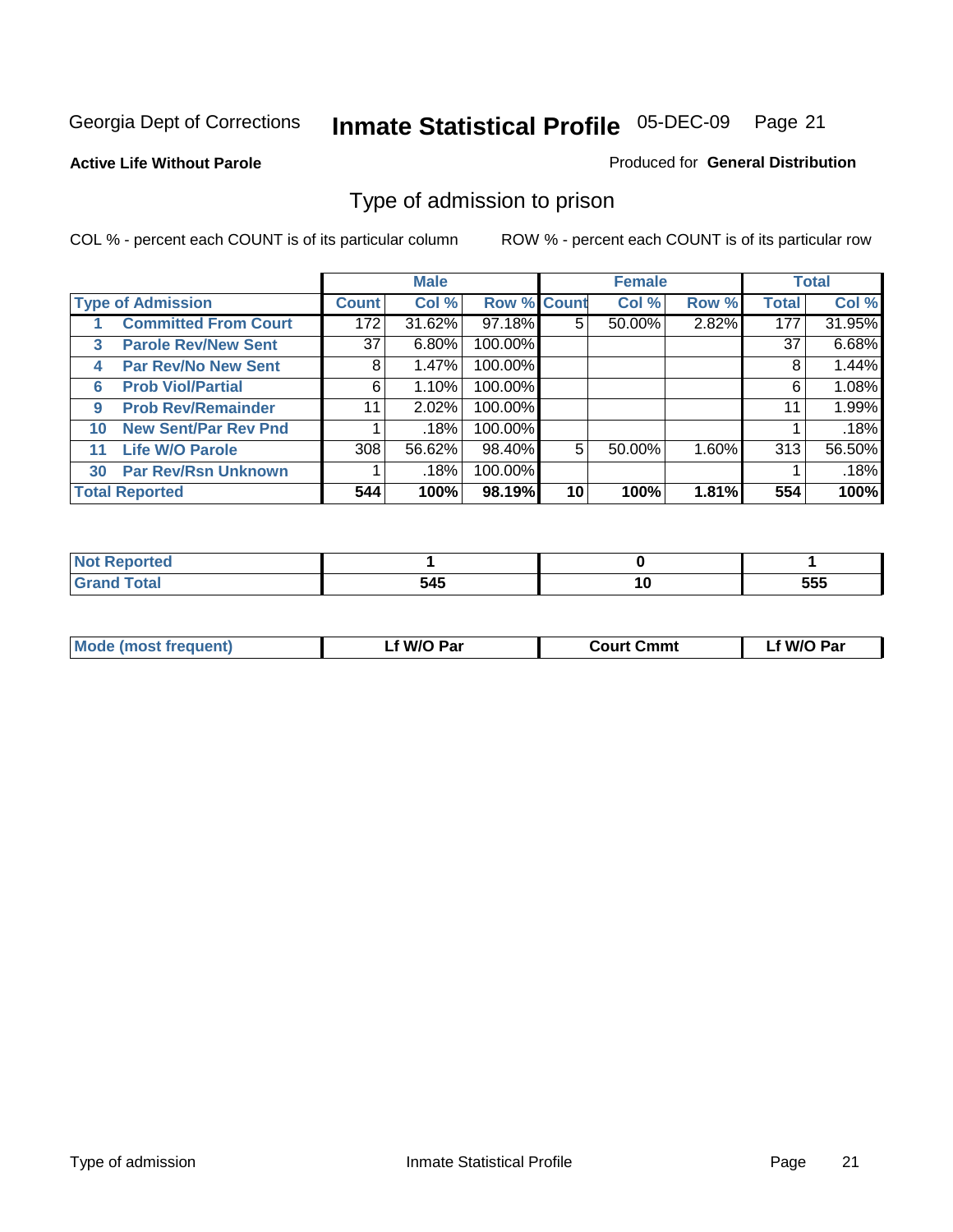**Active Life Without Parole** 

Produced for **General Distribution**

### Current / last security status

|                        |         | <b>Male</b> |                    |    | <b>Female</b> |           |         | <b>Total</b> |
|------------------------|---------|-------------|--------------------|----|---------------|-----------|---------|--------------|
| <b>Security Status</b> | Count l | Col%        | <b>Row % Count</b> |    | Col %         | Row %     | Total . | Col %        |
| 4 Medium               |         | .55%        | 75.00%I            |    | 10.00%        | $25.00\%$ |         | .73%         |
| 5 Close                | 537     | 99.26%      | 98.35%             | 9  | 90.00%        | $1.65\%$  | 546     | 99.09%       |
| <b>6 Maximum</b>       |         | .18%        | $100.00\%$         |    | .00%          |           |         | .18%         |
| <b>Total Reported</b>  | 541     | 100%        | 98.19%             | 10 | 100%          | 1.81%     | 551     | 100%         |

| <b>Still being diagnosed</b> |     |     |
|------------------------------|-----|-----|
| <b>Not Reported</b>          |     |     |
| <b>Grand Total</b>           | 545 | 555 |

| Mode (most frequent) | Close | Close | <b>Close</b> |
|----------------------|-------|-------|--------------|
|                      |       |       |              |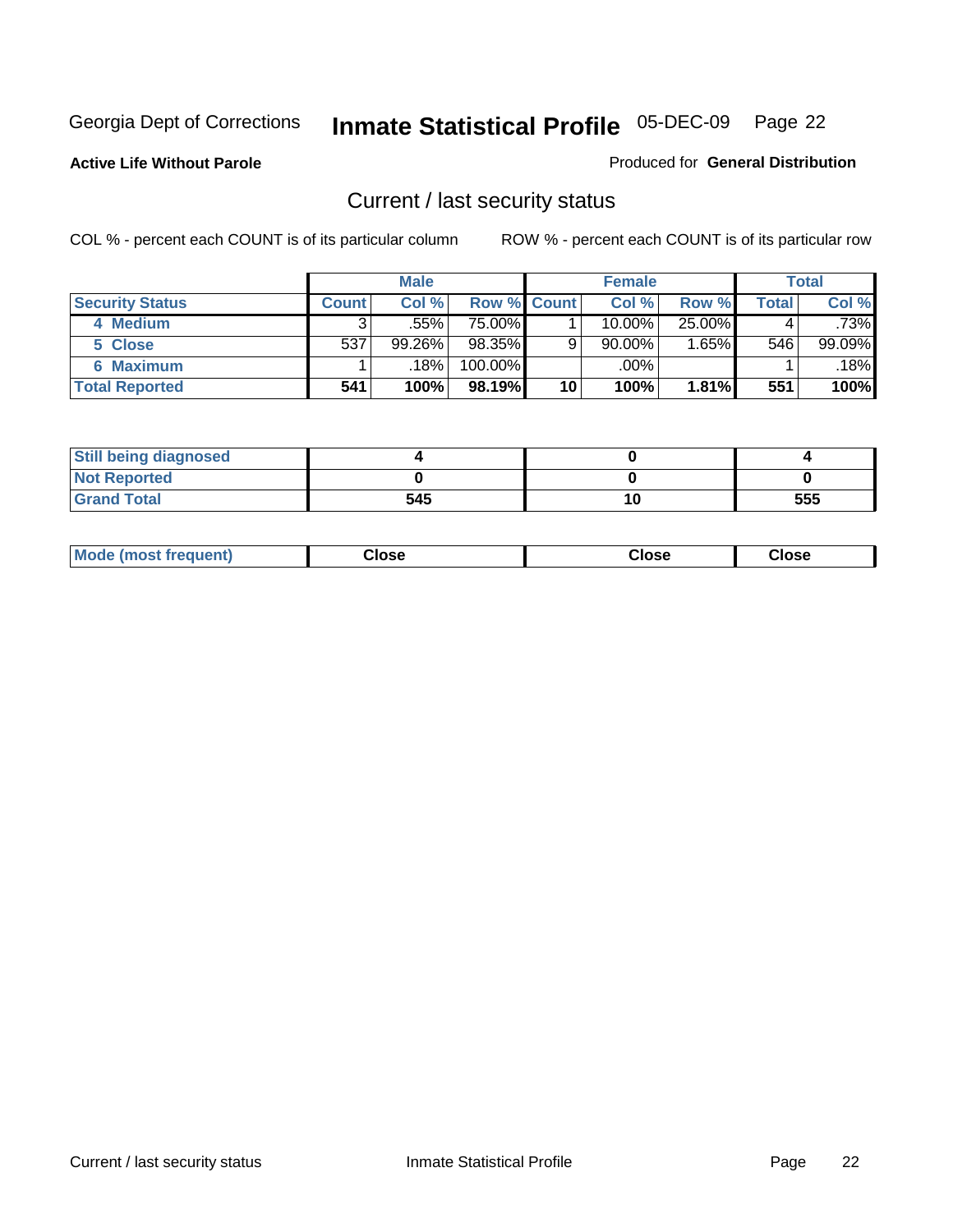**Active Life Without Parole** 

Produced for **General Distribution**

### Current / last type of institution

|                            |              | <b>Male</b> |                    |                 | <b>Female</b> |         |       | Total   |
|----------------------------|--------------|-------------|--------------------|-----------------|---------------|---------|-------|---------|
| <b>Type of Institution</b> | <b>Count</b> | Col %       | <b>Row % Count</b> |                 | Col %         | Row %I  | Total | Col %   |
| <b>State Prison</b>        | 545          | 100.00%」    | 98.20%             | 10 <sup>1</sup> | $100.00\%$    | $.80\%$ | 5551  | 100.00% |
| <b>Total Reported</b>      | 545          | 100%        | 98.2%              | 10              | $100\%$       | $1.8\%$ | 555   | 100%    |

| τeα<br>.<br>. |       |              |             |
|---------------|-------|--------------|-------------|
| _____         | - - - | 10<br>$\sim$ | EEE<br>ືວວວ |

|  | <b>Mode (most frequent)</b> | State Prison | <b>State Prison</b> | <b>State Prison</b> |
|--|-----------------------------|--------------|---------------------|---------------------|
|--|-----------------------------|--------------|---------------------|---------------------|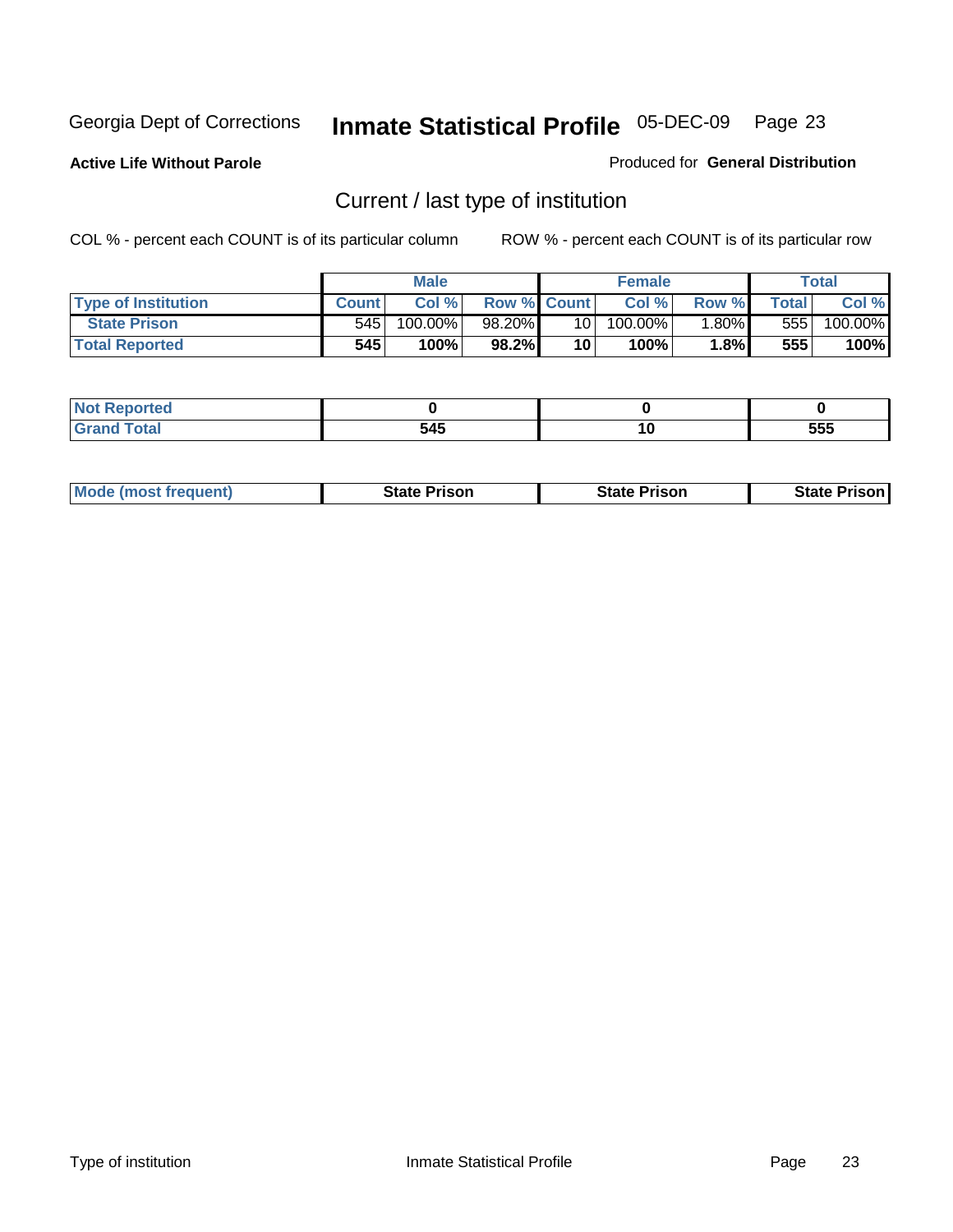**Active Life Without Parole** 

Produced for **General Distribution**

### Institution type - transitional centers

|                                          |              | <b>Male</b> |                    | <b>Female</b> |             | Total |
|------------------------------------------|--------------|-------------|--------------------|---------------|-------------|-------|
| <b>Institution Type - Trans. Centers</b> | <b>Count</b> | Col%        | <b>Row % Count</b> | Col %         | Row % Total | Col % |
| <b>Total Reported</b>                    |              |             |                    |               |             |       |

| <b>Reported</b><br>$\sim$ |  |  |
|---------------------------|--|--|
| ota<br>C.v.<br>-<br>_____ |  |  |

| Mode (most frequent) | <b>Null</b> | <b>Null</b> | <b>Null</b> |
|----------------------|-------------|-------------|-------------|
|                      |             |             |             |
|                      |             |             |             |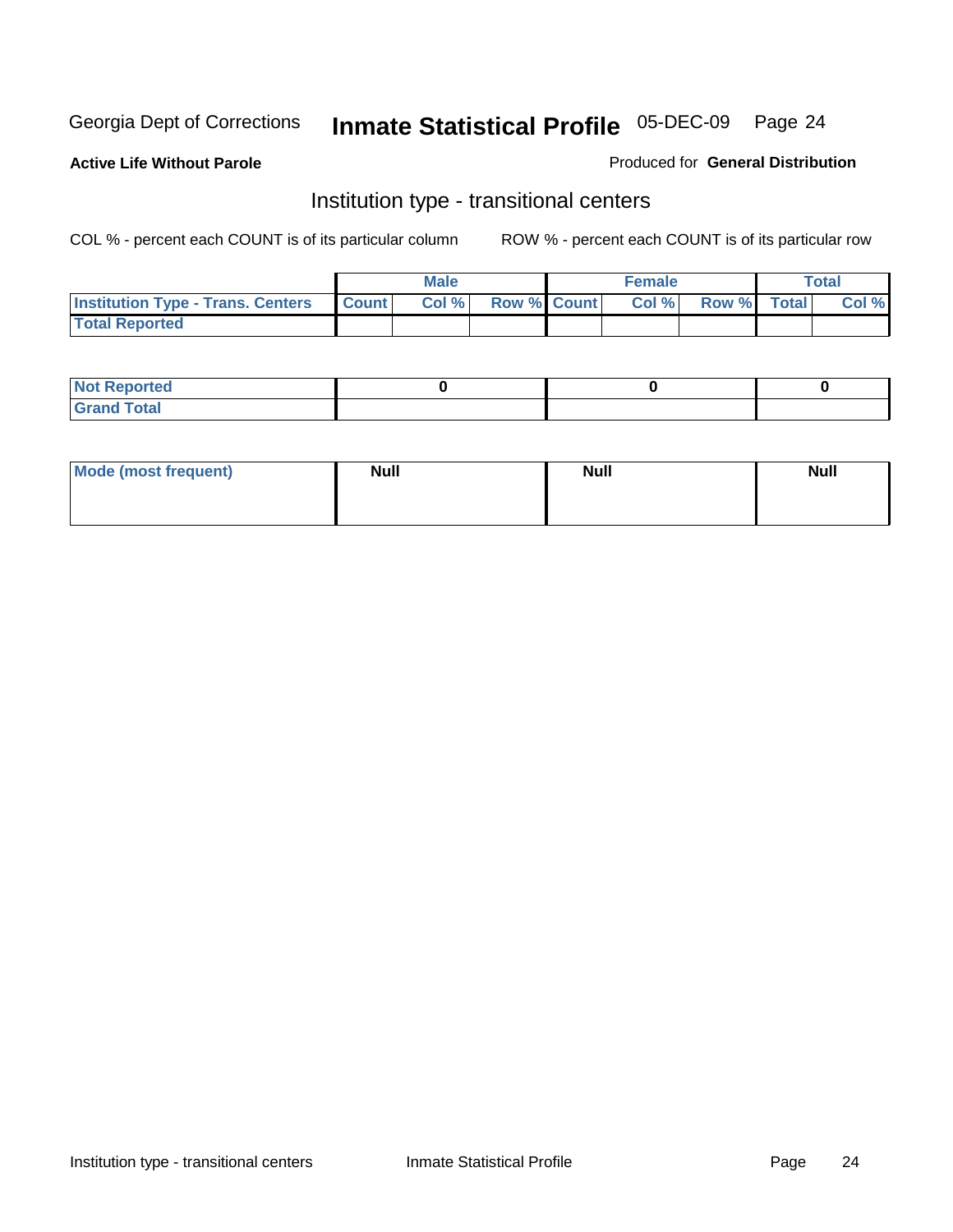**Active Life Without Parole** 

Produced for **General Distribution**

### Institution type - mental hospitals

|                                                  | <b>Male</b> |                    | <b>Female</b> |                   | <b>Total</b> |
|--------------------------------------------------|-------------|--------------------|---------------|-------------------|--------------|
| <b>Institution Type - Mental Hospitals Count</b> | Col%        | <b>Row % Count</b> |               | Col % Row % Total | Col %        |
| <b>Total Reported</b>                            |             |                    |               |                   |              |

| <b>Not Reported</b> |  |  |
|---------------------|--|--|
| <b>Fotal</b><br>Cro |  |  |

| Mode (most frequent) | <b>Null</b> | <b>Null</b> | <b>Null</b> |
|----------------------|-------------|-------------|-------------|
|                      |             |             |             |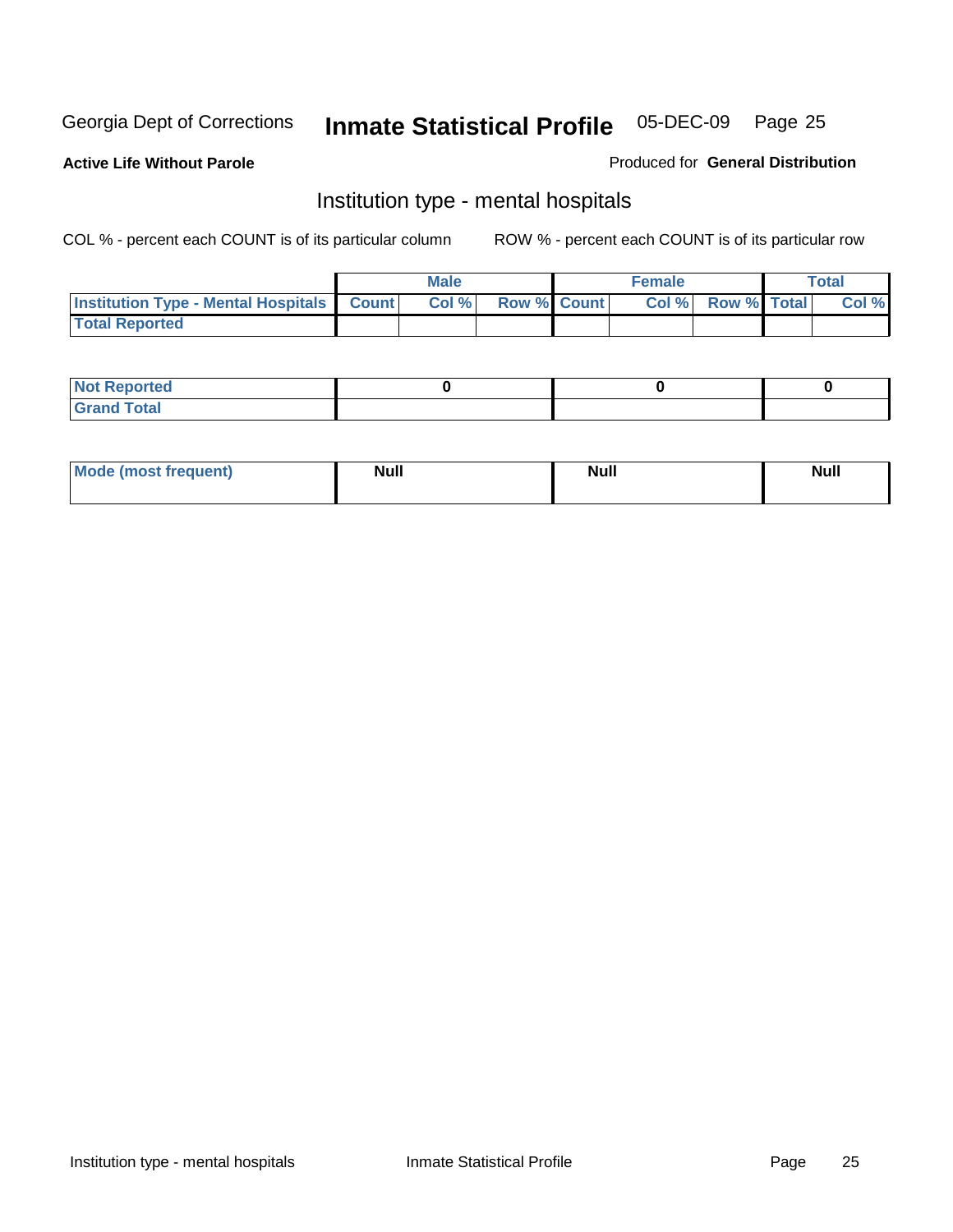**Active Life Without Parole** 

Produced for **General Distribution**

### Institution type - county prisons

|                                                    | <b>Male</b> |                   | <b>Female</b> |       |       | Total |
|----------------------------------------------------|-------------|-------------------|---------------|-------|-------|-------|
| <b>Institution Type - County Prisons   Count  </b> | Col %       | Row % Count Col % |               | Row % | Total | Col % |
| <b>Total Reported</b>                              |             |                   |               |       |       |       |

| <b>Not Reported</b>        |  |  |
|----------------------------|--|--|
| <b>Total</b><br>.Grar<br>- |  |  |

| Mod<br>frequent) | <b>Null</b> | <b>Null</b> | <b>Null</b> |
|------------------|-------------|-------------|-------------|
|                  |             |             |             |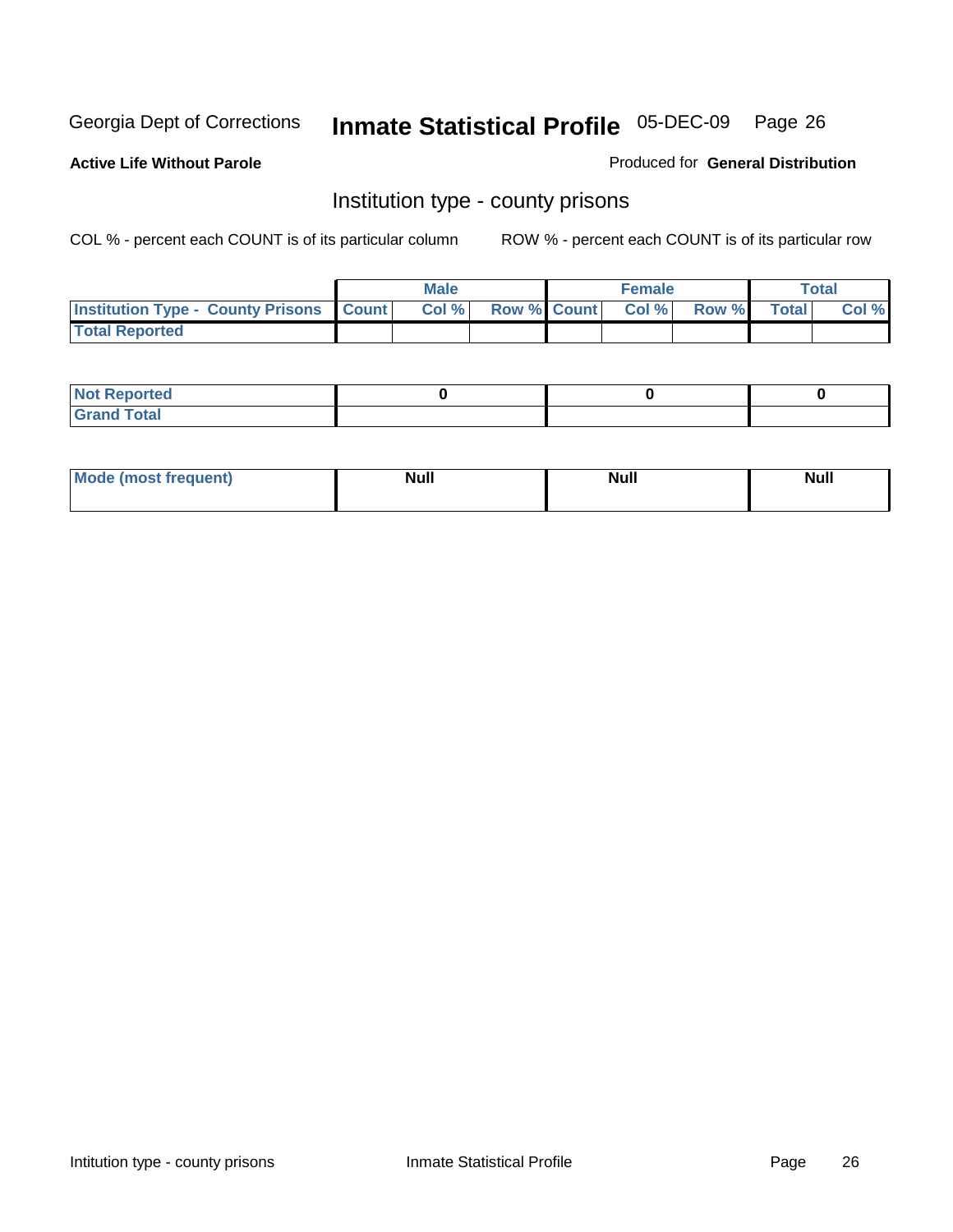#### **Active Life Without Parole**

#### Produced for **General Distribution**

### Institution type - state prisons

|                                         |                 | <b>Male</b> |         |                | <b>Female</b> |         | <b>Total</b>    |        |
|-----------------------------------------|-----------------|-------------|---------|----------------|---------------|---------|-----------------|--------|
| <b>Institution Type - State Prisons</b> | <b>Count</b>    | Col %       | Row %   | <b>Count</b>   | Col %         | Row %   | <b>Total</b>    | Col %  |
| <b>Augusta State Med.</b><br>532        | $\overline{26}$ | 4.77%       | 100.00% |                |               |         | 26              | 4.68%  |
| <b>Prison</b>                           |                 |             |         |                |               |         |                 |        |
| <b>Baldwin State Prison</b><br>553      | 20              | 3.67%       | 100.00% |                |               |         | 20              | 3.60%  |
| <b>Ga Diag &amp; Class Pris</b><br>521  | 14              | 2.57%       | 100.00% |                |               |         | 14              | 2.52%  |
| <b>Ga Diag &amp; Class Pris-</b><br>522 | 10              | 1.83%       | 100.00% |                |               |         | 10              | 1.80%  |
| <b>Perm</b>                             |                 |             |         |                |               |         |                 |        |
| <b>Ga State Prison</b><br>517           | 10              | 1.83%       | 100.00% |                |               |         | 10              | 1.80%  |
| <b>Hancock State Prison</b><br>541      | $\overline{57}$ | 10.46%      | 100.00% |                |               |         | $\overline{57}$ | 10.27% |
| <b>Hays State Prison</b><br>540         | 67              | 12.29%      | 100.00% |                |               |         | 67              | 12.07% |
| <b>Macon State Prison</b><br>549        | 78              | 14.31%      | 100.00% |                |               |         | 78              | 14.05% |
| <b>Men'S State Prison</b><br>519        | $\overline{3}$  | .55%        | 100.00% |                |               |         | 3               | .54%   |
| 554<br><b>Metro State Prison (W)</b>    |                 |             |         | 8              | 80.00%        | 100.00% | 8               | 1.44%  |
| <b>Phillips State Prison</b><br>505     | 16              | 2.94%       | 100.00% |                |               |         | 16              | 2.88%  |
| <b>Pulaski State Prison (W)</b><br>557  |                 |             |         | $\overline{2}$ | 20.00%        | 100.00% | 2               | .36%   |
| <b>Smith State Prison</b><br>550        | 61              | 11.19%      | 100.00% |                |               |         | 61              | 10.99% |
| <b>Telfair State Prison</b><br>542      | 79              | 14.50%      | 100.00% |                |               |         | 79              | 14.23% |
| <b>Valdosta State Prison</b><br>537     | 52              | 9.54%       | 100.00% |                |               |         | 52              | 9.37%  |
| <b>Ware State Prison</b><br>501         | 51              | 9.36%       | 100.00% |                |               |         | 51              | 9.19%  |
| <b>Washington Sp</b><br>552             |                 | .18%        | 100.00% |                |               |         |                 | .18%   |
| <b>Total Reported</b>                   | 545             | 100%        | 98.2%   | 10             | 100%          | 1.8%    | 555             | 100%   |

| <b>Not</b><br><b>Reported</b><br>$\sim$ |     |     |
|-----------------------------------------|-----|-----|
| <b>Total</b><br>Grar<br><b>UIGHT</b>    | 545 | 555 |

| <b>Mode (most frequent)</b> | 542 Telfair State Prison | 554 Metro State Prison (W) | 542 Telfair State<br><b>Prison</b> |
|-----------------------------|--------------------------|----------------------------|------------------------------------|
|-----------------------------|--------------------------|----------------------------|------------------------------------|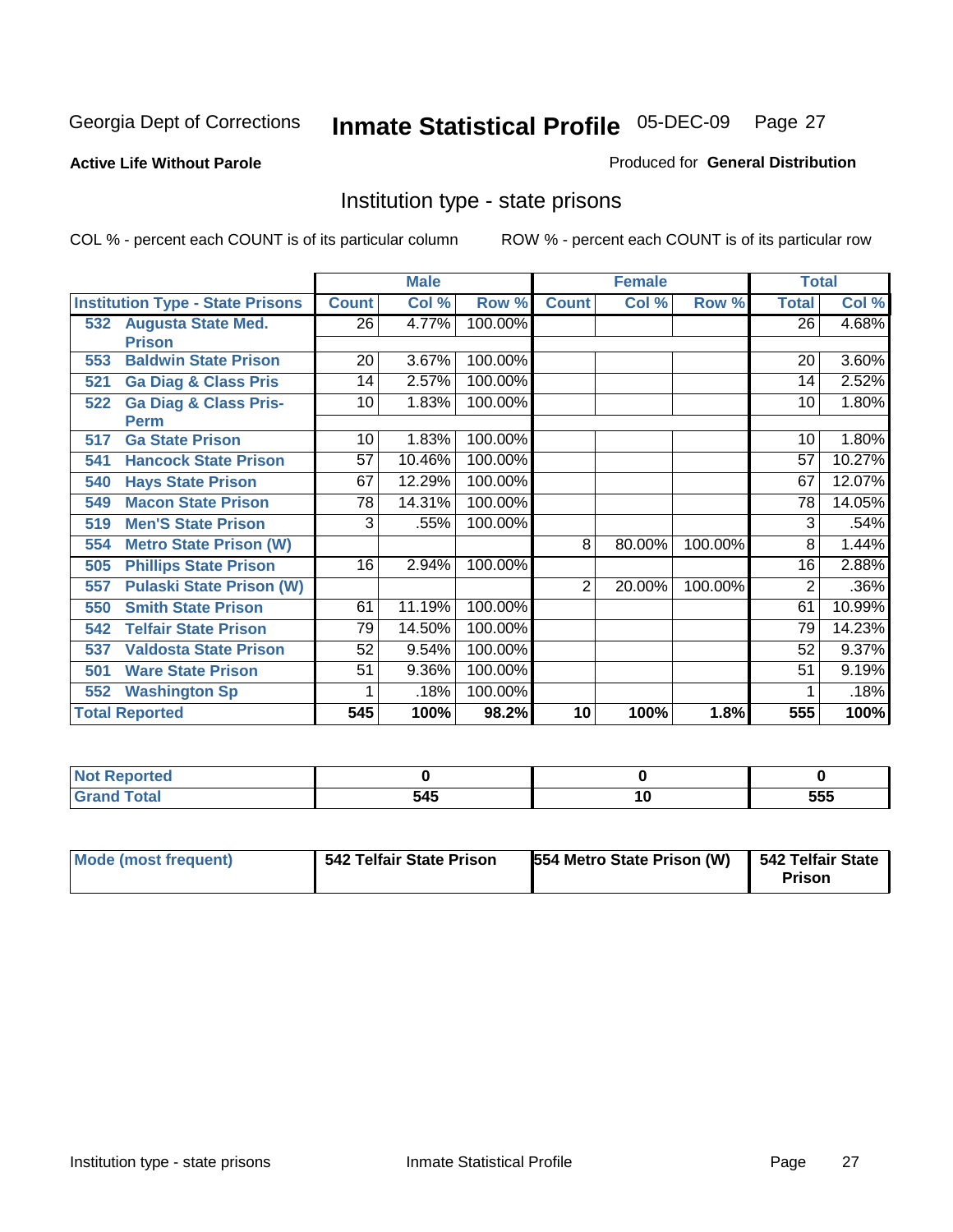**Active Life Without Parole** 

Produced for **General Distribution**

### Institution type - private prisons

|                                                     | <b>Male</b> |                    | <b>Female</b> |             | Total |
|-----------------------------------------------------|-------------|--------------------|---------------|-------------|-------|
| <b>Institution Type - Private Prisons   Count  </b> | Col %       | <b>Row % Count</b> | Col %         | Row % Total | Col % |
| <b>Total Reported</b>                               |             |                    |               |             |       |

| <b>Not Reported</b>        |  |  |
|----------------------------|--|--|
| <b>otal</b><br>. Gror<br>. |  |  |

| Mode (most frequent) | <b>Null</b> | <b>Null</b> | <b>Null</b> |
|----------------------|-------------|-------------|-------------|
|                      |             |             |             |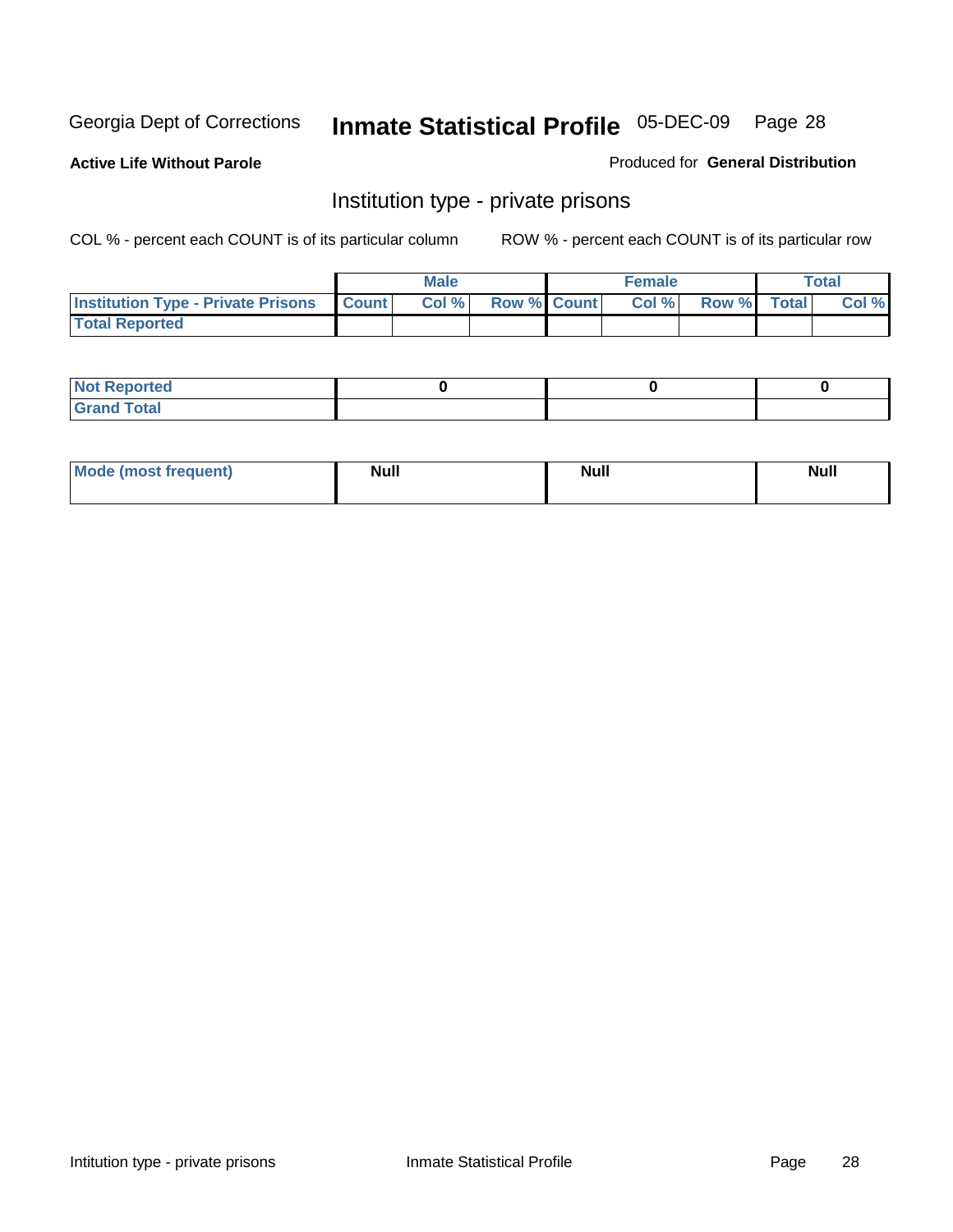**Active Life Without Parole** 

Produced for **General Distribution**

### Institution type - prison annexes

|                                                | <b>Male</b> |             | <b>Female</b> |             | <b>Total</b> |
|------------------------------------------------|-------------|-------------|---------------|-------------|--------------|
| <b>Institution Type - Prison Annexes Count</b> | Col %       | Row % Count | Col%          | Row % Total | Col %        |
| <b>Total Reported</b>                          |             |             |               |             |              |

| <b>Not Reported</b>            |  |  |
|--------------------------------|--|--|
| <b>Total</b><br>Croi<br>$\sim$ |  |  |

| Mode (most frequent) | <b>Null</b> | <b>Null</b> | <b>Null</b> |
|----------------------|-------------|-------------|-------------|
|                      |             |             |             |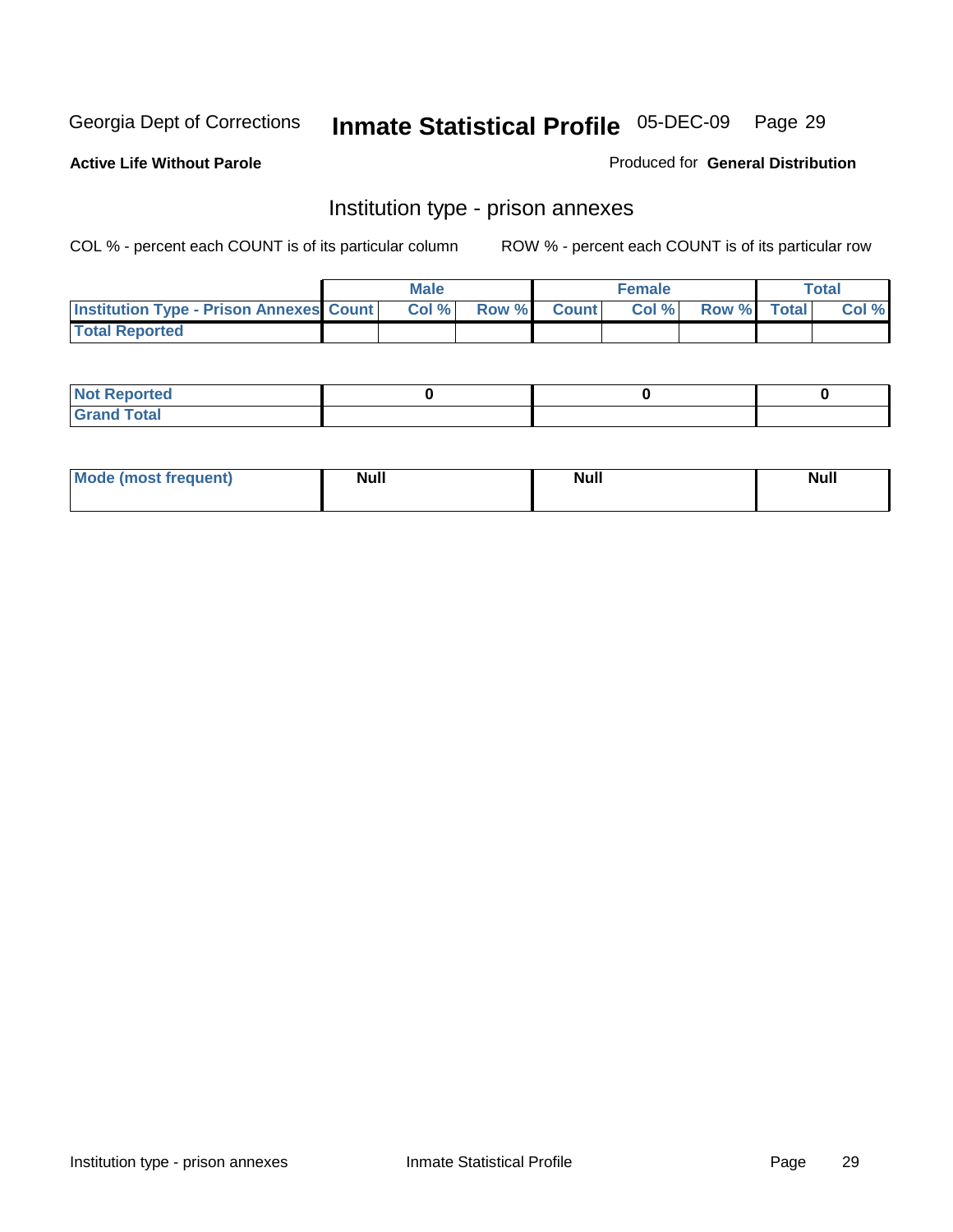**Active Life Without Parole** 

Produced for **General Distribution**

### Institution type - pre-release centers

|                                                | <b>Male</b> |             | <b>Female</b> |             | <b>Total</b> |
|------------------------------------------------|-------------|-------------|---------------|-------------|--------------|
| <b>Institution Type - Prison Annexes Count</b> | Col %       | Row % Count | Col%          | Row % Total | Col %        |
| <b>Total Reported</b>                          |             |             |               |             |              |

| <b>Not</b><br><b>Reported</b>    |  |  |
|----------------------------------|--|--|
| <b>Total</b><br>Gran<br>$\sim$ . |  |  |

| Mode (most frequent) | <b>Null</b> | <b>Null</b> | <b>Null</b> |
|----------------------|-------------|-------------|-------------|
|                      |             |             |             |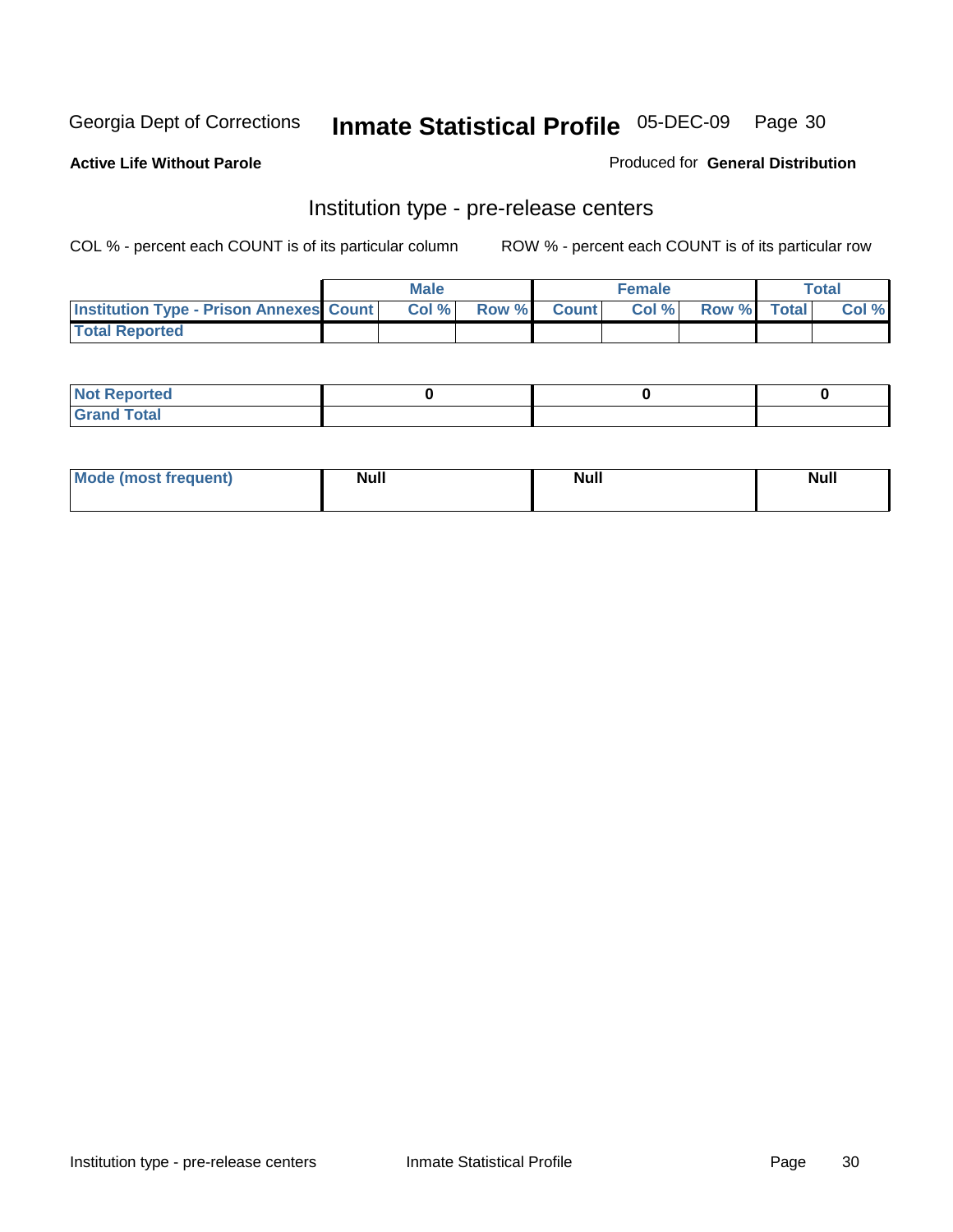**Active Life Without Parole** 

Produced for **General Distribution**

### Institution type - inmate boot camp

|                                      |              | Male  |             | <b>Female</b> |             | <b>Total</b> |
|--------------------------------------|--------------|-------|-------------|---------------|-------------|--------------|
| <b>Institution Type - Boot Camps</b> | <b>Count</b> | Col % | Row % Count | Col%          | Row % Total | Col %        |
| <b>Total Rported</b>                 |              |       |             |               |             |              |

| <b>Not Reported</b>           |  |  |
|-------------------------------|--|--|
| <b>Total</b><br>Gra<br>$\sim$ |  |  |

| Mode (most frequent) | <b>Null</b> | <b>Null</b> | <b>Null</b> |
|----------------------|-------------|-------------|-------------|
|                      |             |             |             |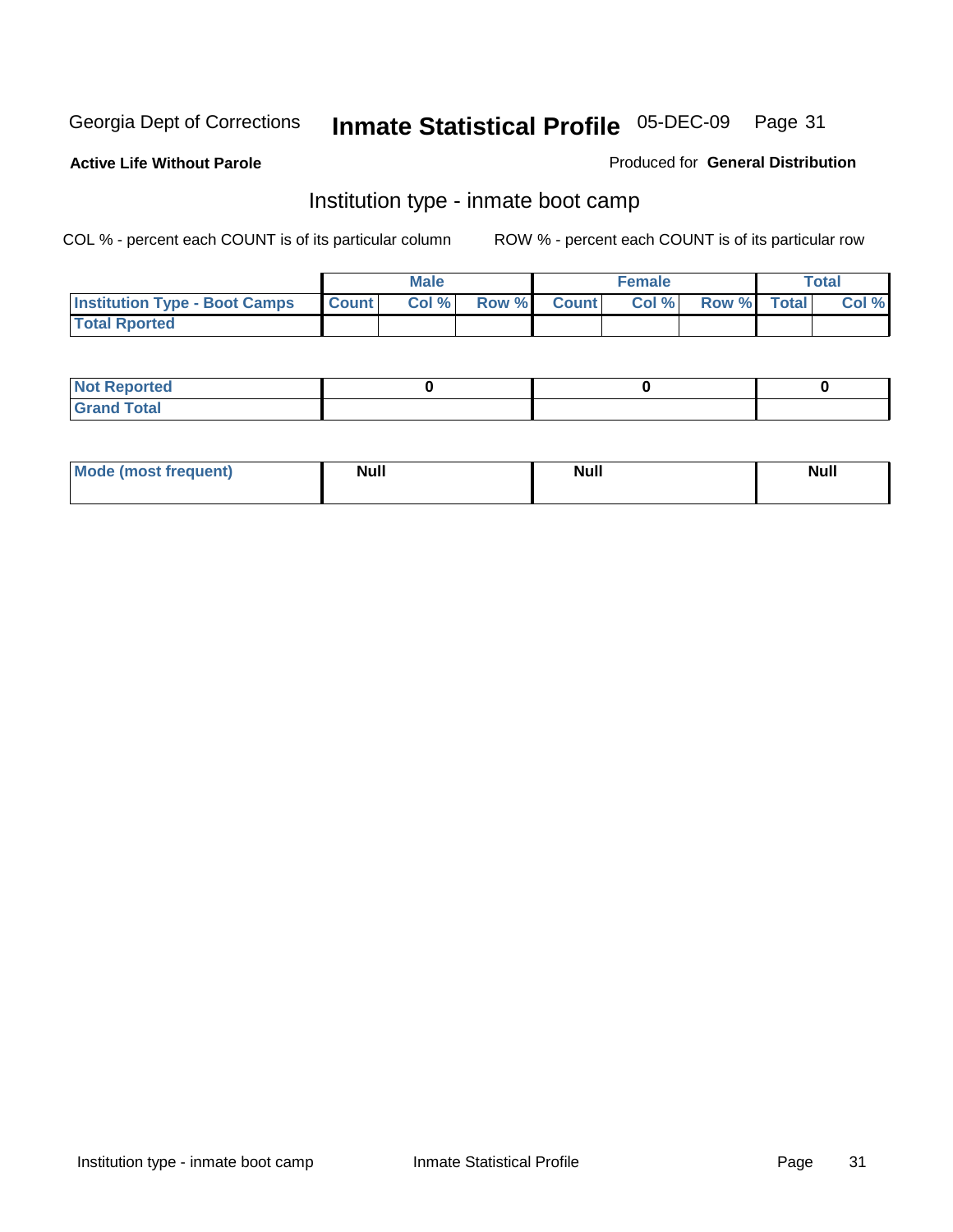#### **Active Life Without Parole**

#### Produced for **General Distribution**

### Number of disciplinary reports

|                                       |              | <b>Male</b> |             |    | <b>Female</b> |       |              | <b>Total</b> |
|---------------------------------------|--------------|-------------|-------------|----|---------------|-------|--------------|--------------|
| <b>Number of Disciplinary Reports</b> | <b>Count</b> | Col %       | Row % Count |    | Col %         | Row % | <b>Total</b> | Col %        |
|                                       | 132          | 24.22%      | 96.35%      | 5  | 50.00%        | 3.65% | 137          | 24.68%       |
|                                       | 53           | 9.72%       | 100.00%     |    |               |       | 53           | 9.55%        |
|                                       | 47           | 8.62%       | 95.92%      | 2  | 20.00%        | 4.08% | 49           | 8.83%        |
| 3                                     | 40           | 7.34%       | 97.56%      |    | 10.00%        | 2.44% | 41           | 7.39%        |
|                                       | 32           | 5.87%       | 100.00%     |    |               |       | 32           | 5.77%        |
| 5                                     | 28           | 5.14%       | 100.00%     |    |               |       | 28           | 5.05%        |
| <b>More Than 5</b>                    | 213          | 39.08%      | 99.07%      | 2  | 20.00%        | 0.93% | 215          | 38.74%       |
| <b>Total Reported</b>                 | 545          | 100%        | 98.20%      | 10 | 100%          | 1.80% | 555          | 100.0%       |

| 54F<br>--<br>$-$ | ı.<br>$\sim$ | ---<br>ວວວ |
|------------------|--------------|------------|

| Mean (average)       | 8.13 | 8.09 |
|----------------------|------|------|
| Median (middle)      |      |      |
| Mode (most frequent) |      |      |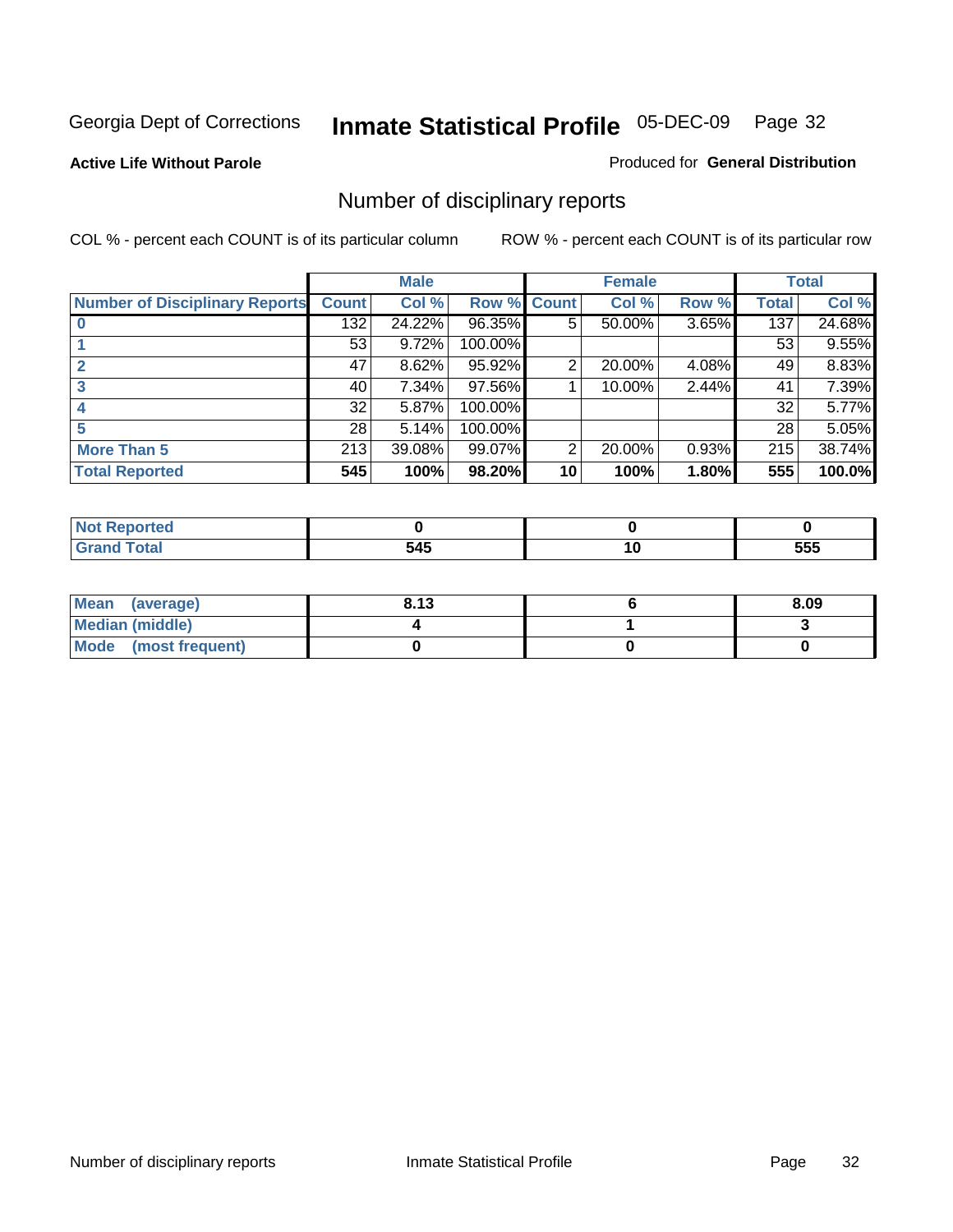#### **Active Life Without Parole**

#### Produced for **General Distribution**

### Number of transfers

|                            |              | <b>Male</b> |         |              | <b>Female</b> |        |              | <b>Total</b> |
|----------------------------|--------------|-------------|---------|--------------|---------------|--------|--------------|--------------|
| <b>Number of Transfers</b> | <b>Count</b> | Col %       | Row %   | <b>Count</b> | Col %         | Row %  | <b>Total</b> | Col %        |
|                            | 6            | 1.10%       | 66.67%  | 3            | 30.00%        | 33.33% | 9            | 1.62%        |
|                            | 121          | 22.20%      | 98.37%  | 2            | 20.00%        | 1.63%  | 123          | 22.16%       |
|                            | 123          | 22.57%      | 98.40%  | 2            | 20.00%        | 1.60%  | 125          | 22.52%       |
|                            | 104          | 19.08%      | 97.20%  | 3            | 30.00%        | 2.80%  | 107          | 19.28%       |
|                            | 51           | 9.36%       | 100.00% |              |               |        | 51           | 9.19%        |
|                            | 46           | 8.44%       | 100.00% |              |               |        | 46           | 8.29%        |
| <b>More Than 5</b>         | 94           | 17.25%      | 100.00% |              |               |        | 94           | 16.94%       |
| <b>Total Reported</b>      | 545          | 100%        | 98.20%  | 10           | 100%          | 1.80%  | 555          | 100%         |

| IN 6<br>тес |                   |              |            |
|-------------|-------------------|--------------|------------|
| ______      | $\Delta F$<br>$-$ | ιu<br>$\sim$ | ---<br>ວວວ |

| Mean (average)       | 3.44 | $\cdot\cdot$ | 3.41 |
|----------------------|------|--------------|------|
| Median (middle)      |      | .            |      |
| Mode (most frequent) |      |              |      |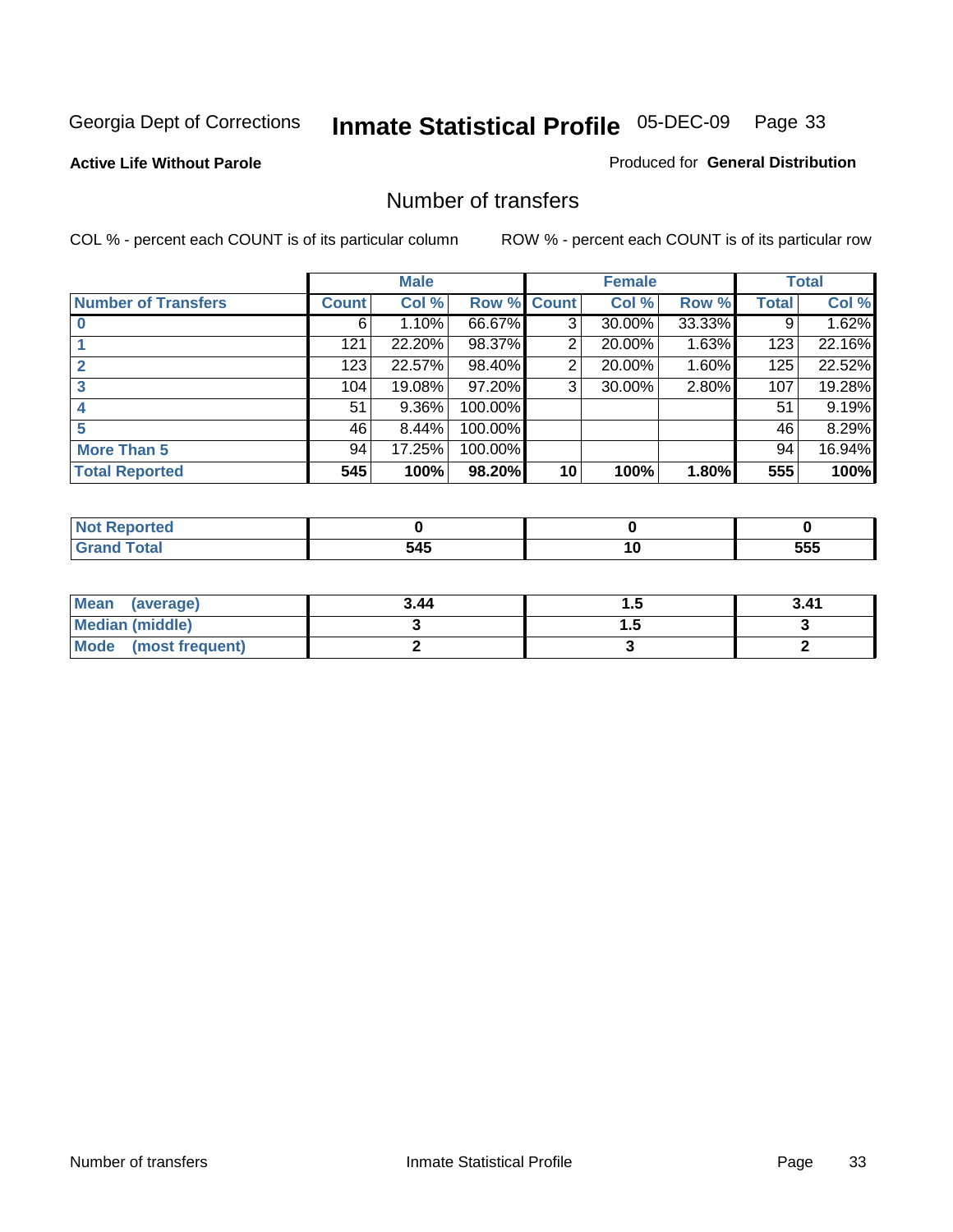**Active Life Without Parole** 

Produced for **General Distribution**

### Number of escapes

|                          |              | <b>Male</b> |                    |    | <b>Female</b> |        |         | <b>Total</b> |
|--------------------------|--------------|-------------|--------------------|----|---------------|--------|---------|--------------|
| <b>Number of Escapes</b> | <b>Count</b> | Col %       | <b>Row % Count</b> |    | Col %         | Row %I | Total . | Col %        |
|                          | 543          | $99.63\%$   | 98.19%             | 10 | $100.00\%$    | 1.81%∎ | 553     | 99.64%       |
|                          |              | $0.37\%$    | 100.00%            |    |               |        |         | $0.36\%$     |
| <b>Total Reported</b>    | 545          | 100%        | 98.20%             | 10 | 100%          | 1.80%  | 555     | 100%         |

| neo                           |     |     |     |
|-------------------------------|-----|-----|-----|
| <b>otal</b><br><b>U</b> ldilu | 545 | 1 V | 555 |

| Mean (average)       |  |  |
|----------------------|--|--|
| Median (middle)      |  |  |
| Mode (most frequent) |  |  |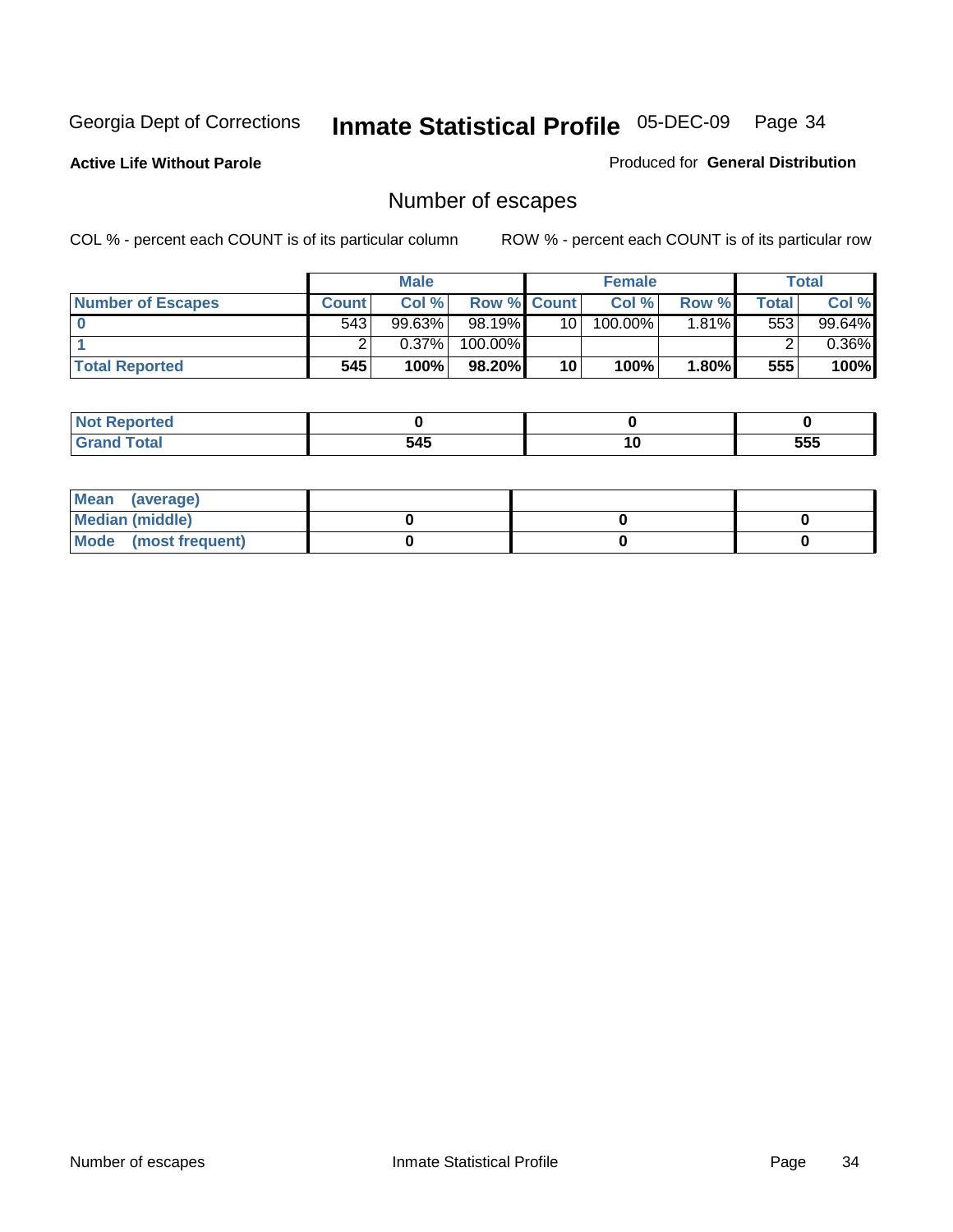#### **Active Life Without Parole**

#### Produced for **General Distribution**

### Time served in current (or last) institution

|                            | <b>Male</b>  |        | <b>Female</b> |                |        | <b>Total</b> |                 |        |
|----------------------------|--------------|--------|---------------|----------------|--------|--------------|-----------------|--------|
| <b>Time In Institution</b> | <b>Count</b> | Col %  | Row %         | <b>Count</b>   | Col %  | Row %        | <b>Total</b>    | Col %  |
| 0 to 3 months              | 54           | 9.91%  | 98.18%        | 1              | 10.00% | 1.82%        | $\overline{55}$ | 9.91%  |
| 3.01 to 6 months           | 54           | 9.91%  | 100.00%       |                |        |              | 54              | 9.73%  |
| 6.01 to 9 months           | 47           | 8.62%  | 100.00%       |                |        |              | 47              | 8.47%  |
| 9.01 to 12 months          | 44           | 8.07%  | 100.00%       |                |        |              | 44              | 7.93%  |
| 12.01 to 18 months         | 47           | 8.62%  | 87.04%        | $\overline{7}$ | 70.00% | 12.96%       | 54              | 9.73%  |
| 18.01 to 24 months         | 65           | 11.93% | 100.00%       |                |        |              | 65              | 11.71% |
| 2.01 to 3 years            | 54           | 9.91%  | 100.00%       |                |        |              | 54              | 9.73%  |
| 3.01 to 4 years            | 47           | 8.62%  | 100.00%       |                |        |              | 47              | 8.47%  |
| 4.01 to 5 years            | 34           | 6.24%  | 97.14%        | 1              | 10.00% | 2.86%        | 35              | 6.31%  |
| $5.01$ to 6 years          | 21           | 3.85%  | 95.45%        | 1              | 10.00% | 4.55%        | 22              | 3.96%  |
| 6.01 to 7 years            | 22           | 4.04%  | 100.00%       |                |        |              | 22              | 3.96%  |
| $7.01$ to 8 years          | 21           | 3.85%  | 100.00%       |                |        |              | 21              | 3.78%  |
| 8.01 to 9 years            | 15           | 2.75%  | 100.00%       |                |        |              | 15              | 2.70%  |
| 9.01 to 10 years           | 8            | 1.47%  | 100.00%       |                |        |              | 8               | 1.44%  |
| Over 10 years              | 12           | 2.20%  | 100.00%       |                |        |              | 12              | 2.16%  |
| <b>Total Reported</b>      | 545          | 100%   | 98.20%        | 10             | 100%   | 1.80%        | 555             | 100%   |

| <b>eported</b><br><b>NOT</b> |     |     |     |
|------------------------------|-----|-----|-----|
| <b>otal</b>                  | 545 | . . | 555 |

| <b>Mean</b><br>(average) | 33 months | 24 months | 32 months |  |
|--------------------------|-----------|-----------|-----------|--|
| Median (middle)          | 20 months | 17 months | 20 months |  |
| Mode<br>(most frequent)  | 4 months  | ∣ months  | months    |  |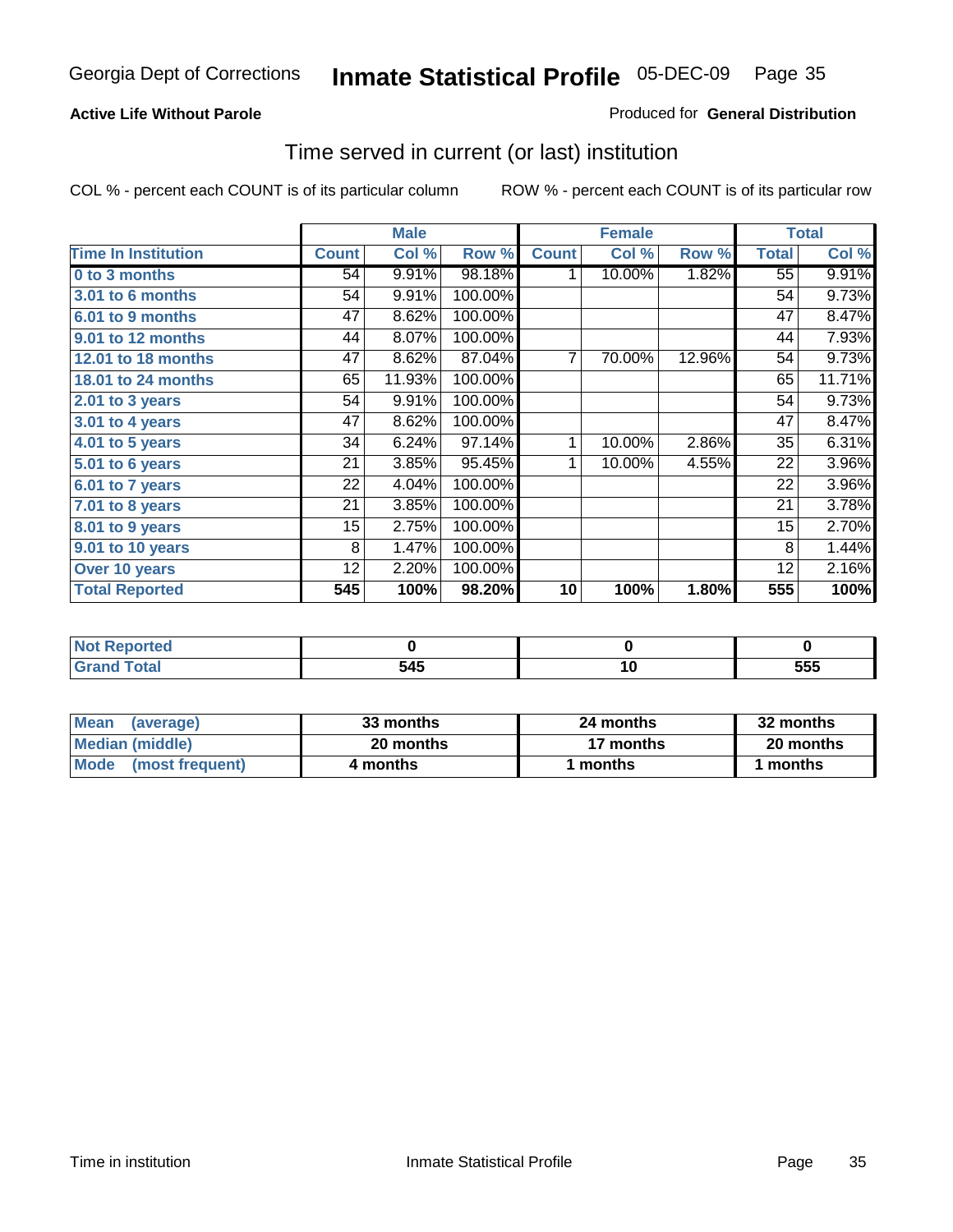#### **Active Life Without Parole**

#### Produced for **General Distribution**

### Highest grade level attained

|                              |              | <b>Male</b> |         |              | <b>Female</b> |       |                | <b>Total</b> |
|------------------------------|--------------|-------------|---------|--------------|---------------|-------|----------------|--------------|
| <b>Grade Level</b>           | <b>Count</b> | Col %       | Row %   | <b>Count</b> | Col %         | Row % | <b>Total</b>   | Col %        |
| <b>Grade 2</b>               |              | 0.44%       | 100.00% |              |               |       | 1              | 0.43%        |
| <b>Grade 4</b>               | 2            | 0.88%       | 100.00% |              |               |       | $\overline{2}$ | 0.86%        |
| <b>Grade 5</b>               | 2            | 0.88%       | 100.00% |              |               |       | $\overline{2}$ | 0.86%        |
| Grade 6                      | 2            | 0.88%       | 100.00% |              |               |       | $\overline{2}$ | $0.86\%$     |
| <b>Grade 7</b>               | 9            | 3.96%       | 100.00% |              |               |       | 9              | 3.88%        |
| Grade 8                      | 17           | 7.49%       | 100.00% |              |               |       | 17             | 7.33%        |
| Grade 9                      | 32           | 14.10%      | 96.97%  | 1            | 20.00%        | 3.03% | 33             | 14.22%       |
| Grade 10                     | 46           | 20.26%      | 97.87%  | 1            | 20.00%        | 2.13% | 47             | 20.26%       |
| Grade 11                     | 28           | 12.33%      | 100.00% |              |               |       | 28             | 12.07%       |
| <b>Grade 12 or GED</b>       | 56           | 24.67%      | 94.92%  | 3            | 60.00%        | 5.08% | 59             | 25.43%       |
| <b>Completed tech school</b> | 2            | 0.88%       | 100.00% |              |               |       | $\overline{2}$ | 0.86%        |
| College, 1 year              | 9            | 3.96%       | 100.00% |              |               |       | 9              | 3.88%        |
| College, 2 year              | 15           | 6.61%       | 100.00% |              |               |       | 15             | 6.47%        |
| College, 3 year              | 3            | 1.32%       | 100.00% |              |               |       | 3              | 1.29%        |
| <b>Bachelor's degree</b>     | 2            | 0.88%       | 100.00% |              |               |       | 2              | 0.86%        |
| Law degree                   |              | 0.44%       | 100.00% |              |               |       | 1              | 0.43%        |
| <b>Total Reported</b>        | 227          | 100%        | 97.84%  | 5            | 100%          | 2.16% | 232            | 100%         |

| тео | 940<br>. |    | ົ<br>JZJ<br>$ -$ |
|-----|----------|----|------------------|
|     | 545      | ιv | 555              |

| Mean<br>(average)              | 10.62           |                 | 10.63             |
|--------------------------------|-----------------|-----------------|-------------------|
| Median (middle)                | Grade 11        | Grade 12 or GED | Grade 11          |
| <b>Mode</b><br>(most frequent) | Grade 12 or GED | Grade 12 or GED | I Grade 12 or GED |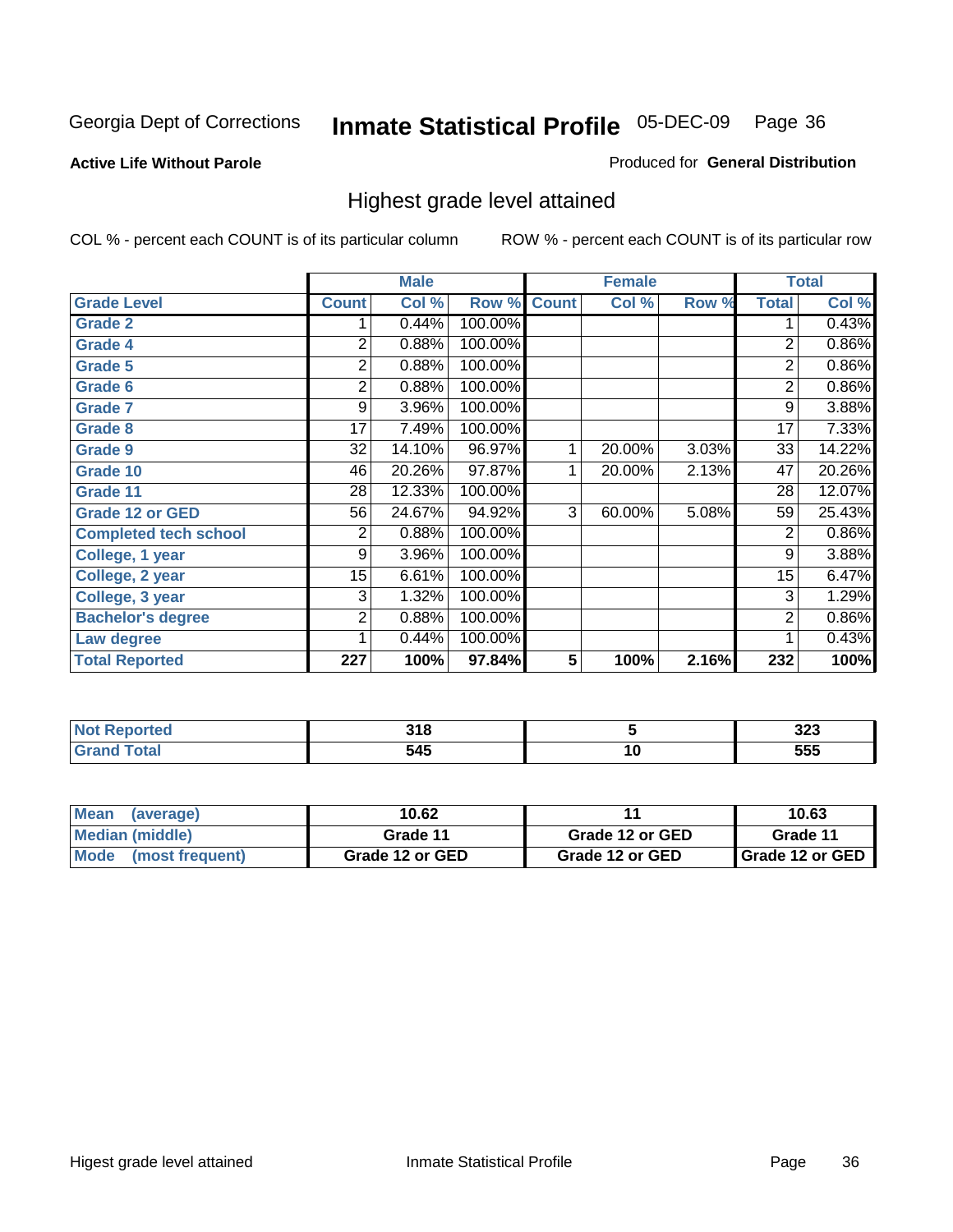#### **Active Life Without Parole**

### Produced for **General Distribution**

# Culture fair IQ scores

|                       |              | <b>Male</b> |             |                 | <b>Female</b> |          |              | <b>Total</b> |
|-----------------------|--------------|-------------|-------------|-----------------|---------------|----------|--------------|--------------|
| <b>IQ Scores</b>      | <b>Count</b> | Col %       | Row % Count |                 | Col %         | Row %    | <b>Total</b> | Col %        |
| $60 - 69$             | 22           | 4.55%       | 100.00%     |                 |               |          | 22           | 4.46%        |
| $70 - 79$             | 38           | 7.87%       | 100.00%     |                 |               |          | 38           | 7.71%        |
| $80 - 89$             | 82           | 16.98%      | 97.62%      | 2               | 20.00%        | 2.38%    | 84           | 17.04%       |
| $90 - 99$             | 85           | 17.60%      | 96.59%      | 3               | 30.00%        | $3.41\%$ | 88           | 17.85%       |
| $100 - 109$           | 134          | 27.74%      | 99.26%      | 1               | 10.00%        | 0.74%    | 135          | 27.38%       |
| $110 - 119$           | 101          | 20.91%      | 98.06%      | 2               | 20.00%        | 1.94%    | 103          | 20.89%       |
| $120 - 129$           | 21           | 4.35%       | 95.45%      | 1               | 10.00%        | 4.55%    | 22           | 4.46%        |
| $130 - 139$           |              |             |             | 1               | 10.00%        | 100.00%  |              | 0.20%        |
| <b>Total Reported</b> | 483          | 100%        | 97.97%      | 10 <sup>1</sup> | 100%          | 2.03%    | 493          | 100%         |

| <b>Not Reported</b>  | 58  |    | 58  |
|----------------------|-----|----|-----|
| Not Valid (under 60) |     |    |     |
| <b>Grand Total</b>   | 545 | 10 | 555 |

| <b>Mean</b><br>(average) | 98  | 106 | 98  |
|--------------------------|-----|-----|-----|
| <b>Median (middle)</b>   | 101 | 99  | 101 |
| Mode (most frequent)     | 105 | 96  | 105 |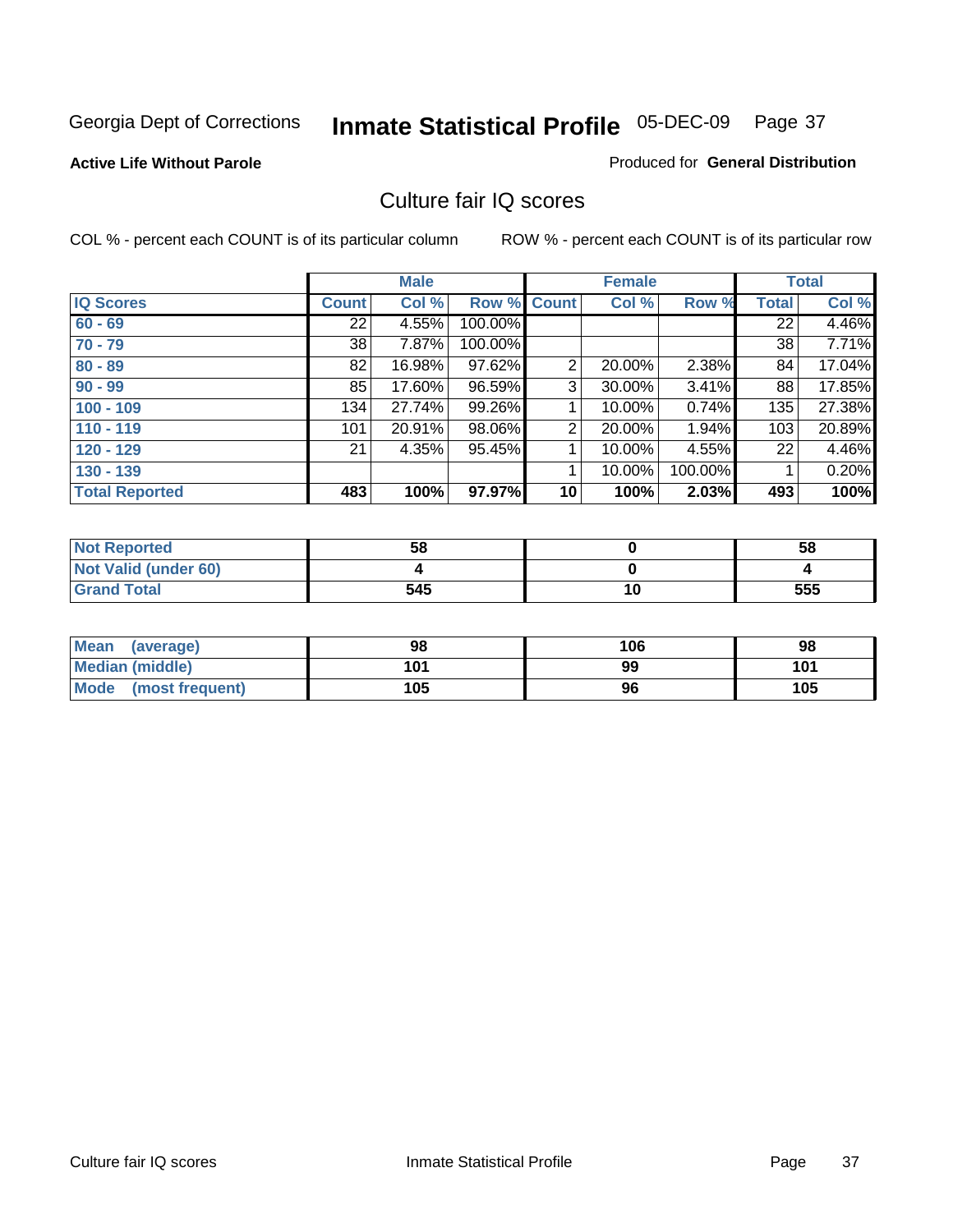**Active Life Without Parole** 

#### Produced for **General Distribution**

# Wide Range Achievement Test (WRAT) reading score

|                           |                 | <b>Male</b> |         |                | <b>Female</b> |       |                 | <b>Total</b> |
|---------------------------|-----------------|-------------|---------|----------------|---------------|-------|-----------------|--------------|
| <b>WRAT Reading Score</b> | <b>Count</b>    | Col %       | Row %   | <b>Count</b>   | Col %         | Row % | <b>Total</b>    | Col %        |
| 0.1 to 0.9                | $\overline{13}$ | 2.64%       | 100.00% |                |               |       | $\overline{13}$ | 2.59%        |
| 1.0 to 1.9                | 14              | 2.85%       | 100.00% |                |               |       | 14              | 2.79%        |
| 2.0 to 2.9                | 27              | 5.49%       | 96.43%  | 1              | 10.00%        | 3.57% | 28              | 5.58%        |
| 3.0 to 3.9                | 29              | 5.89%       | 100.00% |                |               |       | 29              | 5.78%        |
| 4.0 to 4.9                | 40              | 8.13%       | 100.00% |                |               |       | 40              | 7.97%        |
| 5.0 to 5.9                | 46              | 9.35%       | 97.87%  | 1              | 10.00%        | 2.13% | 47              | $9.36\%$     |
| 6.0 to 6.9                | 43              | 8.74%       | 100.00% |                |               |       | 43              | 8.57%        |
| 7.0 to 7.9                | 19              | 3.86%       | 100.00% |                |               |       | 19              | 3.78%        |
| 8.0 to 8.9                | 34              | 6.91%       | 100.00% |                |               |       | 34              | 6.77%        |
| 9.0 to 9.9                | 42              | 8.54%       | 95.45%  | $\overline{2}$ | 20.00%        | 4.55% | 44              | 8.76%        |
| 10.0 to 10.9              | 11              | 2.24%       | 91.67%  | 1              | 10.00%        | 8.33% | 12              | 2.39%        |
| 11.0 to 11.9              | 28              | 5.69%       | 100.00% |                |               |       | 28              | 5.58%        |
| 12.0 to 12.9              | 94              | 19.11%      | 98.95%  | 1              | 10.00%        | 1.05% | 95              | 18.92%       |
| 13                        | 52              | 10.57%      | 92.86%  | 4              | 40.00%        | 7.14% | 56              | 11.16%       |
| <b>Total Reported</b>     | 492             | 100%        | 98.01%  | 10             | 100%          | 1.99% | 502             | 100%         |
|                           |                 |             |         |                |               |       |                 |              |
| <b>Not Reported</b>       |                 | 53          |         |                | $\bf{0}$      |       |                 | 53           |
| <b>Grand Total</b>        |                 | 545         |         |                | 10            |       |                 | 555          |

| <b>Mean</b><br>(average) | 8.21       | 10.24 | 8.25 |
|--------------------------|------------|-------|------|
| Median (middle)          | 0 מ<br>o.z | 11.85 | 8.5  |
| Mode (most frequent)     | 12.8       | ט ו   |      |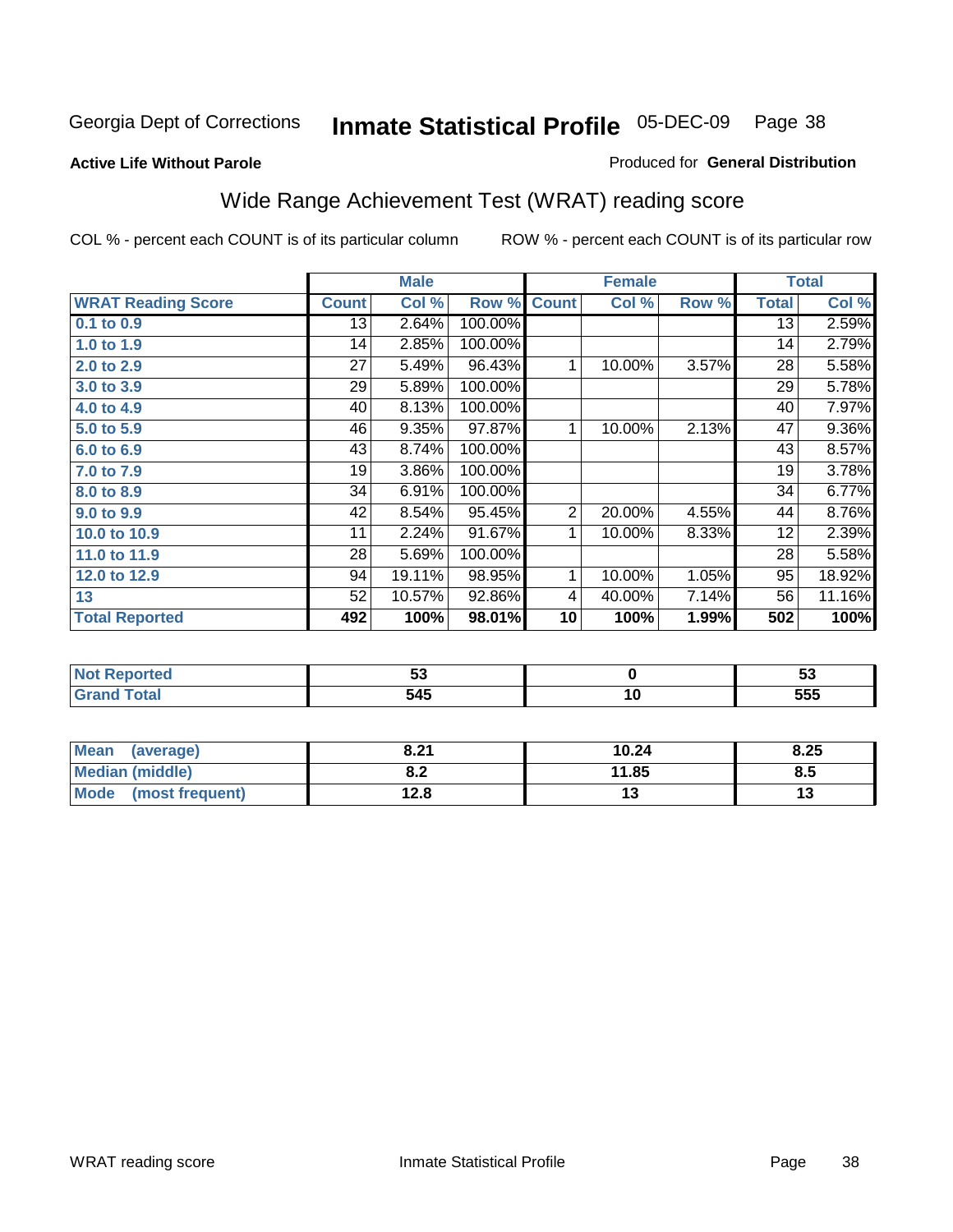**Active Life Without Parole** 

### Produced for **General Distribution**

# Wide Range Achievement Test (WRAT) math score

|                              |              | <b>Male</b> |         |                | <b>Female</b> |        |                | <b>Total</b> |
|------------------------------|--------------|-------------|---------|----------------|---------------|--------|----------------|--------------|
| <b>WRAT Mathematic Score</b> | <b>Count</b> | Col %       | Row %   | <b>Count</b>   | Col %         | Row %  | <b>Total</b>   | Col %        |
| 0.1 to 0.9                   | 2            | 0.41%       | 100.00% |                |               |        | $\overline{2}$ | 0.40%        |
| 1.0 to 1.9                   | 4            | 0.81%       | 100.00% |                |               |        | 4              | 0.80%        |
| 2.0 to 2.9                   | 19           | 3.86%       | 100.00% |                |               |        | 19             | 3.78%        |
| 3.0 to 3.9                   | 35           | 7.11%       | 100.00% |                |               |        | 35             | 6.97%        |
| 4.0 to 4.9                   | 49           | 9.96%       | 98.00%  | 1              | 10.00%        | 2.00%  | 50             | 9.96%        |
| 5.0 to 5.9                   | 65           | 13.21%      | 100.00% |                |               |        | 65             | 12.95%       |
| 6.0 to 6.9                   | 104          | 21.14%      | 98.11%  | $\overline{2}$ | 20.00%        | 1.89%  | 106            | 21.12%       |
| 7.0 to 7.9                   | 64           | 13.01%      | 98.46%  | 1              | 10.00%        | 1.54%  | 65             | 12.95%       |
| 8.0 to 8.9                   | 35           | 7.11%       | 97.22%  | 1              | 10.00%        | 2.78%  | 36             | 7.17%        |
| 9.0 to 9.9                   | 45           | 9.15%       | 95.74%  | $\overline{2}$ | 20.00%        | 4.26%  | 47             | $9.36\%$     |
| 10.0 to 10.9                 | 26           | 5.28%       | 96.30%  | 1              | 10.00%        | 3.70%  | 27             | 5.38%        |
| 11.0 to 11.9                 | 14           | 2.85%       | 100.00% |                |               |        | 14             | 2.79%        |
| 12.0 to 12.9                 | 22           | 4.47%       | 95.65%  | 1              | 10.00%        | 4.35%  | 23             | 4.58%        |
| 13                           | 8            | 1.63%       | 88.89%  | 1              | 10.00%        | 11.11% | 9              | 1.79%        |
| <b>Total Reported</b>        | 492          | 100%        | 98.01%  | 10             | 100%          | 1.99%  | 502            | 100%         |
|                              |              |             |         |                |               |        |                |              |
| <b>Not Reported</b>          |              | 53          |         |                | $\mathbf 0$   |        |                | 53           |
| <b>Grand Total</b>           |              | 545         |         |                | 10            |        |                | 555          |

| <b>Mean</b><br>(average) | 7.03 | 8.85 | ,ט  |
|--------------------------|------|------|-----|
| Median (middle)          | 6.9  |      | 6.9 |
| Mode<br>(most frequent)  | 6.9  | . о  | 6.9 |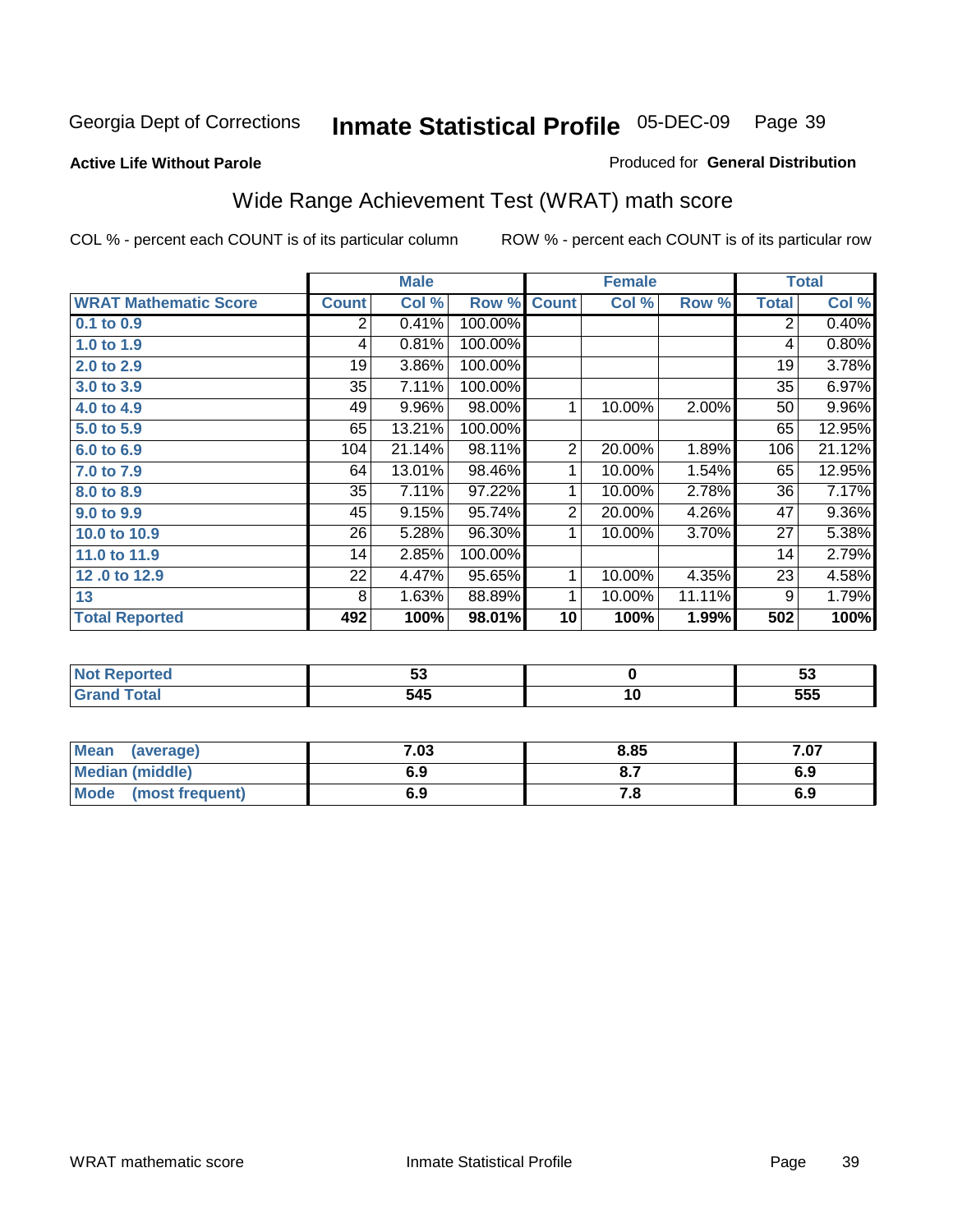#### **Active Life Without Parole**

### Produced for **General Distribution**

# Wide Range Achievement Test (WRAT) spelling score

|                            |              | <b>Male</b> |         |                | <b>Female</b> |       |              | <b>Total</b> |
|----------------------------|--------------|-------------|---------|----------------|---------------|-------|--------------|--------------|
| <b>WRAT Spelling Score</b> | <b>Count</b> | Col %       | Row %   | <b>Count</b>   | Col %         | Row % | <b>Total</b> | Col %        |
| 0.1 to 0.9                 |              | 1.43%       | 100.00% |                |               |       | 7            | 1.40%        |
| 1.0 to 1.9                 | 20           | 4.07%       | 100.00% |                |               |       | 20           | 3.99%        |
| 2.0 to 2.9                 | 37           | 7.54%       | 100.00% |                |               |       | 37           | 7.39%        |
| 3.0 to 3.9                 | 29           | 5.91%       | 100.00% |                |               |       | 29           | 5.79%        |
| 4.0 to 4.9                 | 45           | 9.16%       | 97.83%  | 1              | 10.00%        | 2.17% | 46           | 9.18%        |
| 5.0 to 5.9                 | 50           | 10.18%      | 100.00% |                |               |       | 50           | 9.98%        |
| 6.0 to 6.9                 | 55           | 11.20%      | 98.21%  | 1              | 10.00%        | 1.79% | 56           | 11.18%       |
| 7.0 to 7.9                 | 40           | 8.15%       | 100.00% |                |               |       | 40           | 7.98%        |
| 8.0 to 8.9                 | 39           | 7.94%       | 100.00% |                |               |       | 39           | 7.78%        |
| 9.0 to 9.9                 | 36           | 7.33%       | 97.30%  | 1              | 10.00%        | 2.70% | 37           | 7.39%        |
| 10.0 to 10.9               | 32           | 6.52%       | 96.97%  | 1              | 10.00%        | 3.03% | 33           | 6.59%        |
| 11.0 to 11.9               | 30           | 6.11%       | 93.75%  | $\overline{2}$ | 20.00%        | 6.25% | 32           | 6.39%        |
| 12.0 to 12.9               | 46           | 9.37%       | 93.88%  | $\overline{3}$ | 30.00%        | 6.12% | 49           | 9.78%        |
| 13                         | 25           | 5.09%       | 96.15%  | 1              | 10.00%        | 3.85% | 26           | 5.19%        |
| <b>Total Reported</b>      | 491          | 100%        | 98.00%  | 10             | 100%          | 2.00% | 501          | 100.0%       |
|                            |              |             |         |                |               |       |              |              |
| <b>Not Reported</b>        |              | 54          |         |                | $\mathbf 0$   |       |              | 54           |
| <b>Grand Total</b>         |              | 545         |         |                | 10            |       |              | 555          |

| <b>Mean</b><br>(average) | 7.36 | 10.34 | 7.42 |
|--------------------------|------|-------|------|
| Median (middle)          | ں ،  | 11.15 | ن. ا |
| Mode<br>(most frequent)  | 8.5  | 12.3  | 8.5  |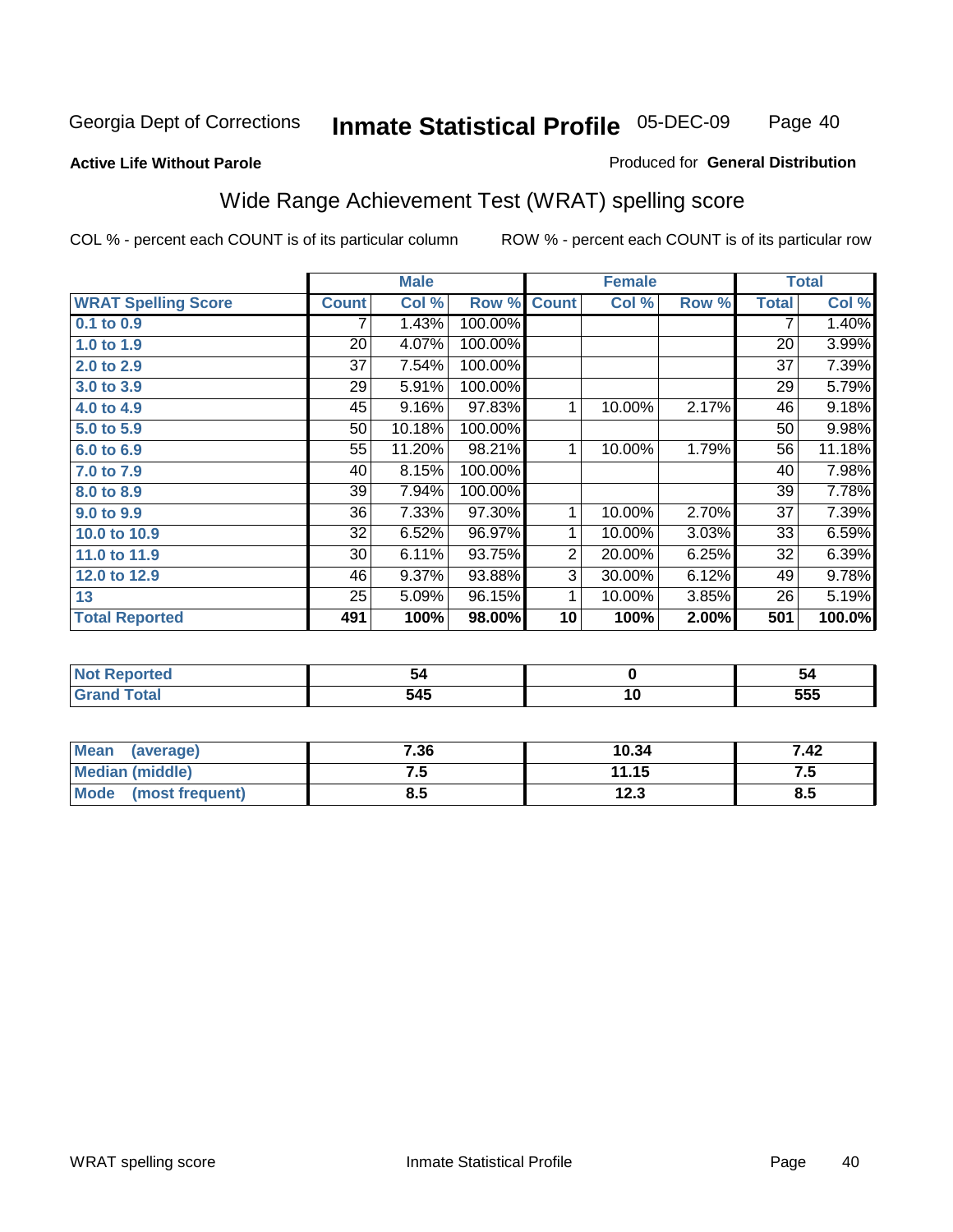### **Active Life Without Parole**

### Produced for **General Distribution**

# Scope of substance abuse - summary

|                        |              | <b>Male</b> |            |              | <b>Female</b> |          |       | Total  |
|------------------------|--------------|-------------|------------|--------------|---------------|----------|-------|--------|
| <b>Substance Abuse</b> | <b>Count</b> | Col %       | Row %      | <b>Count</b> | Col %         | Row %    | Total | Col %  |
| <b>None</b>            | 195          | 35.78%      | $97.50\%$  |              | 50.00%        | $2.50\%$ | 200   | 36.04% |
| <b>Drugs only</b>      | 201          | 36.88%      | 98.53%     |              | 30.00%        | 1.47%    | 204   | 36.76% |
| <b>Alcohol only</b>    | 34           | 6.24%       | $100.00\%$ |              |               |          | 34    | 6.13%  |
| Drugs and alcohol      | 115          | 21.10%      | 98.29%     | ⌒            | 20.00%        | 1.71%    | 117   | 21.08% |
| <b>Total Reported</b>  | 545          | 100%        | 98.20%     | 10           | 100%          | 1.80%    | 555   | 100.0% |

| المدافعة<br>  Not<br>eportea |                  |            |
|------------------------------|------------------|------------|
| <b>Total</b><br><b>Grand</b> | .<br>.54'<br>, , | EEE<br>ວວວ |

|  | Mode<br>ונוצוווי | Druas onlv | None | only<br>Pruas . |
|--|------------------|------------|------|-----------------|
|--|------------------|------------|------|-----------------|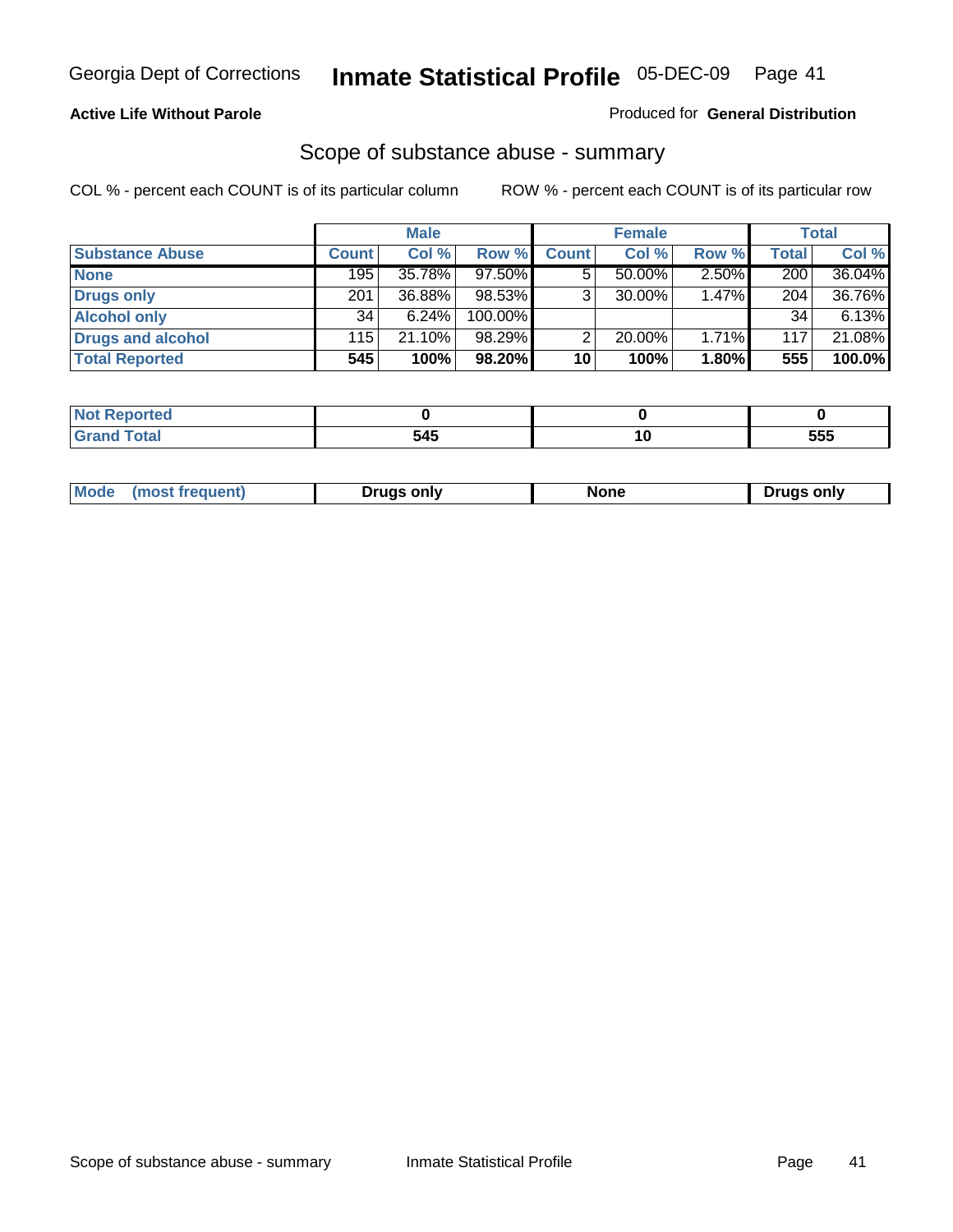# **Active Life Without Parole**

## Produced for **General Distribution**

# Scope of substance abuse - detail

|                                         |              | <b>Male</b> |         |                | <b>Female</b> |       |              | <b>Total</b> |
|-----------------------------------------|--------------|-------------|---------|----------------|---------------|-------|--------------|--------------|
| <b>Substance Abuse</b>                  | <b>Count</b> | Col %       | Row %   | <b>Count</b>   | Col %         | Row % | <b>Total</b> | Col %        |
| No drug or alcohol problems             | 195          | 35.78%      | 97.50%  | 5.             | 50.00%        | 2.50% | 200          | 36.04%       |
| Drug addiction but no alcohol           | 3            | 0.55%       | 100.00% |                |               |       | 3            | 0.54%        |
| <b>Drug addiction and alcohol</b>       | 3            | 0.55%       | 100.00% |                |               |       | 3            | 0.54%        |
| abuse                                   |              |             |         |                |               |       |              |              |
| <b>Drug addiction and alcoholism</b>    | 2            | 0.37%       | 100.00% |                |               |       | 2            | 0.36%        |
| No drug problem but alcohol             | 28           | 5.14%       | 100.00% |                |               |       | 28           | 5.05%        |
| abuse                                   |              |             |         |                |               |       |              |              |
| No drug problem but alcoholism          | 6            | 1.10%       | 100.00% |                |               |       | 6            | 1.08%        |
| Drug experiment but no alcohol          | 120          | 22.02%      | 99.17%  |                | 10.00%        | 0.83% | 121          | 21.80%       |
| <b>Drug experiment &amp; alcohol</b>    | 13           | 2.39%       | 100.00% |                |               |       | 13           | 2.34%        |
| abuse                                   |              |             |         |                |               |       |              |              |
| <b>Drug experiment &amp; alcoholism</b> | 9            | 1.65%       | 100.00% |                |               |       | 9            | 1.62%        |
| Drug abuse but no alcohol               | 78           | 14.31%      | 97.50%  | $\overline{2}$ | 20.00%        | 2.50% | 80           | 14.41%       |
| Drug abuse and alcohol abuse            | 74           | 13.58%      | 98.67%  |                | 10.00%        | 1.33% | 75           | 13.51%       |
| <b>Drug abuse and alcoholism</b>        | 14           | 2.57%       | 93.33%  |                | 10.00%        | 6.67% | 15           | 2.70%        |
| <b>Total Reported</b>                   | 545          | 100%        | 98.20%  | 10             | 100%          | 1.80% | 555          | 100%         |

| Not Reported |     |     |
|--------------|-----|-----|
| <b>Total</b> | 545 | 555 |

| Mode (most frequent) | No drug or alcohol problems No drug or alcohol problems No drug or alcohol |          |
|----------------------|----------------------------------------------------------------------------|----------|
|                      |                                                                            | problems |
|                      |                                                                            |          |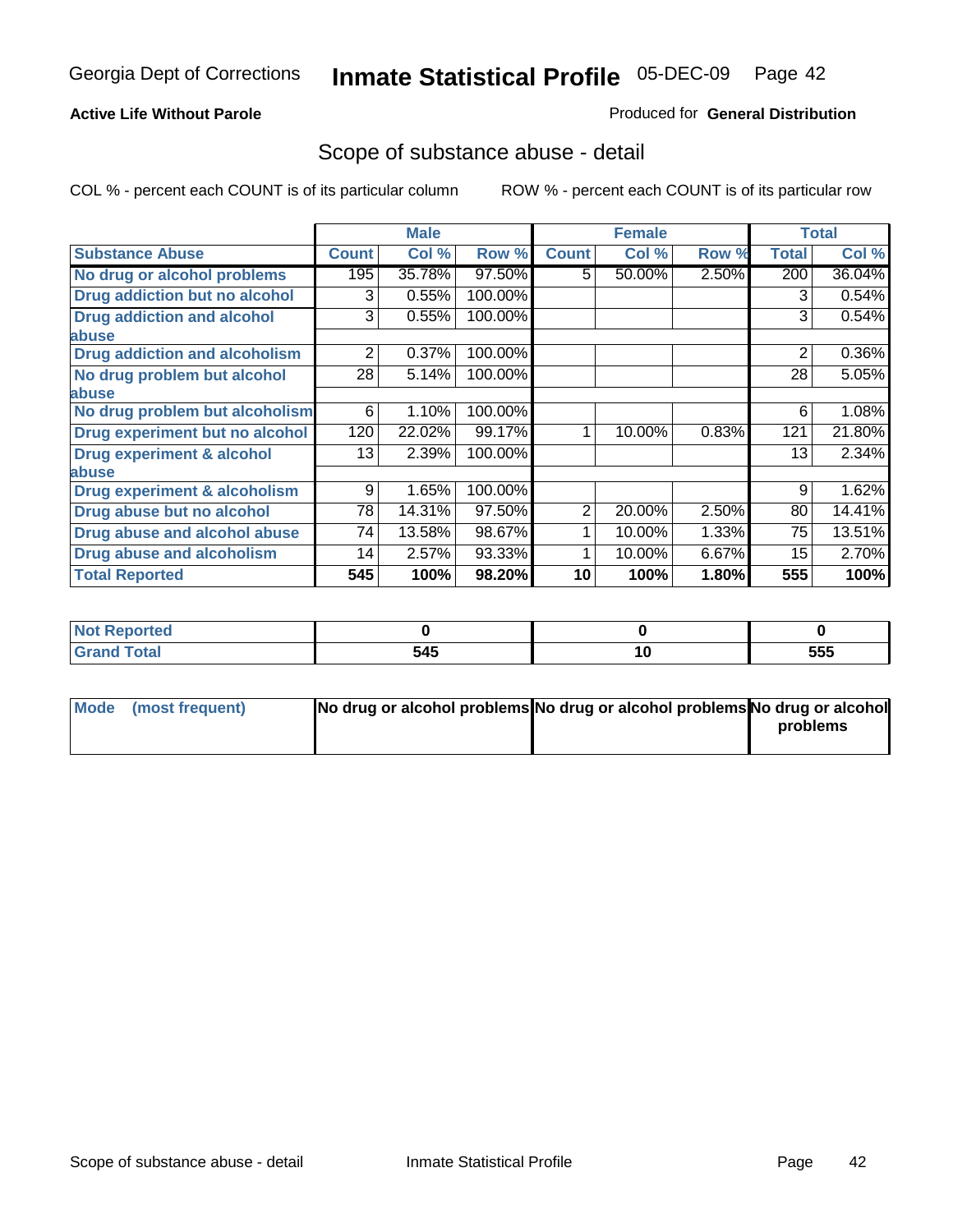### **Active Life Without Parole**

#### Produced for **General Distribution**

# Current / last mental health treatment level

|                                    |              | <b>Male</b> |         |              | <b>Female</b> |       |              | <b>Total</b> |
|------------------------------------|--------------|-------------|---------|--------------|---------------|-------|--------------|--------------|
| <b>Mental Health Treatment Lev</b> | <b>Count</b> | Col %       | Row %   | <b>Count</b> | Col %         | Row % | <b>Total</b> | Col %        |
| 1 No problem at current time       | 2            | 14.29%      | 100.00% |              |               |       | 2            | 14.29%       |
| 2 Receiving outpatient             | 5            | 35.71%      | 100.00% |              |               |       | 5            | 35.71%       |
| treatment                          |              |             |         |              |               |       |              |              |
| 3 Inpatient, moderate              | 3            | 21.43%      | 100.00% |              |               |       | 3            | 21.43%       |
| treatment                          |              |             |         |              |               |       |              |              |
| 4 Inpatient, intensive             | 3            | 21.43%      | 100.00% |              |               |       | 3            | 21.43%       |
| treatment                          |              |             |         |              |               |       |              |              |
| <b>5 Undergoing crisis</b>         |              | 7.14%       | 100.00% |              |               |       |              | 7.14%        |
| stabilization                      |              |             |         |              |               |       |              |              |
| <b>Total Evaluated</b>             | 14           | 100%        | 100.00% |              |               | 0.00% | 14           | 100%         |

| l MH evaluation<br><b>Never</b><br>had | EO,<br>ວວ | ı u | 541 |
|----------------------------------------|-----------|-----|-----|
|                                        | 545       | í U | 555 |

| <b>Median (middle)</b>         |                                          |             |                                             |
|--------------------------------|------------------------------------------|-------------|---------------------------------------------|
| <b>Mode</b><br>(most frequent) | <b>Receiving outpatient</b><br>treatment | <b>Null</b> | <b>Receiving</b><br>outpatient<br>treatment |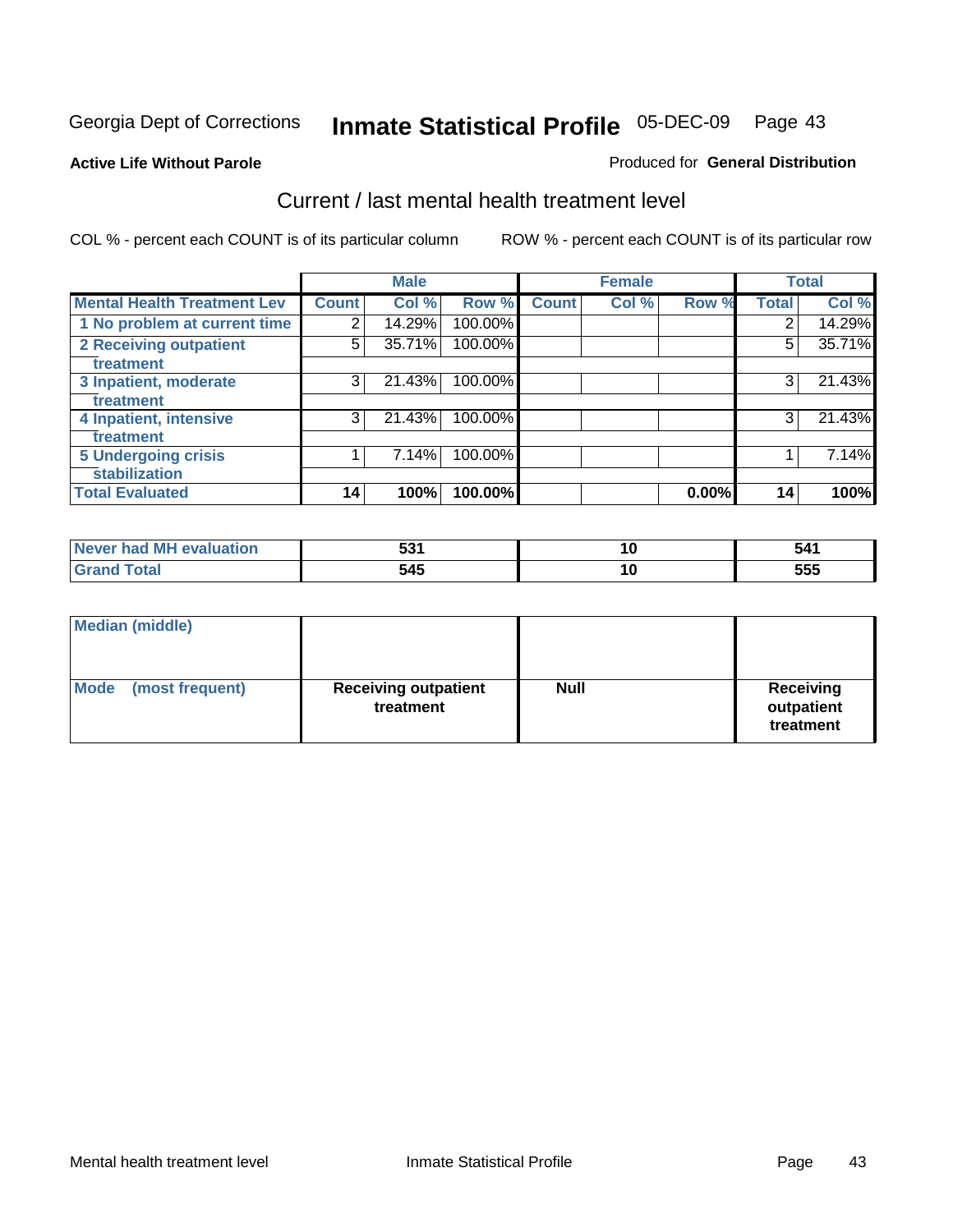# **Active Life Without Parole**

Produced for **General Distribution**

# PULHESDWIT medical scale - 'P' overall condition ('P'hysical)

|                                   |                | <b>Male</b> |             |    | <b>Female</b> |       |              | <b>Total</b> |
|-----------------------------------|----------------|-------------|-------------|----|---------------|-------|--------------|--------------|
| 'P' Overall Condition             | Count l        | Col %       | Row % Count |    | Col %         | Row % | <b>Total</b> | Col %        |
| 1 No medical illness              | 363            | 69.27%      | 98.64%      |    | 50.00%        | 1.36% | 368          | 68.91%       |
| 2 Well-controlled chronic illness | 128            | 24.43%      | 96.24%      |    | 50.00%        | 3.76% | 133          | 24.91%       |
| 3 Poorly-controlled chronic       | 31             | $5.92\%$    | 100.00%     |    |               |       | 31           | 5.81%        |
| <b>illness</b>                    |                |             |             |    |               |       |              |              |
| 4 Significant problems requiring  | $\overline{2}$ | $0.38\%$    | 100.00%     |    |               |       | 2            | 0.37%        |
| special housing                   |                |             |             |    |               |       |              |              |
| <b>Total Reported</b>             | 524            | 100%        | 98.13%      | 10 | 100%          | 1.87% | 534          | 100%         |

| . Reportea<br><b>NOL</b> | . .          | л.  |
|--------------------------|--------------|-----|
| ota.                     | - - -<br>545 | 555 |

| <b>Mode</b> | (most frequent) | ' No medical illness | 2 Well-controlled chronic<br>illness | 1 No medical<br>illness |
|-------------|-----------------|----------------------|--------------------------------------|-------------------------|
|-------------|-----------------|----------------------|--------------------------------------|-------------------------|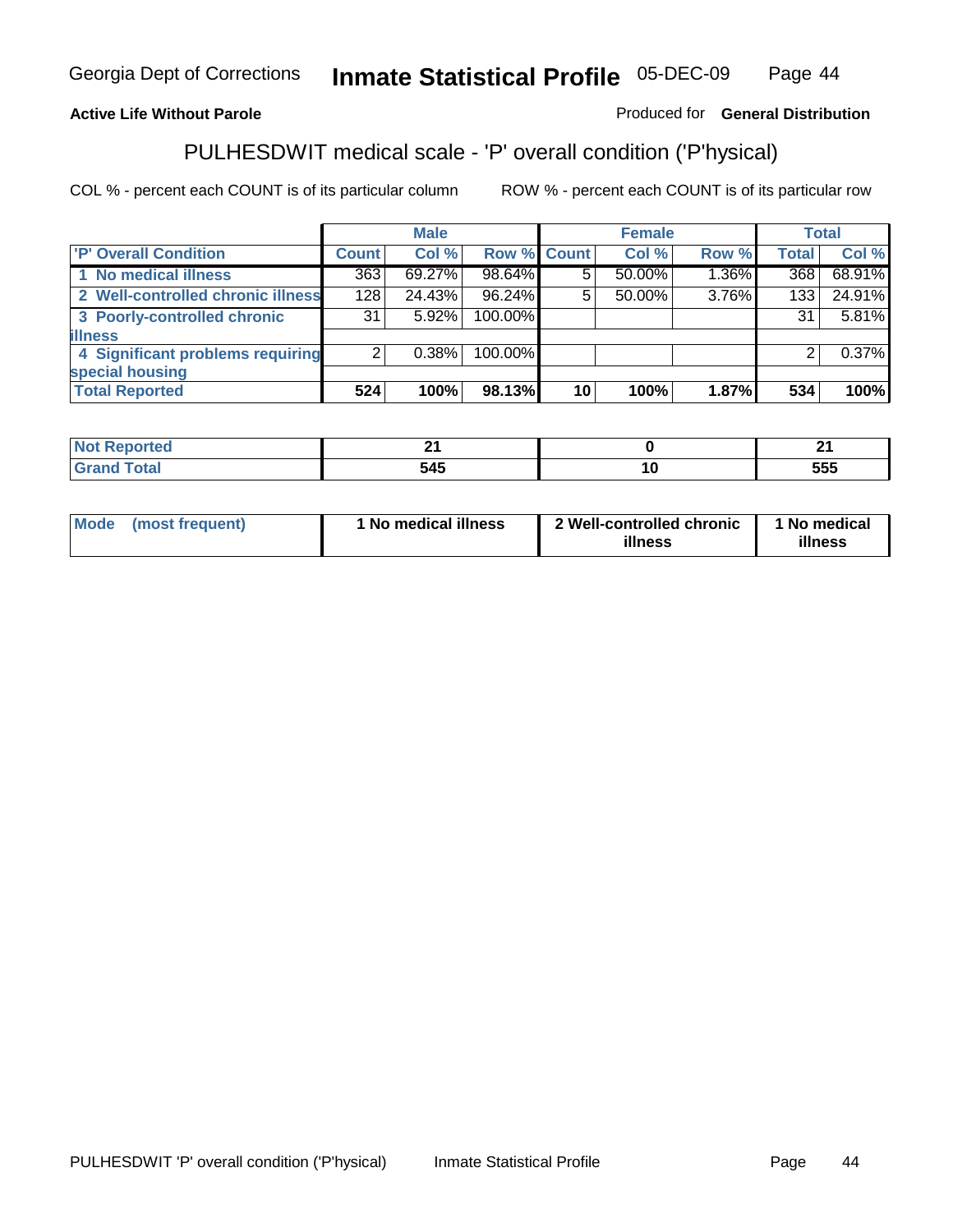## **Active Life Without Parole**

Produced for **General Distribution**

# PULHESDWIT medical scale - 'U' upper body

|                              |              | <b>Male</b> |         |              | <b>Female</b> |       |              | <b>Total</b> |
|------------------------------|--------------|-------------|---------|--------------|---------------|-------|--------------|--------------|
| <b>U' Upper Body</b>         | <b>Count</b> | Col %       | Row %   | <b>Count</b> | Col %         | Row % | <b>Total</b> | Col %        |
| 1 Upper bones, joints,       | 498          | 95.40%      | 98.22%  | 9            | 90.00%        | 1.78% | 507          | 95.30%       |
| muscles all OK               |              |             |         |              |               |       |              |              |
| 2 One or both arms minimally | 20           | 3.83%       | 95.24%  |              | 10.00%        | 4.76% | 21           | 3.95%        |
| limited                      |              |             |         |              |               |       |              |              |
| 3 One or both arms           | 2            | 0.38%       | 100.00% |              |               |       | 2            | 0.38%        |
| moderately limited           |              |             |         |              |               |       |              |              |
| 4 One arm disabled,          | 2            | 0.38%       | 100.00% |              |               |       | 2            | 0.38%        |
| paralyzed, or amputated      |              |             |         |              |               |       |              |              |
| <b>Total Reported</b>        | 522          | 100%        | 98.12%  | 10           | 100%          | 1.88% | 532          | 100.0%       |

| τeα               | $\sim$ | $\overline{ }$ |
|-------------------|--------|----------------|
| m.                | ∼      | ~              |
| $T \cap f \cap T$ | 545    | 555            |

|  | Mode (most frequent) | 1 Upper bones, joints,<br>muscles all OK | 1 Upper bones, joints,<br>muscles all OK | 1 Upper bones,<br>joints, muscles all<br>OK |
|--|----------------------|------------------------------------------|------------------------------------------|---------------------------------------------|
|--|----------------------|------------------------------------------|------------------------------------------|---------------------------------------------|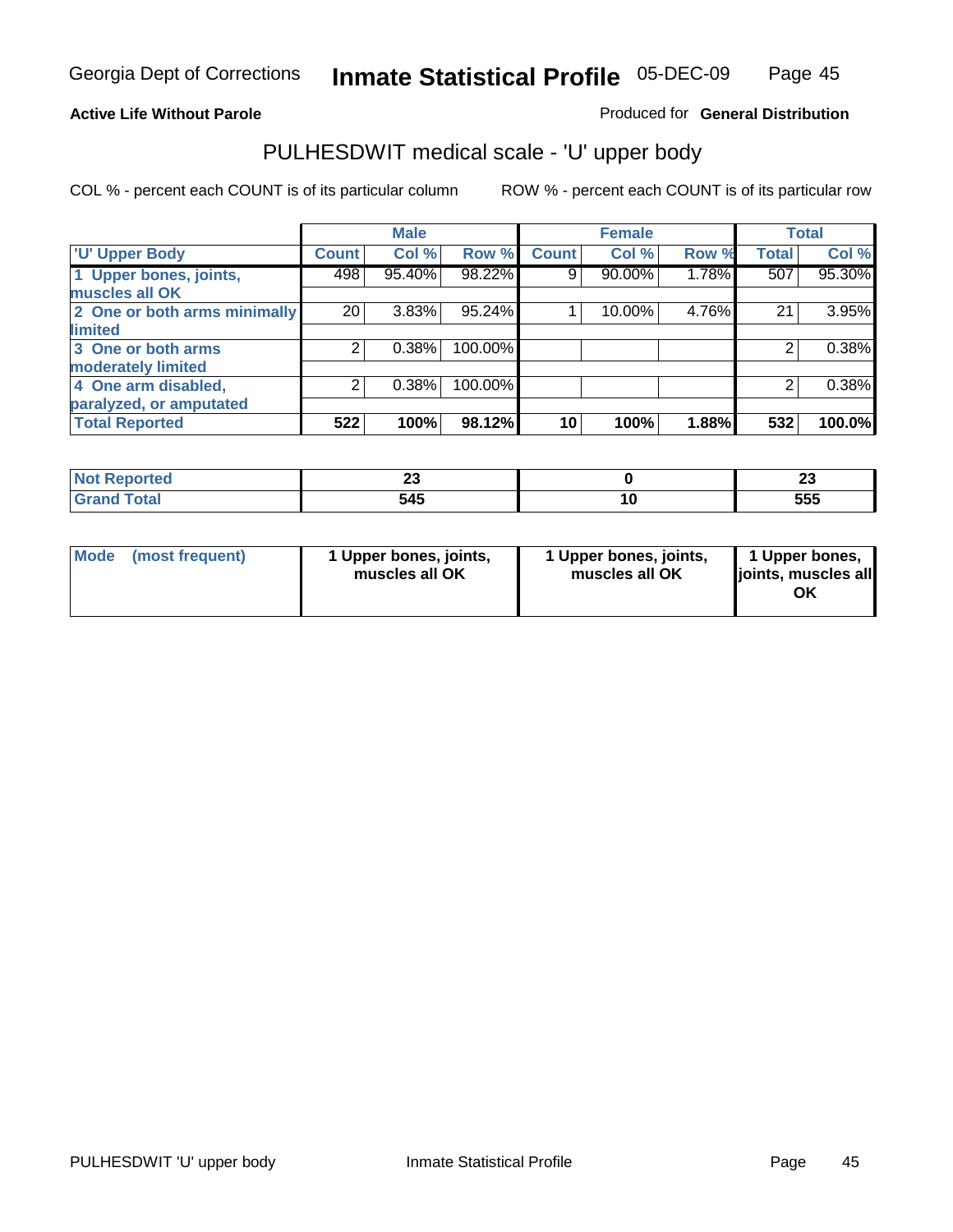#### **Active Life Without Parole**

#### Produced for **General Distribution**

# PULHESDWIT medical scale - 'L' lower body

|                                |              | <b>Male</b> |         |              | <b>Female</b> |       |              | <b>Total</b> |
|--------------------------------|--------------|-------------|---------|--------------|---------------|-------|--------------|--------------|
| 'L' Lower Body                 | <b>Count</b> | Col %       | Row %   | <b>Count</b> | Col %         | Row % | <b>Total</b> | Col %        |
| 1 Lower bones, joints,         | 440          | 84.29%      | 98.21%  | 8            | 80.00%        | 1.79% | 448          | 84.21%       |
| muscles all OK                 |              |             |         |              |               |       |              |              |
| 2 One or both legs minimally   | 70           | 13.41%      | 97.22%  | 2            | 20.00%        | 2.78% | 72           | 13.53%       |
| limited                        |              |             |         |              |               |       |              |              |
| 3 One or both legs             | 9            | 1.72%       | 100.00% |              |               |       | 9            | 1.69%        |
| moderately limited             |              |             |         |              |               |       |              |              |
| 4 One leg disabled, paralyzed, | 3            | 0.57%       | 100.00% |              |               |       | 3            | 0.56%        |
| or amputated                   |              |             |         |              |               |       |              |              |
| <b>Total Reported</b>          | 522          | 100%        | 98.12%  | 10           | 100%          | 1.88% | 532          | 100%         |

| чес  | n,<br>∼∽<br>$\sim$ | $\overline{ }$<br>ZJ |
|------|--------------------|----------------------|
| Utal | 545<br>, TV        | ccc<br>ວວວ           |

|  | Mode (most frequent) | 1 Lower bones, joints,<br>muscles all OK | 1 Lower bones, joints,<br>muscles all OK | 1 Lower bones,<br>joints, muscles all<br>OK |
|--|----------------------|------------------------------------------|------------------------------------------|---------------------------------------------|
|--|----------------------|------------------------------------------|------------------------------------------|---------------------------------------------|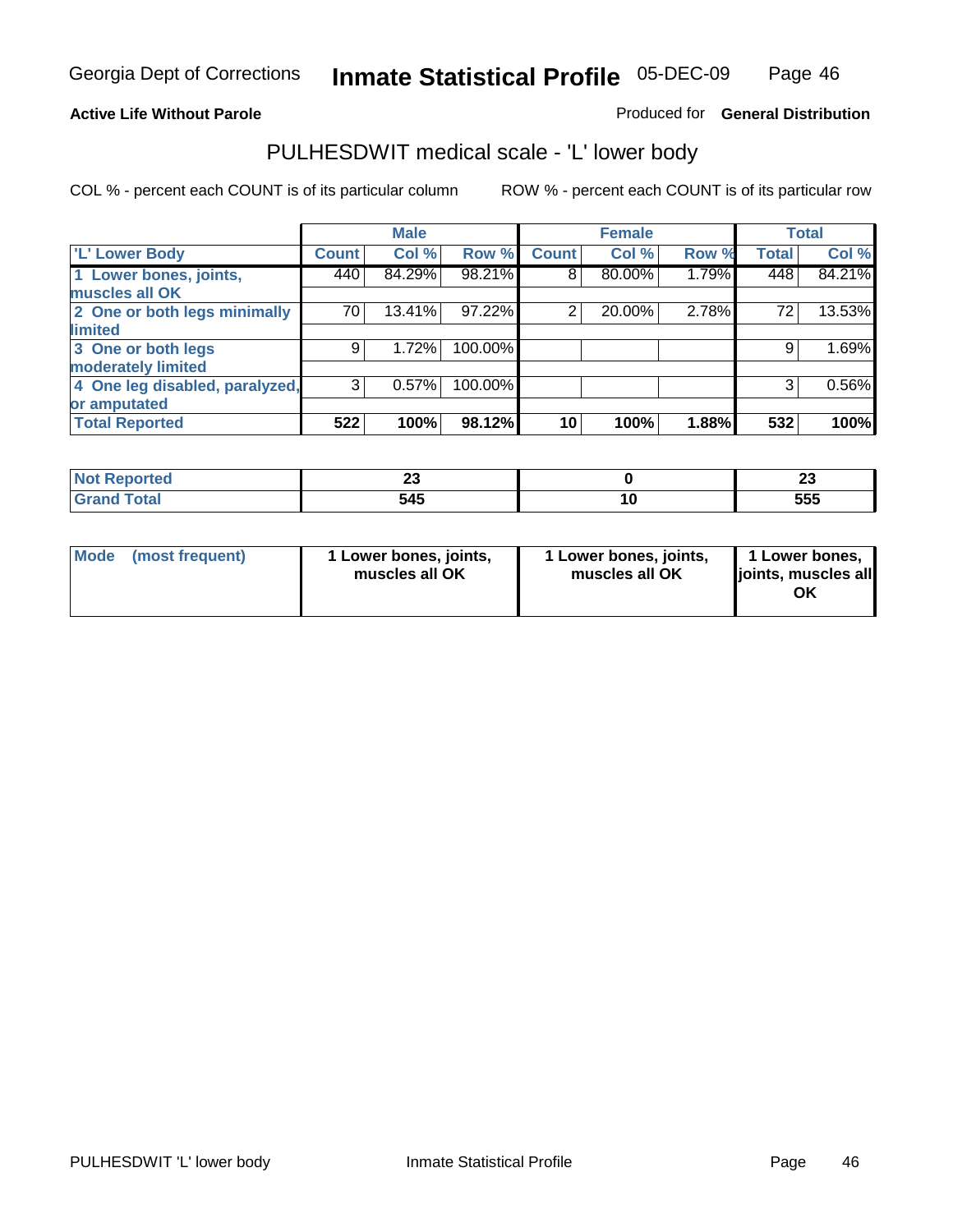#### **Active Life Without Parole**

Produced for **General Distribution**

# PULHESDWIT medical scale - 'H' hearing

|                                | <b>Male</b>  |           |             | <b>Female</b>   |         |          | <b>Total</b> |         |
|--------------------------------|--------------|-----------|-------------|-----------------|---------|----------|--------------|---------|
| 'H' Hearing                    | <b>Count</b> | Col%      | Row % Count |                 | Col%    | Row %    | <b>Total</b> | Col %   |
| 1 Normal hearing both ears     | 514          | $98.66\%$ | 98.09%      | 10 l            | 100.00% | $1.91\%$ | 524          | 98.68%  |
| 2 Some loss in one ear with    |              | $1.34\%$  | 100.00%     |                 |         |          |              | 1.32%   |
| other OK, or mild loss in both |              |           |             |                 |         |          |              |         |
| <b>Total Reported</b>          | 521          | 100%      | 98.12%      | 10 <sup>1</sup> | 100%    | 1.88%    | 531          | $100\%$ |

| .   |                           |           | - -        |
|-----|---------------------------|-----------|------------|
| --- | - - -<br>50<br>--<br>$ -$ | 10<br>$-$ | 555<br>JJJ |

| 1 Normal hearing both ears 1 Normal hearing both ears 1 Normal hearing<br>Mode (most frequent)<br>both ears |
|-------------------------------------------------------------------------------------------------------------|
|-------------------------------------------------------------------------------------------------------------|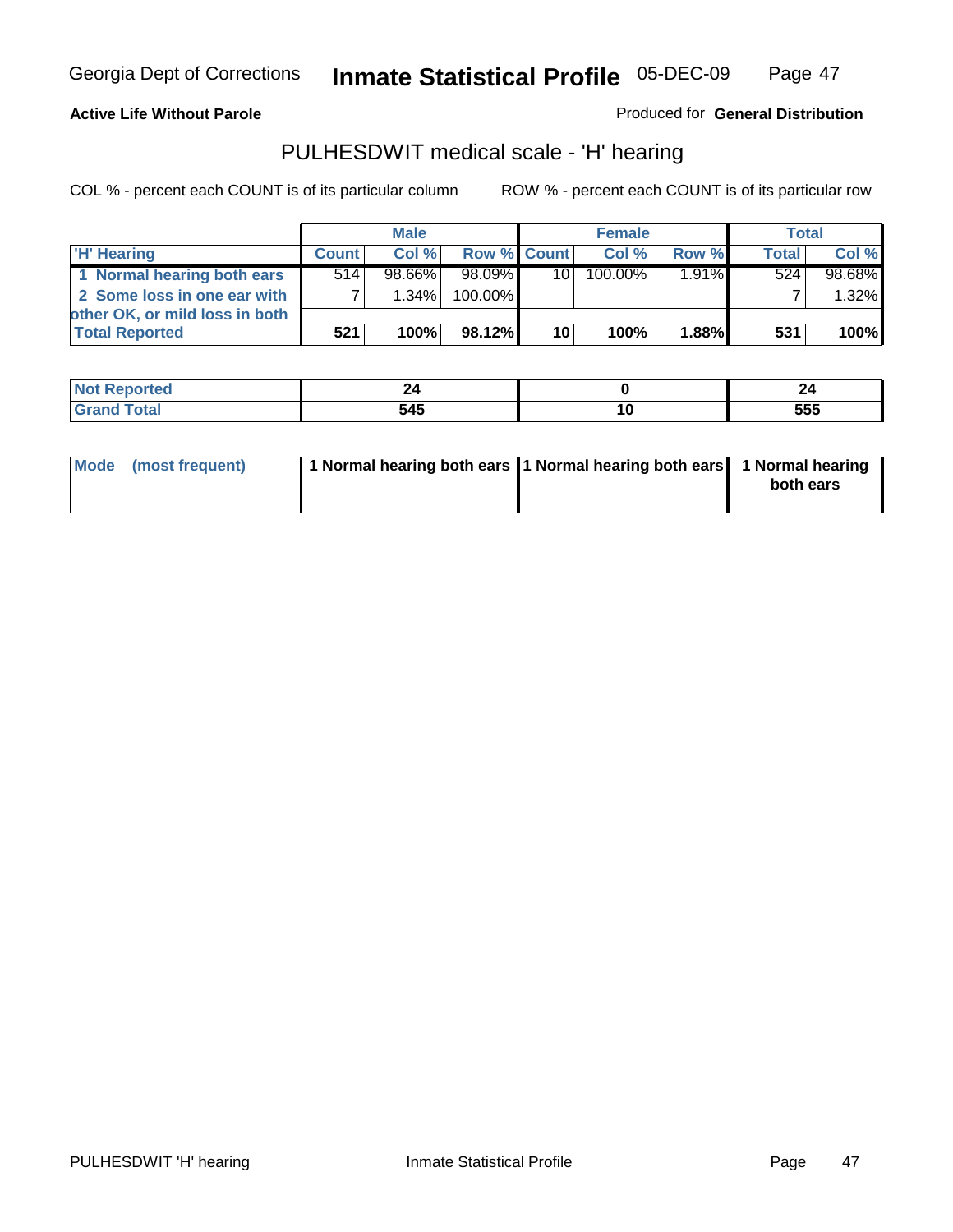### **Active Life Without Parole**

### Produced for **General Distribution**

# PULHESDWIT medical scale - 'E' vision

|                                |              | <b>Male</b> |             |    | <b>Female</b> |          |              | <b>Total</b> |
|--------------------------------|--------------|-------------|-------------|----|---------------|----------|--------------|--------------|
| <b>E' Vision</b>               | <b>Count</b> | Col %       | Row % Count |    | Col %         | Row %    | <b>Total</b> | Col %        |
| 1 Correctable to 20/40 in both | 403          | 80.92%      | 98.29%      |    | 70.00%        | 1.71%    | 410          | 80.71%       |
| eyes                           |              |             |             |    |               |          |              |              |
| 2 Correctable to 20/70 in one  | 87           | $17.47\%$   | 96.67%      |    | $30.00\%$     | $3.33\%$ | 90           | 17.72%       |
| eye, may be blind in other     |              |             |             |    |               |          |              |              |
| 3 Correctable to 20/200 in one | 8            | 1.61%       | 100.00%     |    |               |          | 8            | 1.57%        |
| eye, may be blind in other     |              |             |             |    |               |          |              |              |
| <b>Total Reported</b>          | 498          | 100%        | 98.03%      | 10 | 100%          | 1.97%    | 508          | 100%         |

|                                    | . . |    | .          |
|------------------------------------|-----|----|------------|
| $\sim$ $\sim$ $\sim$ $\sim$ $\sim$ | 545 | __ | ---<br>ວວວ |

| Mode (most frequent) | 1 Correctable to 20/40 in<br>both eyes | 1 Correctable to 20/40 in   1 Correctable to<br>both eves | 20/40 in both eyes |
|----------------------|----------------------------------------|-----------------------------------------------------------|--------------------|
|----------------------|----------------------------------------|-----------------------------------------------------------|--------------------|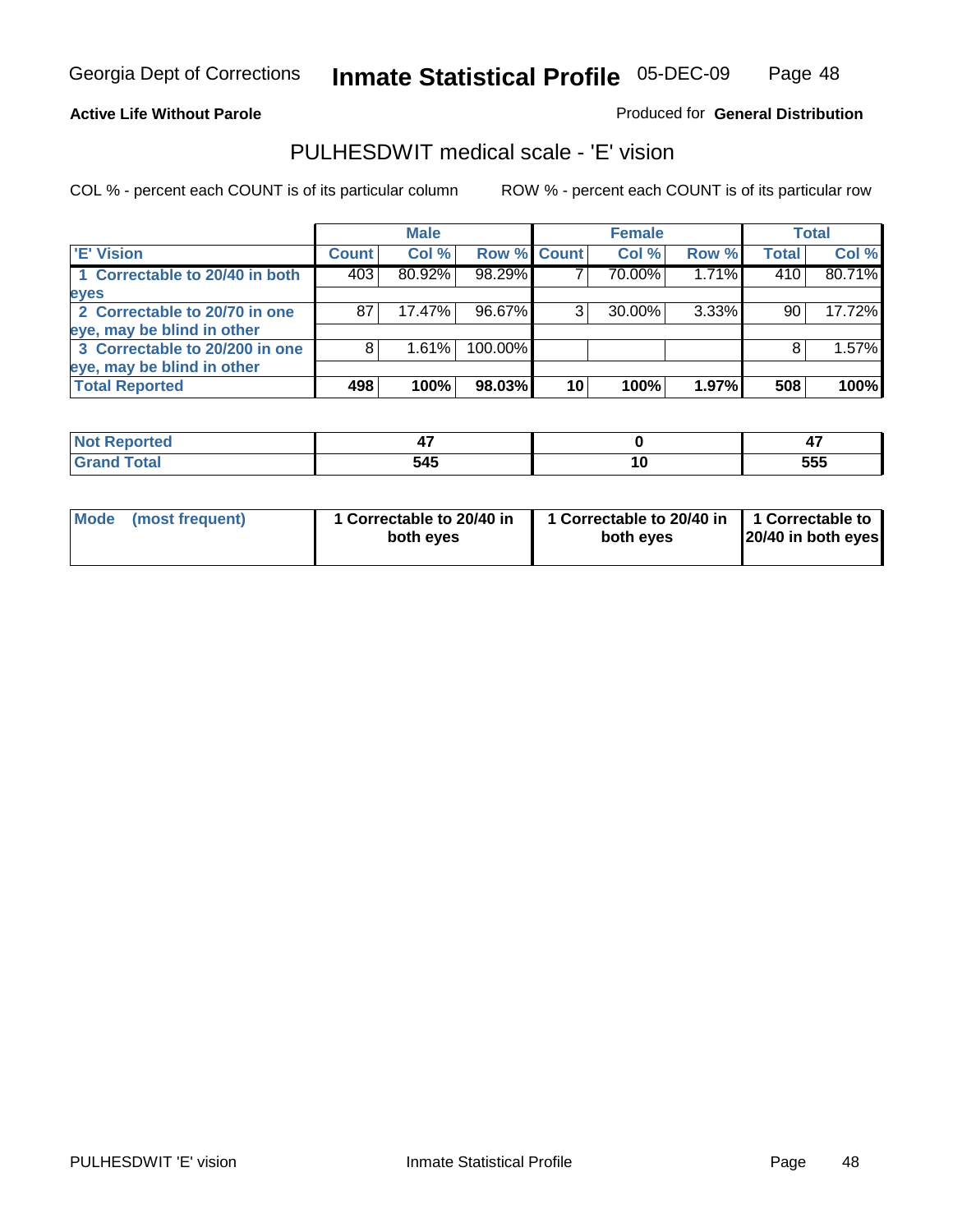### **Active Life Without Parole**

#### Produced for **General Distribution**

# PULHESDWIT medical scale - 'S' pSychiatric

|                                        |                    | <b>Male</b> |             |   | <b>Female</b> |       |              | <b>Total</b> |
|----------------------------------------|--------------------|-------------|-------------|---|---------------|-------|--------------|--------------|
| 'S' pSychiatric                        | Count <sup>1</sup> | Col %       | Row % Count |   | Col %         | Row % | <b>Total</b> | Col %        |
| 1 No impairment or disorders           | 416                | 84.21%      | 99.05%      | 4 | 57.14%        | 0.95% | 420          | 83.83%       |
| 2 Stable, or in remission, or          | 53                 | 10.73%      | 94.64%      | 3 | 42.86%        | 5.36% | 56           | 11.18%       |
| mild impairment or retardation         |                    |             |             |   |               |       |              |              |
| 3 Requires moderate inpatient          | 21                 | 4.25%       | 100.00%     |   |               |       | 21           | 4.19%        |
| treatment                              |                    |             |             |   |               |       |              |              |
| 4 Requires intensive inpatient         | 3                  | 0.61%       | 100.00%     |   |               |       | 3            | 0.60%        |
| treatment                              |                    |             |             |   |               |       |              |              |
| <b>5 Requires Crisis Stabilization</b> |                    | 0.20%       | 100.00%     |   |               |       |              | 0.20%        |
| Unit (CSU) inpatient care              |                    |             |             |   |               |       |              |              |
| <b>Total Reported</b>                  | 494                | 100%        | 98.60%      |   | 100%          | 1.40% | 501          | 100%         |

| A telo                               |     |    | 54  |
|--------------------------------------|-----|----|-----|
| $T = 4 - T$<br><b>Utal</b><br>------ | 545 | 10 | 555 |

| Mode | (most frequent) | <b>1</b> No impairment or disorders | 1 No impairment or<br>disorders | 1 No impairment or<br>disorders |
|------|-----------------|-------------------------------------|---------------------------------|---------------------------------|
|      |                 |                                     |                                 |                                 |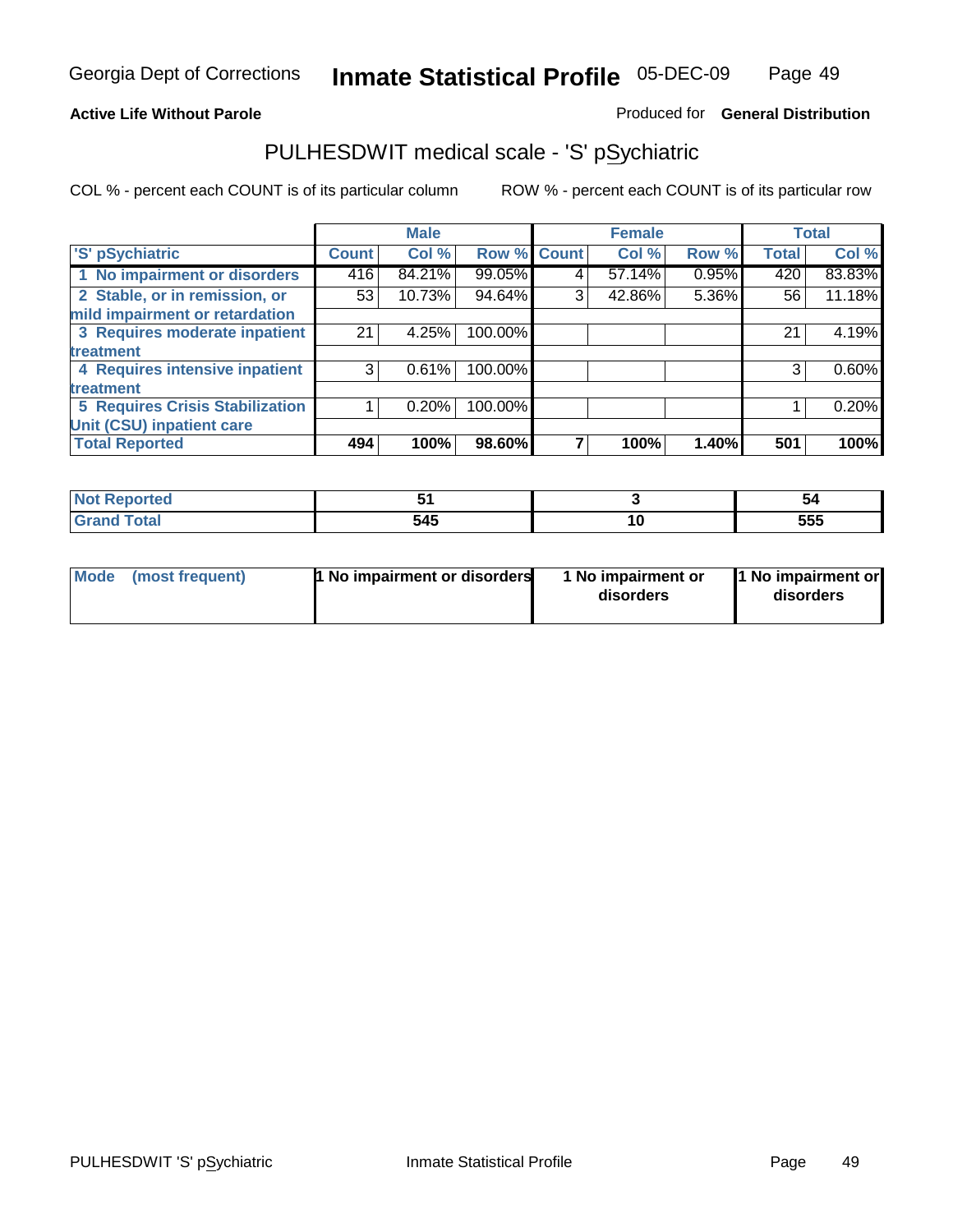#### **Active Life Without Parole**

Produced for **General Distribution**

# PULHESDWIT medical scale - 'D' dental

|                                 |              | <b>Male</b> |             |   | <b>Female</b> |       |              | <b>Total</b> |
|---------------------------------|--------------|-------------|-------------|---|---------------|-------|--------------|--------------|
| <b>D' Dental</b>                | <b>Count</b> | Col %       | Row % Count |   | Col %         | Row % | <b>Total</b> | Col %        |
| 1 Minimal routine dental health | 344          | 70.20%      | 98.85%      | 4 | 57.14%        | 1.15% | 348          | 70.02%       |
| <b>needs</b>                    |              |             |             |   |               |       |              |              |
| 2 Moderate cavities and/or      | 114          | 23.27%      | 97.44%      | 3 | 42.86%        | 2.56% | 117          | 23.54%       |
| gum disease                     |              |             |             |   |               |       |              |              |
| 3 Extensive gum disease         | 31           | 6.33%       | 100.00%     |   |               |       | 31           | 6.24%        |
| and/or widespread decay         |              |             |             |   |               |       |              |              |
| 4 Urgent need for dental        |              | 0.20%       | 100.00%     |   |               |       |              | 0.20%        |
| <b>services</b>                 |              |             |             |   |               |       |              |              |
| <b>Total Reported</b>           | 490          | 100%        | 98.59%      |   | 100%          | 1.41% | 497          | 100%         |

| <b>eported</b> | --<br>v. |     | วด          |
|----------------|----------|-----|-------------|
| <b>i</b> otal  | 545      | 1 V | ---<br>ີວວພ |

| <b>Mode</b><br>(most frequent) | <b>Minimal routine dental</b><br>health needs | 1 Minimal routine dental<br>health needs | 11 Minimal routine<br>dental health<br>needs |
|--------------------------------|-----------------------------------------------|------------------------------------------|----------------------------------------------|
|--------------------------------|-----------------------------------------------|------------------------------------------|----------------------------------------------|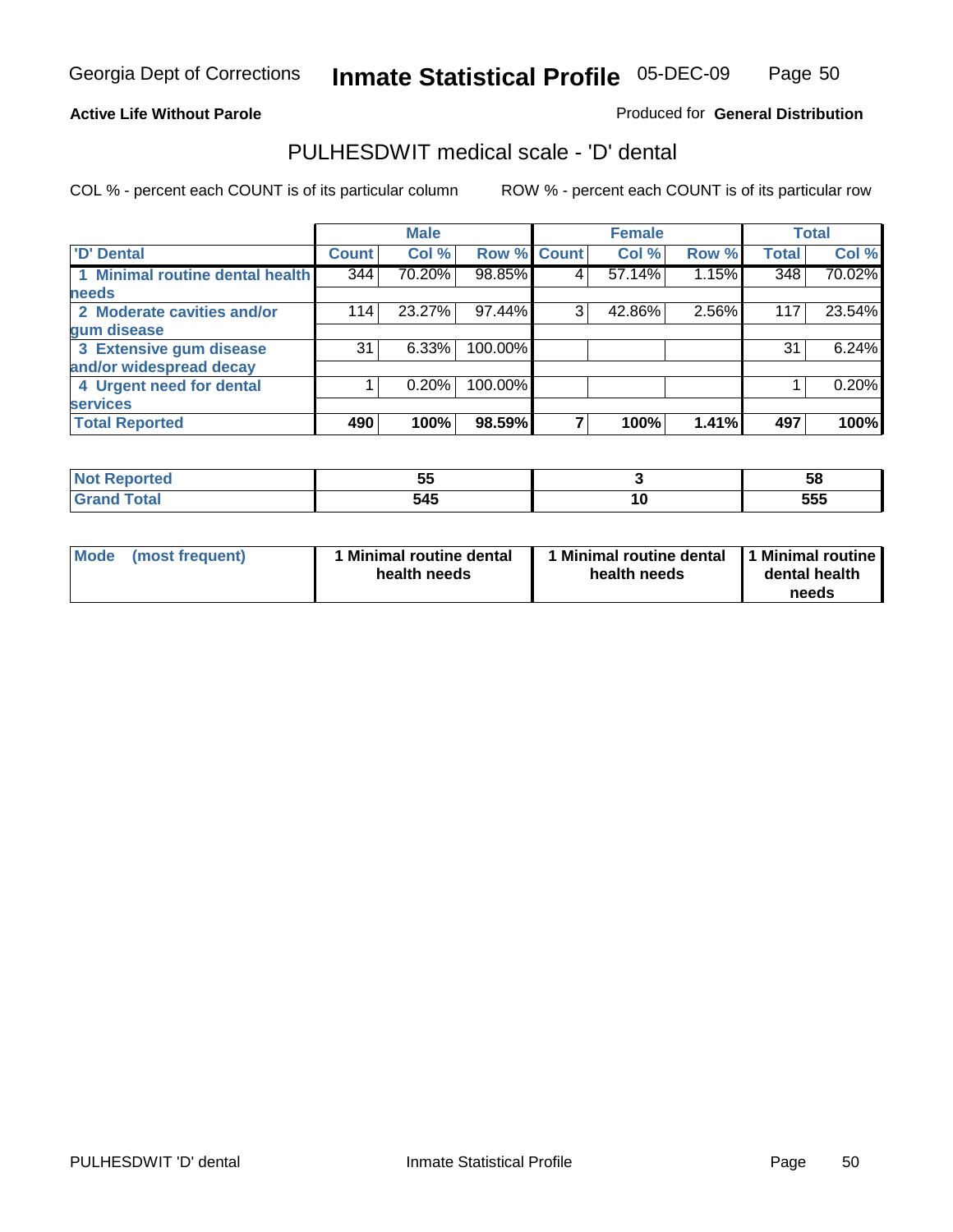#### **Active Life Without Parole**

#### Produced for **General Distribution**

# PULHESDWIT medical scale - 'W' work ability

|                                 |                 | <b>Male</b> |             |    | <b>Female</b> |       |              | <b>Total</b> |
|---------------------------------|-----------------|-------------|-------------|----|---------------|-------|--------------|--------------|
| <b>W' work ability</b>          | <b>Count</b>    | Col %       | Row % Count |    | Col %         | Row % | <b>Total</b> | Col %        |
| 1 Unrestricted work or activity | 401             | 76.97%      | 98.04%      | 8  | 80.00%        | 1.96% | 409          | 77.02%       |
| 2 Minor restrictions on type of | 99              | 19.00%      | 98.02%      | 2  | 20.00%        | 1.98% | 101          | 19.02%       |
| work                            |                 |             |             |    |               |       |              |              |
| 3 Moderate restrictions on type | 15 <sup>2</sup> | 2.88%       | 100.00%     |    |               |       | 15           | 2.82%        |
| of work                         |                 |             |             |    |               |       |              |              |
| 4 Major restrictions on type of | 6               | 1.15%       | 100.00%     |    |               |       | 6            | 1.13%        |
| <b>work</b>                     |                 |             |             |    |               |       |              |              |
| <b>Total Reported</b>           | 521             | 100%        | 98.12%      | 10 | 100%          | 1.88% | 531          | 100%         |

| المناسب      | _   |     | 49  |
|--------------|-----|-----|-----|
| onted        |     |     |     |
| <b>Total</b> | 545 | . v | 555 |

| Mode            | 1 Unrestricted work or | 1 Unrestricted work or | 1 Unrestricted   |
|-----------------|------------------------|------------------------|------------------|
| (most frequent) | activity               | activity               | work or activity |
|                 |                        |                        |                  |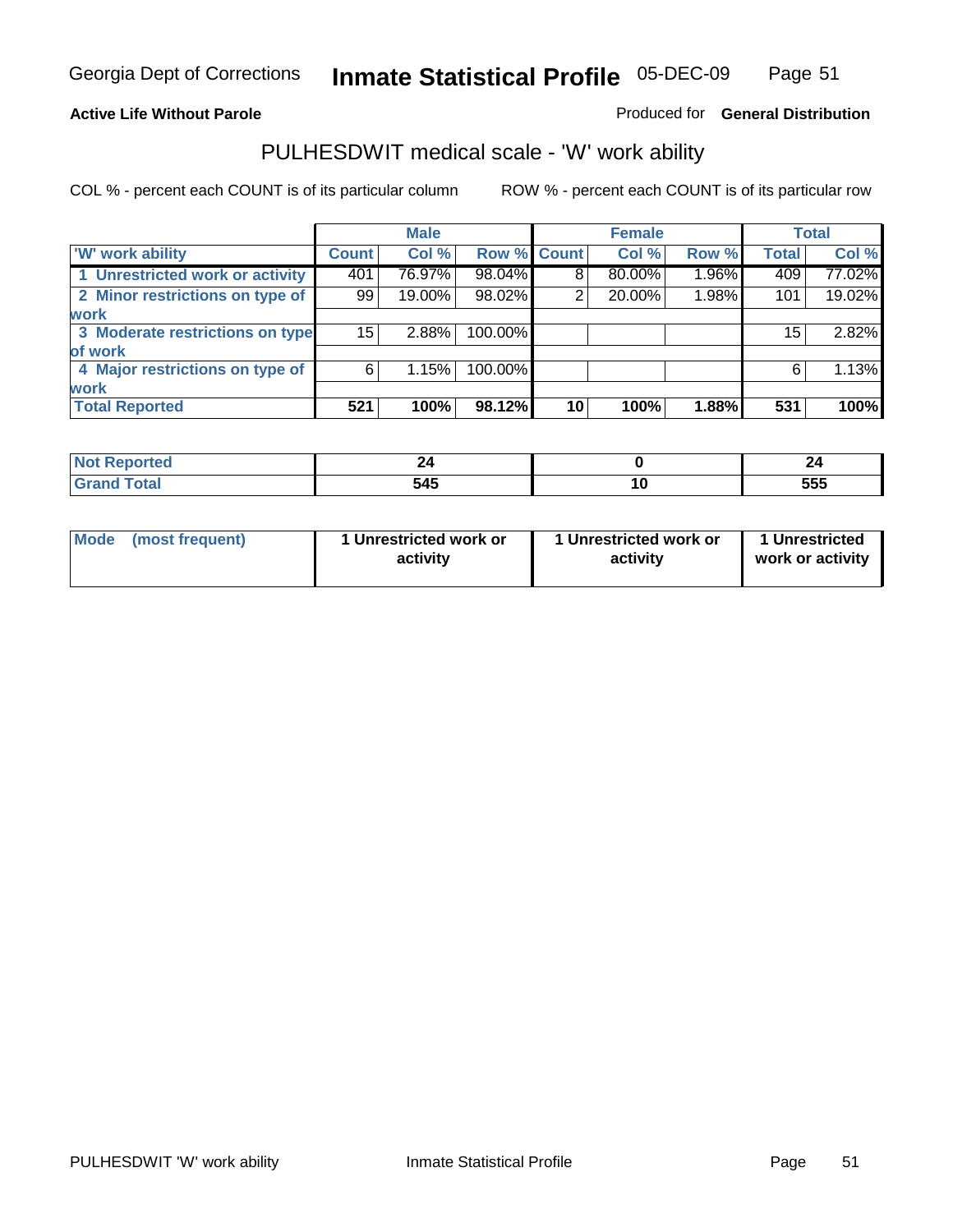### **Active Life Without Parole**

### Produced for **General Distribution**

# PULHESDWIT medical scale - 'I' impairment

|                           |              | <b>Male</b> |             |                 | <b>Female</b> |       |              | <b>Total</b> |
|---------------------------|--------------|-------------|-------------|-----------------|---------------|-------|--------------|--------------|
| <b>T' Impairment</b>      | <b>Count</b> | Col %       | Row % Count |                 | Col %         | Row % | <b>Total</b> | Col %        |
| 1 No impairments or       | 515          | 98.66%      | 98.10%      | 10 <sup>1</sup> | 100.00%       | 1.90% | 525          | 98.68%       |
| disabilities              |              |             |             |                 |               |       |              |              |
| 2 Wheelchair-bound but    | 6            | 1.15%       | 100.00%     |                 |               |       | 6            | 1.13%        |
| otherwise OK              |              |             |             |                 |               |       |              |              |
| 4 Needs moderate Assisted |              | 0.19%       | 100.00%     |                 |               |       |              | 0.19%        |
| Living (level II)         |              |             |             |                 |               |       |              |              |
| <b>Total Reported</b>     | 522          | 100%        | 98.12%      | 10              | 100%          | 1.88% | 532          | 100%         |

| eported | $\sim$<br>~<br>__ | $\overline{\phantom{a}}$<br>້∸ |
|---------|-------------------|--------------------------------|
| otal    | 515               | ---<br>ບບພ                     |

| Mode            | 1 No impairments or | 1 No impairments or | 1 No impairments |
|-----------------|---------------------|---------------------|------------------|
| (most frequent) | disabilities        | disabilities        | or disabilities  |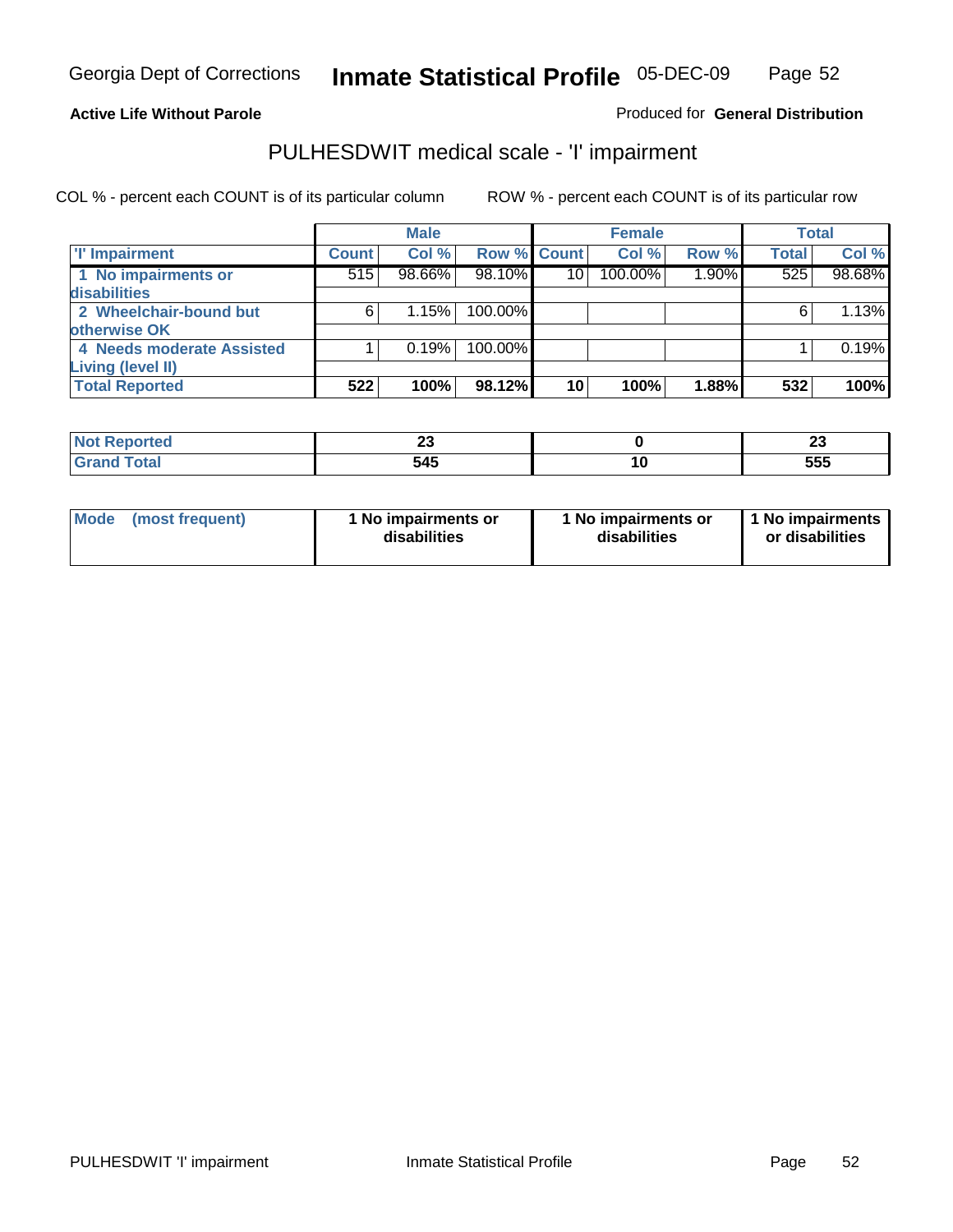#### **Inmate Statistical Profile** 05-DEC-09 Page Page 53

# **Active Life Without Parole Produced fo Seneral Distribution**

# PULHESDWIT medical scale - 'T' transportability

|                              |              | <b>Male</b> |             |    | <b>Female</b> |       |              | <b>Total</b> |
|------------------------------|--------------|-------------|-------------|----|---------------|-------|--------------|--------------|
| <b>T' Transportability</b>   | <b>Count</b> | Col %       | Row % Count |    | Col %         | Row % | <b>Total</b> | Col %        |
| 1 Can be transported in any  | 522          | 99.24%      | 98.12%      | 10 | 100.00%       | 1.88% | 532          | 99.25%       |
| ordinary approved vehicle    |              |             |             |    |               |       |              |              |
| 2 Wheelchair-bound, not      | 3            | 0.57%       | 100.00%     |    |               |       |              | 0.56%        |
| needing special vehicle      |              |             |             |    |               |       |              |              |
| 3 Wheelchair-bound, requires |              | 0.19%       | 100.00%     |    |               |       |              | 0.19%        |
| special vehicle              |              |             |             |    |               |       |              |              |
| <b>Total Reported</b>        | 526          | 100%        | 98.13%      | 10 | 100%          | 1.87% | 536          | 100%         |

| <b>Reported</b><br>וחשו | . . |   | . . |
|-------------------------|-----|---|-----|
| <b>c</b> otal<br>$\sim$ | 545 | ш | 555 |

| Mode (most frequent) | 1 Can be transported in any 1 Can be transported in any | ordinary approved vehicle   ordinary approved vehicle   transported in any | 1 Can be<br>ordinary approved<br>vehicle |
|----------------------|---------------------------------------------------------|----------------------------------------------------------------------------|------------------------------------------|
|----------------------|---------------------------------------------------------|----------------------------------------------------------------------------|------------------------------------------|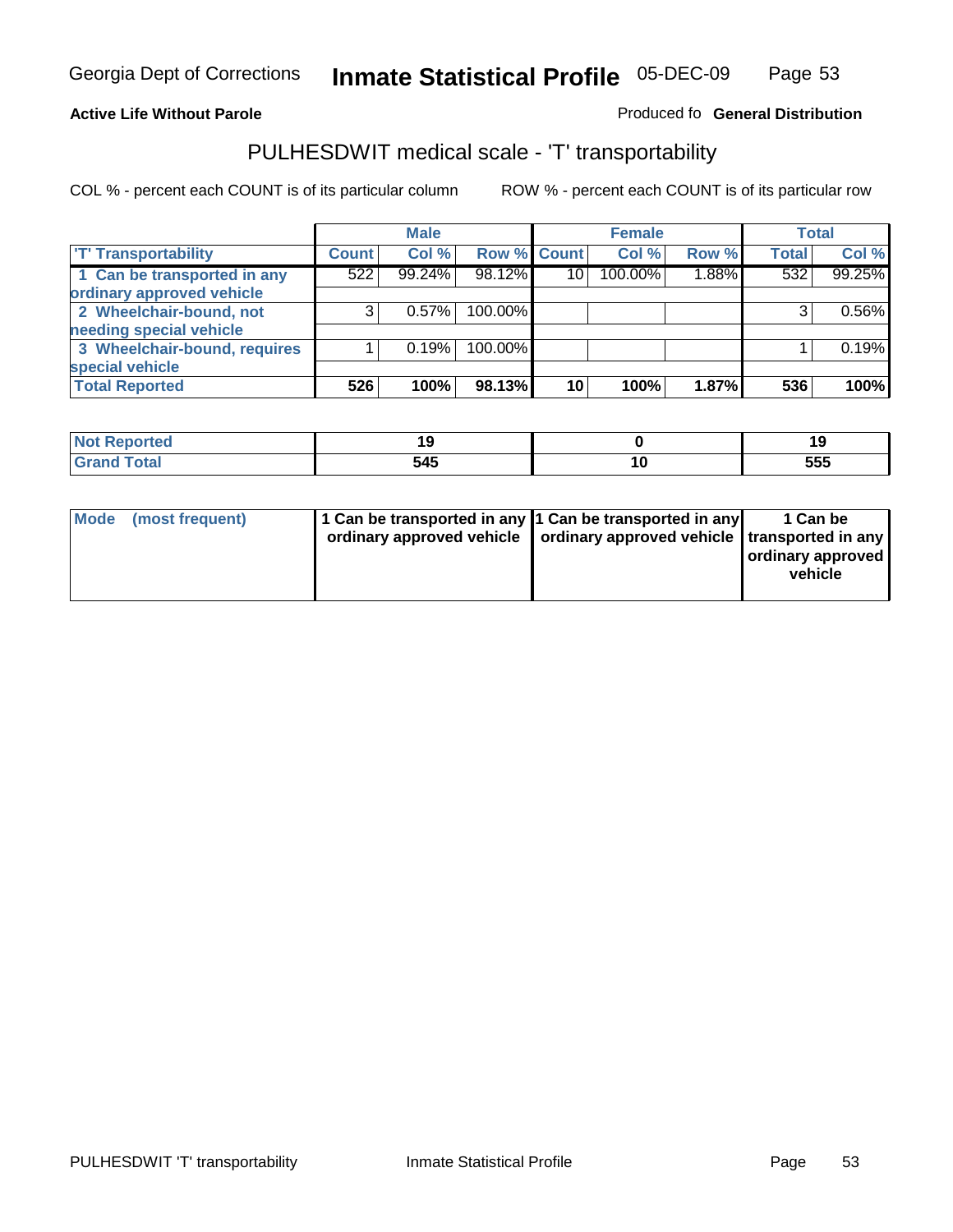### **Active Life Without Parole**

#### Produced for **General Distribution**

# Criminality in family, self-reported

|                              |              | <b>Male</b> |        |              | <b>Female</b> |          |              | Total  |
|------------------------------|--------------|-------------|--------|--------------|---------------|----------|--------------|--------|
| <b>Criminality In Family</b> | <b>Count</b> | Col %       | Row %  | <b>Count</b> | Col %         | Row %    | <b>Total</b> | Col %  |
| Yes, criminality in family   | 156          | 29.38%      | 96.89% | 5            | 55.56%        | $3.11\%$ | 161          | 29.81% |
| No criminality in family     | 375          | 70.62%      | 98.94% | 4            | 44.44%        | $1.06\%$ | 379          | 70.19% |
| <b>Total Reported</b>        | 531          | 100%        | 98.33% | 9            | 100%          | 1.67%    | 540          | 100%   |

| rtea |     |   |     |
|------|-----|---|-----|
| -    | 545 | u | 555 |

| Mode (most frequent) |  | No criminality in family | Yes, criminality in family | No criminality in<br>family |
|----------------------|--|--------------------------|----------------------------|-----------------------------|
|----------------------|--|--------------------------|----------------------------|-----------------------------|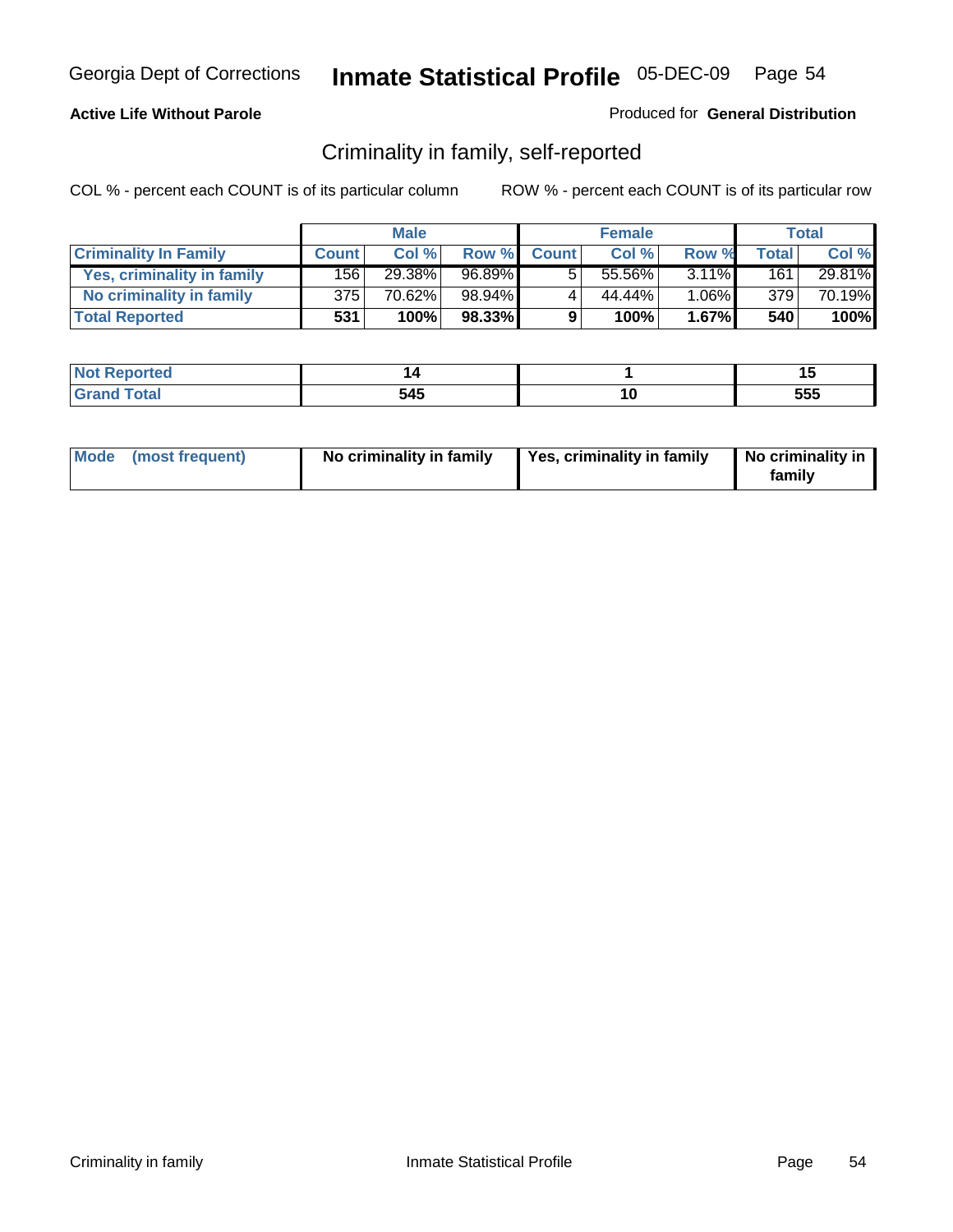### **Active Life Without Parole**

### Produced for **General Distribution**

# Alcoholism in family, self-reported

|                             |              | <b>Male</b> |        |              | <b>Female</b> |          |       | Total  |
|-----------------------------|--------------|-------------|--------|--------------|---------------|----------|-------|--------|
| <b>Alcoholism In Family</b> | <b>Count</b> | Col %       | Row %  | <b>Count</b> | Col %         | Row %    | Total | Col %  |
| Yes, alcoholism in family   | 106          | 19.96%      | 98.15% |              | $22.22\%$     | $1.85\%$ | 108   | 20.00% |
| No alcoholism in family     | 425          | 80.04%      | 98.38% |              | 77.78%        | $1.62\%$ | 432   | 80.00% |
| <b>Total Reported</b>       | 531          | 100%        | 98.33% | 9            | 100%          | $1.67\%$ | 540   | 100%   |

| rtea |     |   |     |
|------|-----|---|-----|
| -    | 545 | u | 555 |

|  | Mode (most frequent) | No alcoholism in family | No alcoholism in family | No alcoholism in<br>family |
|--|----------------------|-------------------------|-------------------------|----------------------------|
|--|----------------------|-------------------------|-------------------------|----------------------------|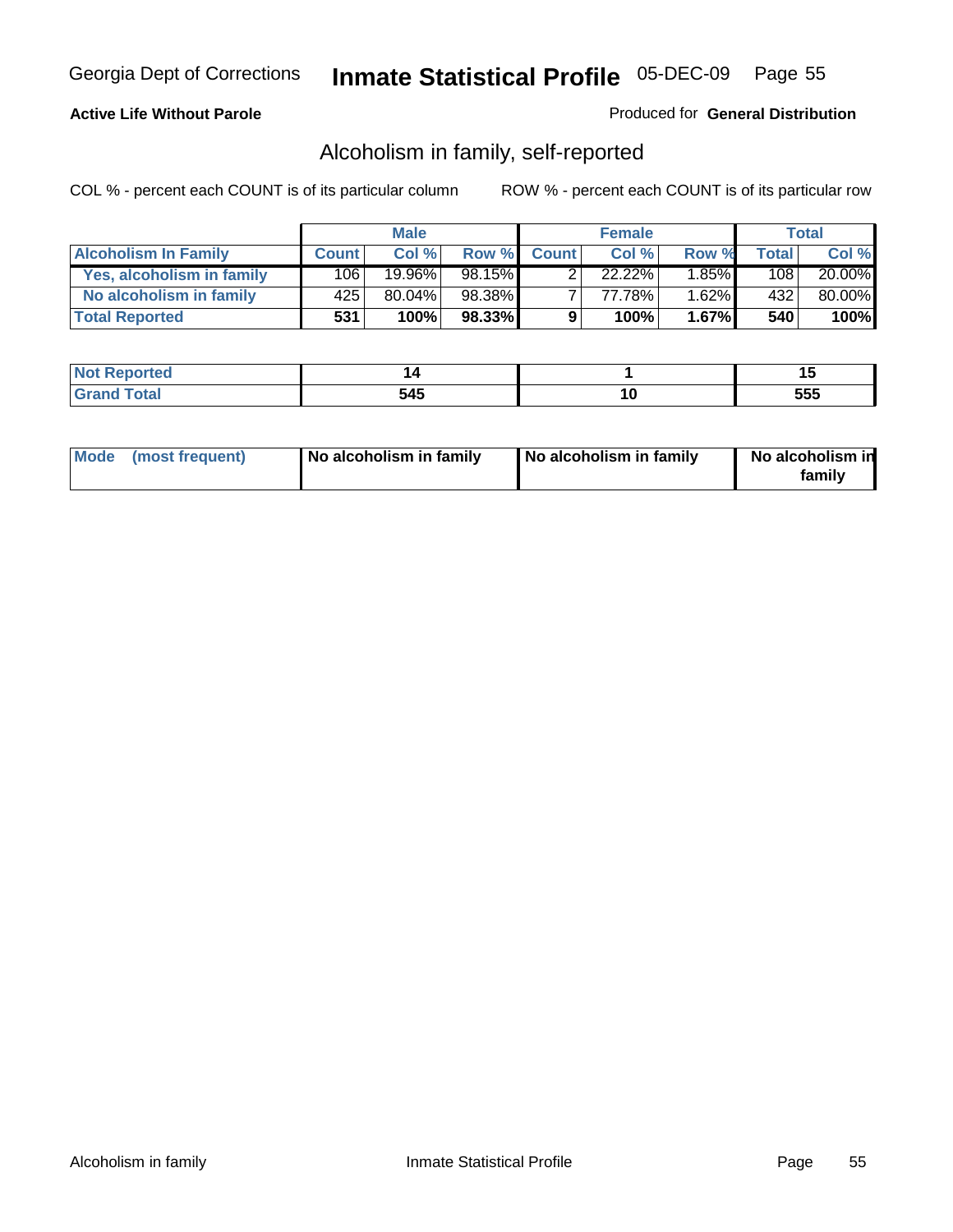### **Active Life Without Parole**

Produced for **General Distribution**

# Drug abuse in family, self-reported

|                           |              | <b>Male</b>          |        |              | <b>Female</b> |          |              | Total  |
|---------------------------|--------------|----------------------|--------|--------------|---------------|----------|--------------|--------|
| Drug Abuse In Family      | <b>Count</b> | Col%                 | Row %  | <b>Count</b> | Col %         | Row %    | <b>Total</b> | Col %  |
| Yes, drug abuse in family | 62           | $11.\overline{68\%}$ | 96.88% |              | 22.22%        | $3.13\%$ | 64           | 11.85% |
| No drug abuse in family   | 469          | 88.32%               | 98.53% |              | 77.78%        | $1.47\%$ | 476          | 88.15% |
| <b>Total Reported</b>     | 531          | 100%                 | 98.33% | 9            | 100%          | $1.67\%$ | 540          | 100%   |

| teto.  |     |    | . .<br> |
|--------|-----|----|---------|
| $\sim$ | 545 | ., | 555     |

|  | Mode (most frequent) | No drug abuse in family | No drug abuse in family | No drug abuse in<br>family |
|--|----------------------|-------------------------|-------------------------|----------------------------|
|--|----------------------|-------------------------|-------------------------|----------------------------|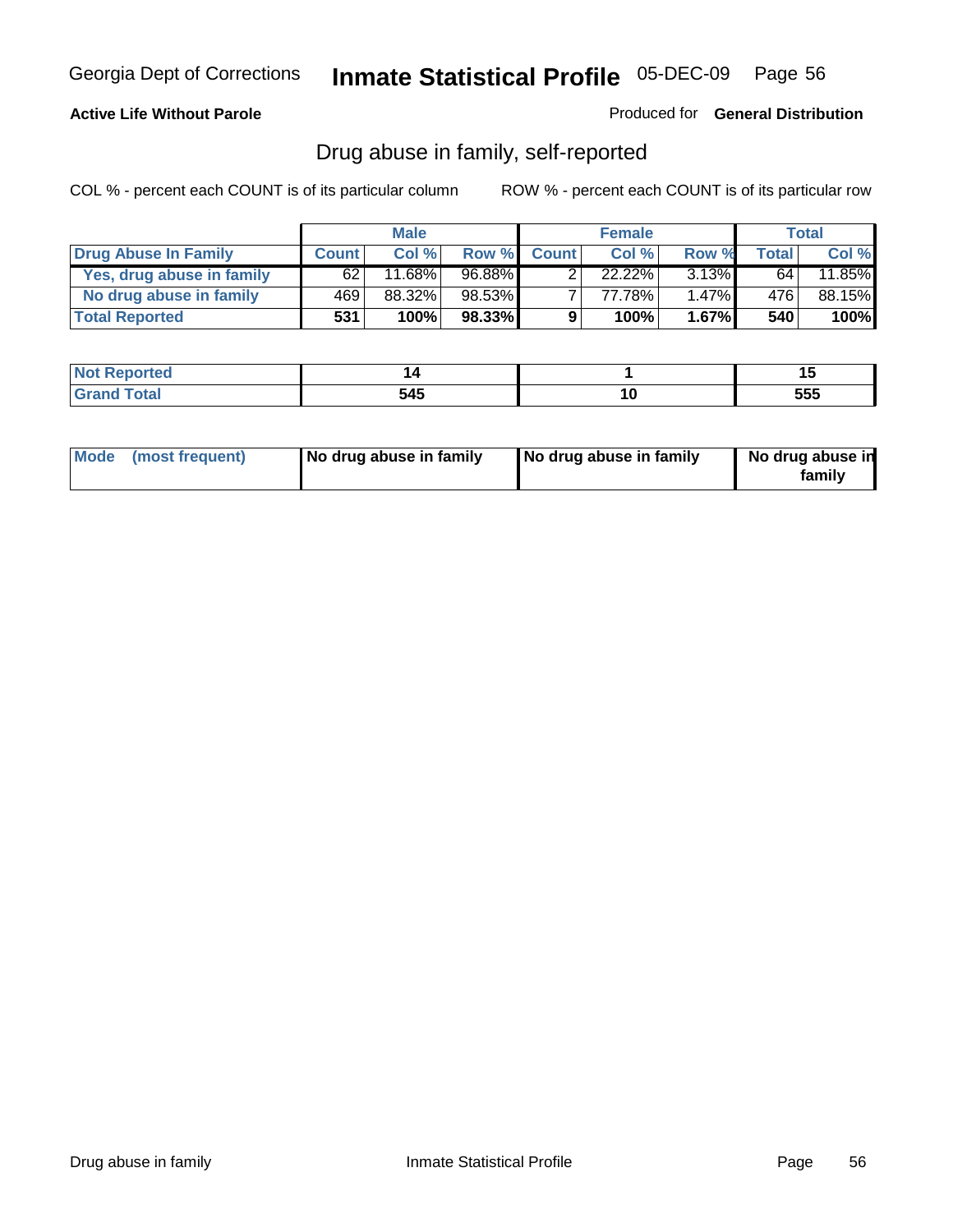### **Active Life Without Parole**

### Produced for **General Distribution**

# Subjected to frequent beatings, self-reported

|                            |              | <b>Male</b> |           |              | <b>Female</b> |       |       | <b>Total</b> |
|----------------------------|--------------|-------------|-----------|--------------|---------------|-------|-------|--------------|
| <b>Frequent beatings</b>   | <b>Count</b> | Col%        | Row %     | <b>Count</b> | Col%          | Row % | Total | Col %        |
| Yes, subjected to frequent | 36           | 6.78%       | $97.30\%$ |              | $11.11\%$     | 2.70% | 37    | 6.85%        |
| <b>beatings</b>            |              |             |           |              |               |       |       |              |
| Not subjected to frequent  | 495          | 93.22%      | 98.41%    | 8            | 88.89%        | 1.59% | 503   | 93.15%       |
| <b>beatings</b>            |              |             |           |              |               |       |       |              |
| <b>Total Reported</b>      | 531          | 100%        | 98.33%    | 9            | 100%          | 1.67% | 540   | 100%         |

| N <sub>of</sub><br>`enorted |     |                      |     |
|-----------------------------|-----|----------------------|-----|
| Total<br>$C$ ron            | 545 | w<br>$\cdot$ $\cdot$ | 555 |

| Mode (most frequent) | Not subjected to frequent<br>beatings | Not subjected to frequent<br>beatings | Not subjected to<br><b>frequent beatings</b> |  |
|----------------------|---------------------------------------|---------------------------------------|----------------------------------------------|--|
|                      |                                       |                                       |                                              |  |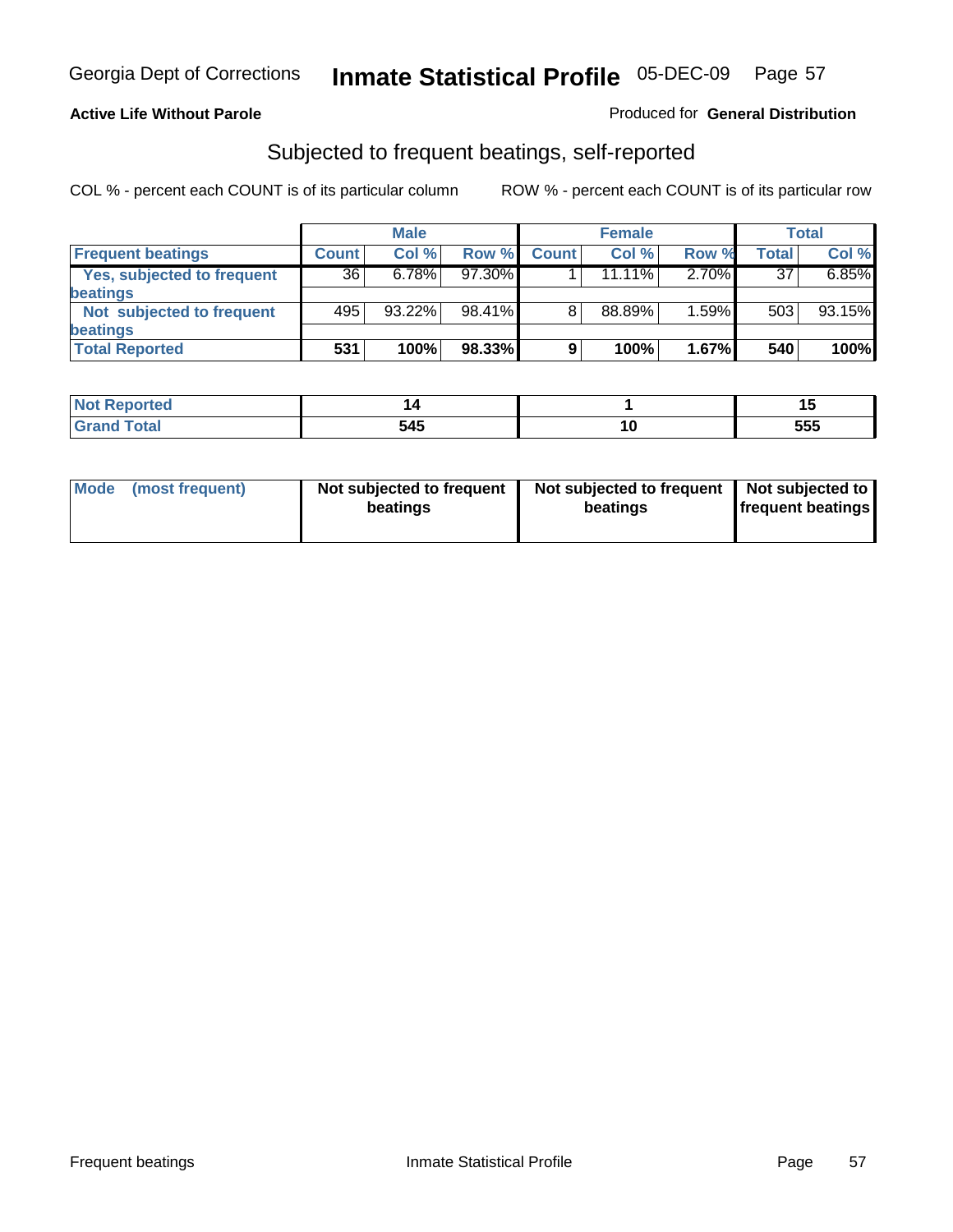### **Active Life Without Parole**

#### Produced for **General Distribution**

# Father absent during inmate's childhood

|                           |              | <b>Male</b> |           |                | <b>Female</b> |          |       | Total  |
|---------------------------|--------------|-------------|-----------|----------------|---------------|----------|-------|--------|
| <b>Father Absent</b>      | <b>Count</b> | Col%        | Row %     | <b>Count</b>   | Col %         | Row %    | Total | Col %  |
| Yes, father was absent    | 266          | 50.09%      | $98.88\%$ | 3 <sub>1</sub> | 33.33%        | 12%      | 269   | 49.81% |
| No, father was not absent | 265          | 49.91%      | 97.79% ∎  | $6^{\circ}$    | 66.67%        | $2.21\%$ | 271   | 50.19% |
| <b>Total Reported</b>     | 531          | $100\%$     | $98.33\%$ | 9              | 100%          | $1.67\%$ | 540   | 100%   |

| <b>Not Reported</b> |     |             |     |
|---------------------|-----|-------------|-----|
| <b>otal</b><br>Gran | 545 | u<br>$\sim$ | 555 |

| Mode (most frequent) | Yes, father was absent | No, father was not absent No, father was not | absent |
|----------------------|------------------------|----------------------------------------------|--------|
|                      |                        |                                              |        |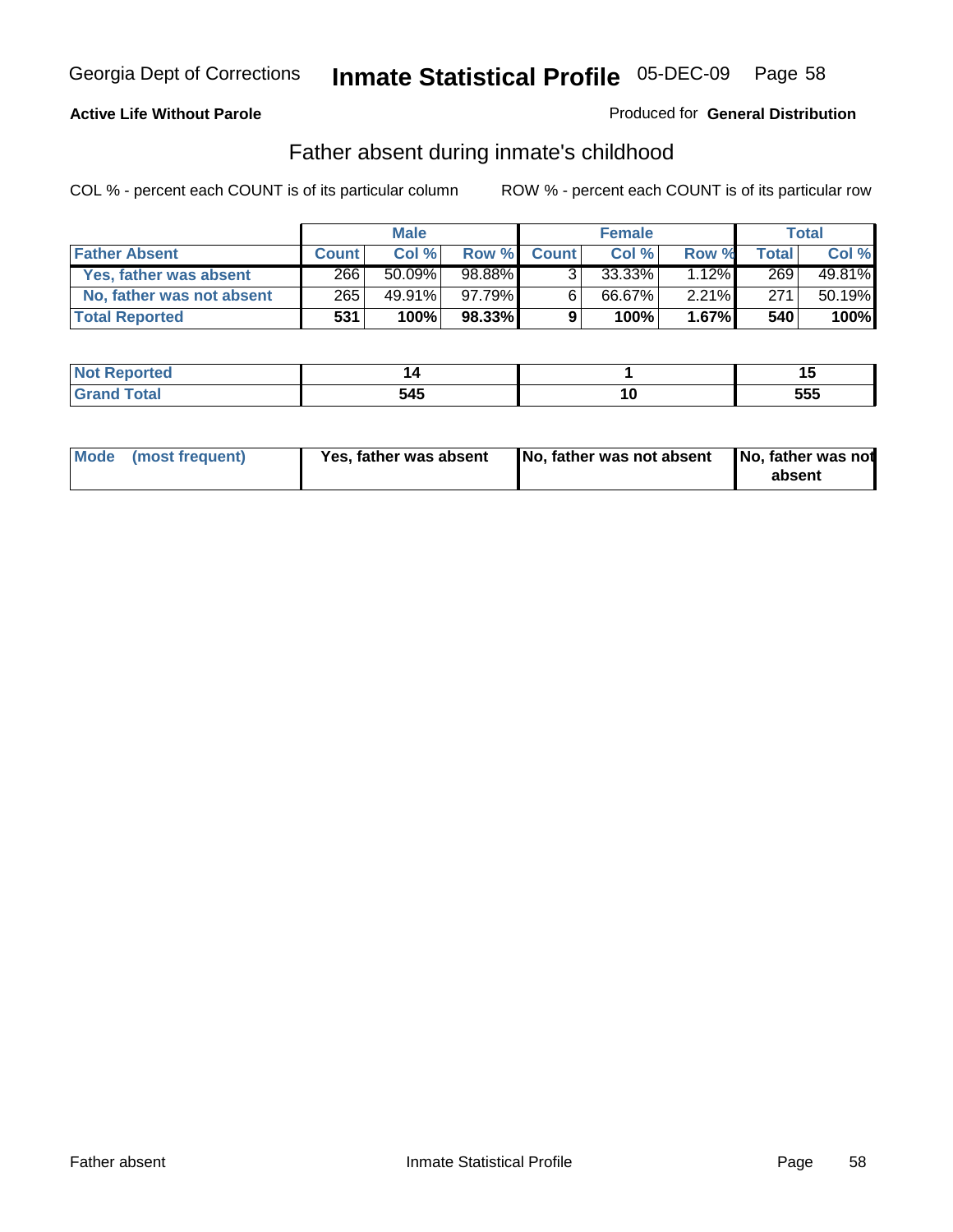### **Active Life Without Parole**

### Produced for **General Distribution**

# Mother absent during inmate's childhood

|                           |              | <b>Male</b> |           |              | <b>Female</b> |          |       | Total  |
|---------------------------|--------------|-------------|-----------|--------------|---------------|----------|-------|--------|
| <b>Mother Absent</b>      | <b>Count</b> | Col %       | Row %     | <b>Count</b> | Col%          | Row %    | Total | Col %  |
| Yes, mother was absent    | 78 I         | 14.69%      | $97.50\%$ |              | $22.22\%$     | $2.50\%$ | 80    | 14.81% |
| No, mother was not absent | 453          | 85.31%      | 98.48%    |              | 77.78%        | $1.52\%$ | 460   | 85.19% |
| <b>Total Reported</b>     | 531          | 100%        | $98.33\%$ | 9            | 100%          | $1.67\%$ | 540   | 100%   |

| <b>Not Reported</b> |     |             |     |
|---------------------|-----|-------------|-----|
| <b>otal</b><br>Gran | 545 | u<br>$\sim$ | 555 |

| Mode (most frequent) | No, mother was not absent   No, mother was not absent   No, mother was | not absent |
|----------------------|------------------------------------------------------------------------|------------|
|----------------------|------------------------------------------------------------------------|------------|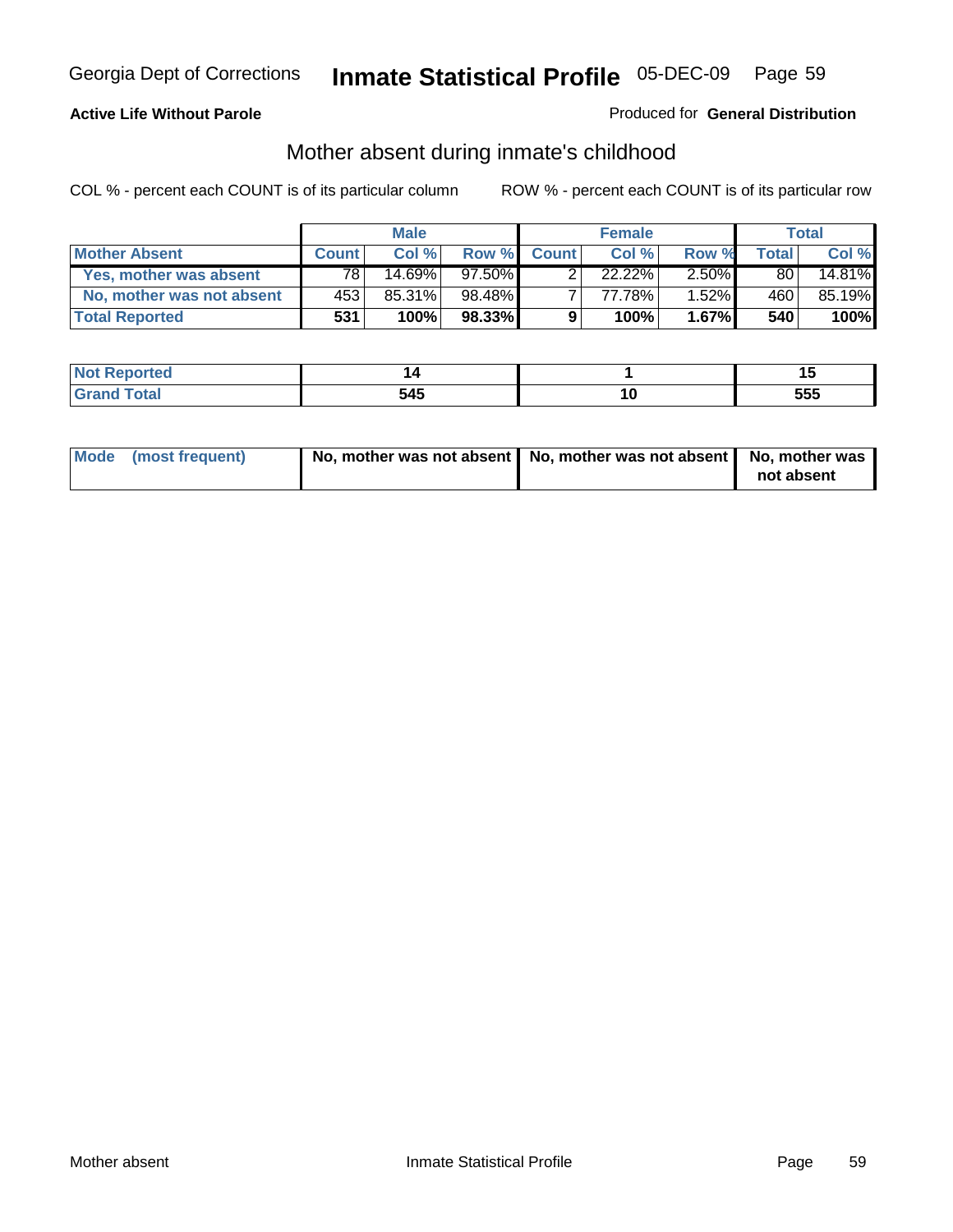**Active Life Without Parole** 

#### Produced for **General Distribution**

# Number of prior Georgia incarcerations

|                                |              | <b>Male</b> |                    |    | <b>Female</b> |       |       | <b>Total</b> |
|--------------------------------|--------------|-------------|--------------------|----|---------------|-------|-------|--------------|
| Num of Prior GA Incarcerations | <b>Count</b> | Col %       | <b>Row % Count</b> |    | Col %         | Row % | Total | Col %        |
|                                | 253          | 46.42%      | 96.56%             | 9  | 90.00%        | 3.44% | 262   | 47.21%       |
|                                | 109          | 20.00%      | 100.00%            |    |               |       | 109   | 19.64%       |
|                                | 69           | 12.66%      | 100.00%            |    |               |       | 69    | 12.43%       |
|                                | 55           | 10.09%      | 98.21%             |    | 10.00%        | 1.79% | 56    | 10.09%       |
|                                | 28           | 5.14%       | 100.00%            |    |               |       | 28    | 5.05%        |
|                                | 16           | 2.94%       | 100.00%            |    |               |       | 16    | 2.88%        |
| <b>More Than 5</b>             | 15           | 2.75%       | 100.00%            |    |               |       | 15    | 2.70%        |
| <b>Total Reported</b>          | 545          | 100%        | 98.20%             | 10 | 100%          | 1.80% | 555   | 100%         |

| <u>sseppried</u><br>w |   |             |
|-----------------------|---|-------------|
| otal<br>$\sim$        | . | ccc<br>່ວວວ |

| Mean (average)       | 29. ا | 1.28 |
|----------------------|-------|------|
| Median (middle)      |       |      |
| Mode (most frequent) |       |      |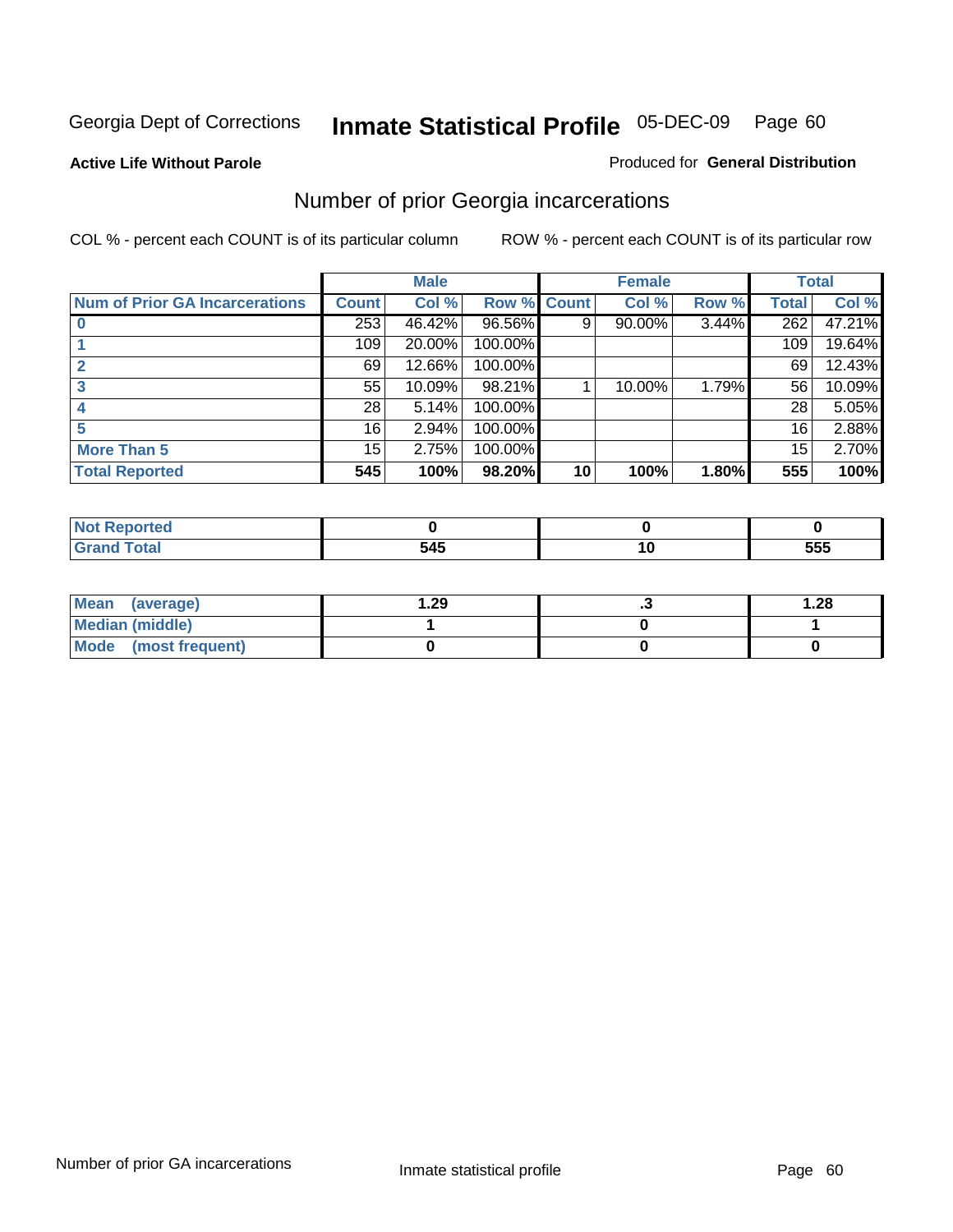**Active Life Without Parole** 

Produced for **General Distribution**

# Prison sentence in years

COL % - percent each COUNT is of its particular column ROW % - percent each COUNT is of its particular row

|                                 | <b>Male</b> |         |                    | <b>Female</b> |            |       | $\tau$ otal |         |
|---------------------------------|-------------|---------|--------------------|---------------|------------|-------|-------------|---------|
| <b>Prison Sentence In Years</b> | Count l     | Col %   | <b>Row % Count</b> |               | Col %      | Row % | $\tau$ otal | Col %   |
| <b>Life Without Parole</b>      | 545         | 100.00% | 98.20%             | 10            | $100.00\%$ | ا%80. | 555         | 100.00% |
| <b>Total Reported</b>           | 545         | 100%    | 98.20%             | 10            | 100%       | 1.80% | 555         | 100%    |

| Reported                                 |                       |    |     |
|------------------------------------------|-----------------------|----|-----|
| <b>Total</b><br>$\sim$ . $\sim$ . $\sim$ | $\overline{ }$<br>545 | יי | 555 |

#### **Determinate (numeric) sentences only**

| <b>Mean</b> | (average) |  |  |
|-------------|-----------|--|--|

**All sentences (including determinate), with life, life without parole, and death sentences figured at 45 years**

| M <sub>PA</sub><br>laverane | ᠇  |        | т.     |
|-----------------------------|----|--------|--------|
|                             | __ | $\sim$ | $\sim$ |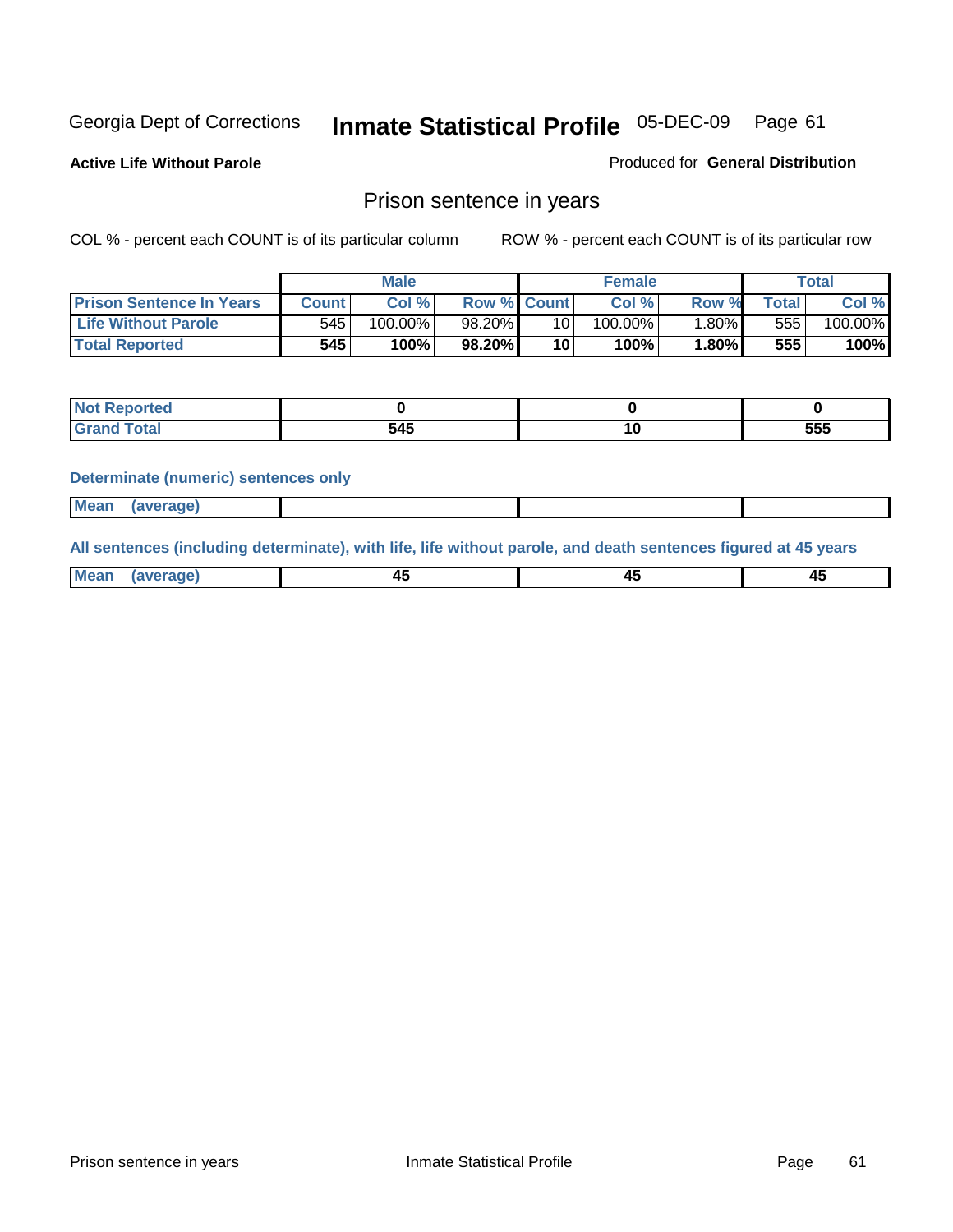#### **Active Life Without Parole**

#### Produced for **General Distribution**

# Primary offense, broken out into felonies vs misdemeanors

|                                  | <b>Male</b>  |         |                    |                 | <b>Female</b> | Total    |              |            |
|----------------------------------|--------------|---------|--------------------|-----------------|---------------|----------|--------------|------------|
| <b>Felonies and Misdemeanors</b> | <b>Count</b> | Col %   | <b>Row % Count</b> |                 | Col%          | Row %    | <b>Total</b> | Col%       |
| <b>Felonies</b>                  | 545          | 100.00% | 98.20%             | 10 <sup>1</sup> | $100.00\%$    | $1.80\%$ | 555          | $100.00\%$ |
| <b>Total Reported</b>            | 545          | 100%    | 98.2%              | 10              | 100%          | 1.8%     | 555          | 100%       |

| <b>Not</b><br><b>rted</b><br>. |           |              |     |
|--------------------------------|-----------|--------------|-----|
| Gra                            | МΚ<br>ידי | - - -<br>545 | 555 |

| M <sub>0</sub><br>. | צאור<br>. | . |
|---------------------|-----------|---|
|---------------------|-----------|---|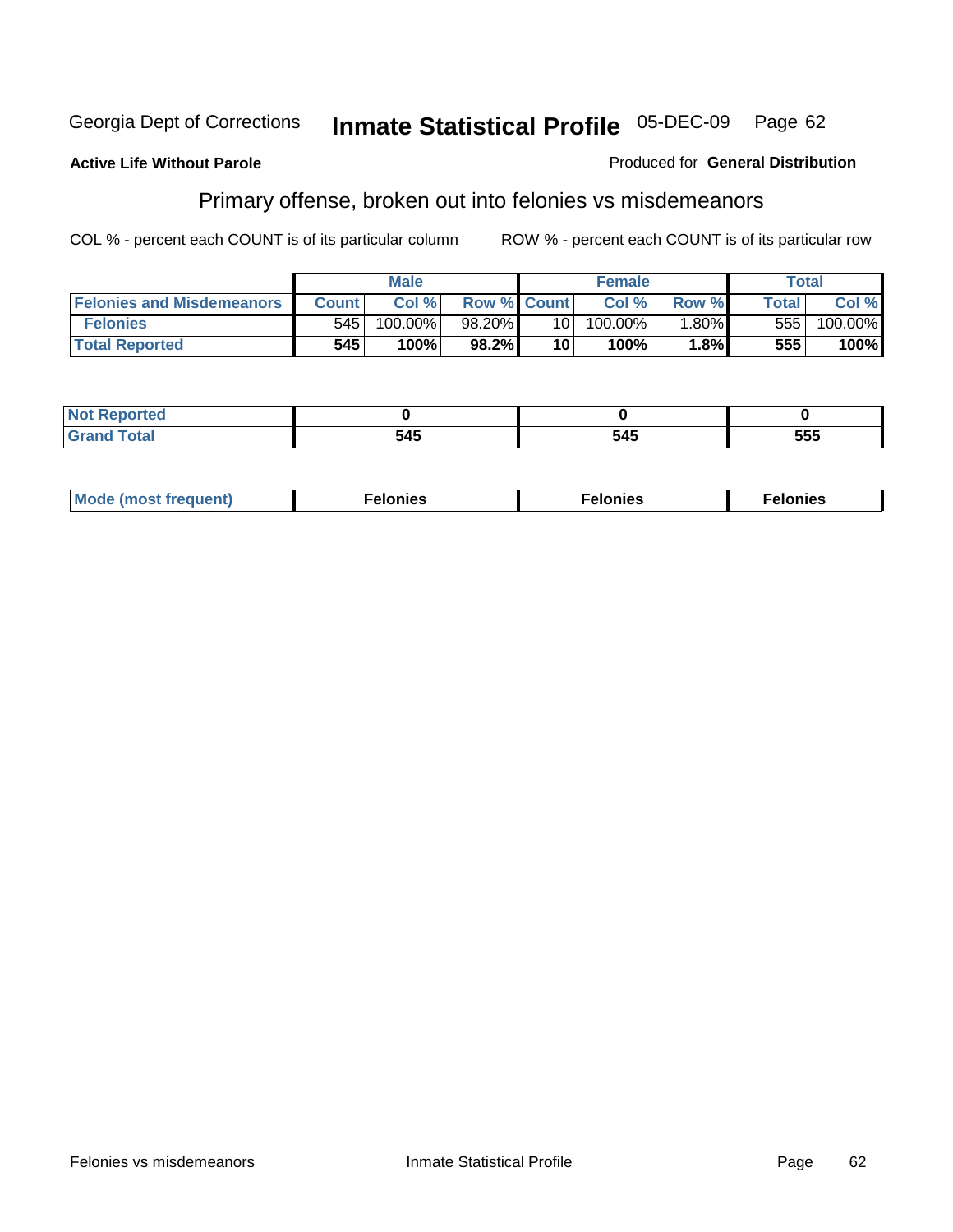#### **Active Life Without Parole**

#### Produced for **General Distribution**

# Primary offense, broken out into six broad crime categories

|                         | <b>Male</b>     |         |             | <b>Female</b> |         |          | <b>Total</b> |         |  |
|-------------------------|-----------------|---------|-------------|---------------|---------|----------|--------------|---------|--|
| <b>Crime Categories</b> | <b>Count</b>    | Col %   | Row % Count |               | Col %   | Row %    | <b>Total</b> | Col %   |  |
| <b>Violent</b>          | 452             | 82.94%  | 97.84%      | 10            | 100.00% | $2.16\%$ | 462          | 83.24%  |  |
| <b>Sex Crime</b><br>2   | 79 <sub>1</sub> | 14.50%  | 100.00%     |               | .00%    |          | 791          | 14.23%  |  |
| 3<br><b>Property</b>    |                 | $.37\%$ | 100.00%     |               | .00%    |          |              | $.36\%$ |  |
| <b>Drug</b><br>4        | 11              | 2.02%   | 100.00%     |               | .00%    |          | 11           | 1.98%   |  |
| <b>Other</b><br>6       |                 | $.18\%$ | 100.00%     |               | .00%    |          |              | .18%    |  |
| <b>Total Reported</b>   | 545             | 100%    | 98.2%       | 10            | 100%    | 1.8%     | 555          | 100%    |  |

| <u>orted</u><br>'NH<br>. |     |    |     |
|--------------------------|-----|----|-----|
| $f \wedge f \wedge f$    | 545 | 10 | 555 |

| Mo | n n | winlor" | ılen' |
|----|-----|---------|-------|
|    |     |         |       |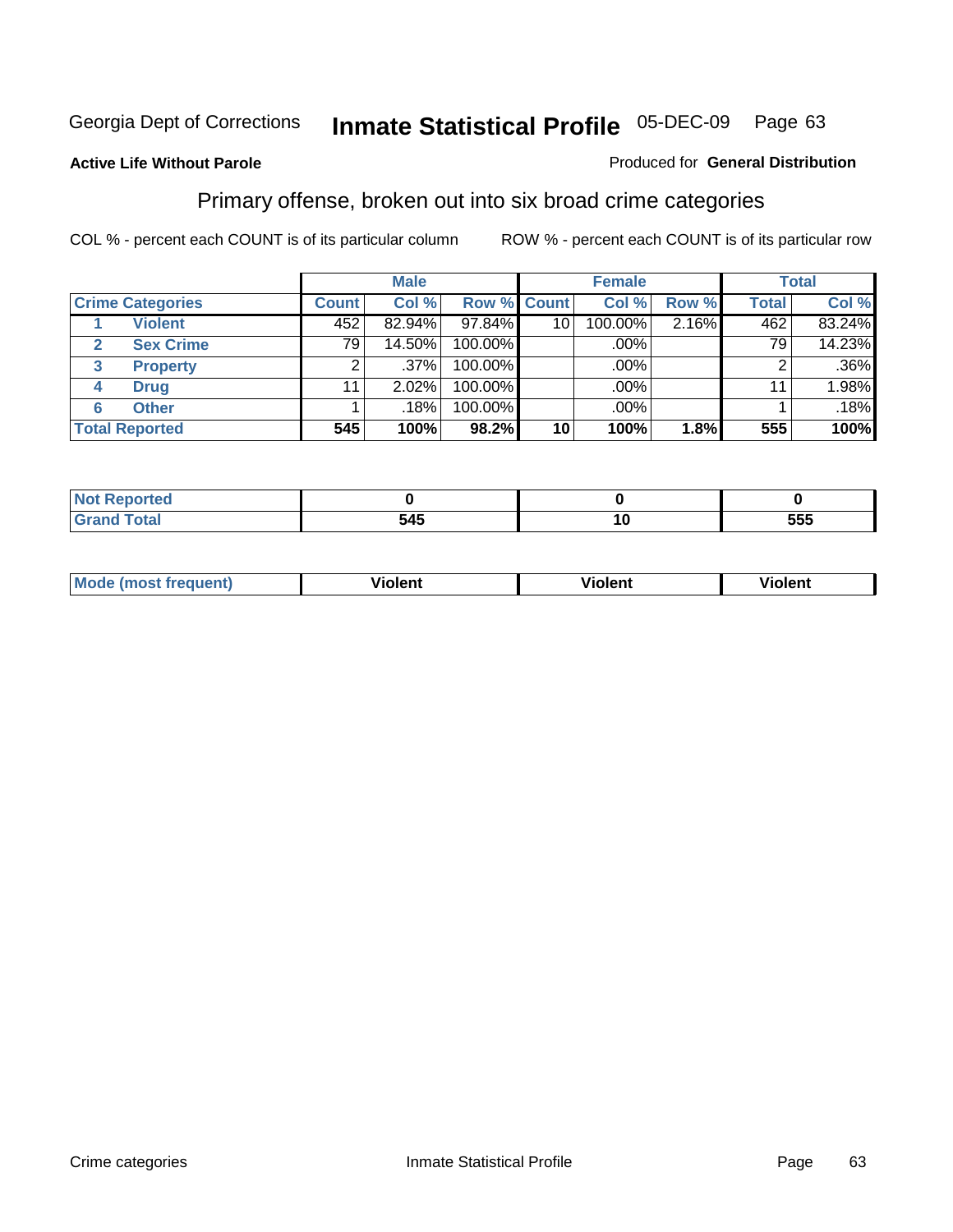#### **Active Life Without Parole**

#### Produced for **General Distribution**

# Primary offense, detailed offense code

|      |                                 |              | <b>Male</b> |         |                    | <b>Female</b> |       |                | <b>Total</b> |
|------|---------------------------------|--------------|-------------|---------|--------------------|---------------|-------|----------------|--------------|
|      | <b>Primary Offense</b>          | <b>Count</b> | Col %       |         | <b>Row % Count</b> | Col %         | Row % | <b>Total</b>   | Col %        |
| 1101 | <b>Murder</b>                   | 310          | 56.88%      | 97.18%  | 9                  | 90.00%        | 2.82% | 319            | 57.48%       |
| 1311 | <b>Kidnapping</b>               | 61           | 11.19%      | 100.00% |                    |               |       | 61             | 10.99%       |
| 1601 | <b>Burglary</b>                 | 2            | .37%        | 100.00% |                    |               |       | $\overline{2}$ | .36%         |
| 1902 | <b>Armed Robbery</b>            | 80           | 14.68%      | 98.77%  |                    | 10.00%        | 1.23% | 81             | 14.59%       |
| 1911 | <b>Hijacking Motor Vehicle</b>  |              | .18%        | 100.00% |                    |               |       |                | .18%         |
| 2001 | Rape                            | 55           | 10.09%      | 100.00% |                    |               |       | 55             | 9.91%        |
| 2003 | <b>Aggrav Sodomy</b>            | 4            | .73%        | 100.00% |                    |               |       | 4              | .72%         |
| 2009 | <b>Aggrav Sexual Battery</b>    | 5            | .92%        | 100.00% |                    |               |       | 5              | .90%         |
| 2019 | <b>Child Molestation</b>        | 3            | .55%        | 100.00% |                    |               |       | 3              | .54%         |
| 2021 | <b>Aggrav Child Molestation</b> | 12           | 2.20%       | 100.00% |                    |               |       | 12             | 2.16%        |
| 2912 | <b>Poss Of Certain</b>          |              | .18%        | 100.00% |                    |               |       |                | .18%         |
|      | <b>Weapons</b>                  |              |             |         |                    |               |       |                |              |
| 4012 | <b>Viol Ga Cntrl Sbst Act</b>   | 1            | .18%        | 100.00% |                    |               |       |                | .18%         |
| 4018 | <b>S/D Cont Sub School</b>      | 1            | .18%        | 100.00% |                    |               |       | 1              | .18%         |
| 4021 | <b>S/D Cocaine</b>              | 3            | .55%        | 100.00% |                    |               |       | 3              | .54%         |
| 4022 | <b>Poss Of Cocaine</b>          | 4            | .73%        | 100.00% |                    |               |       | 4              | .72%         |
| 4103 | <b>Traf Cocaine 401+ Gm</b>     |              | .18%        | 100.00% |                    |               |       |                | .18%         |
| 4134 | <b>Att/Consprcy Commt</b>       | 1            | .18%        | 100.00% |                    |               |       |                | .18%         |
|      | C/S/Of                          |              |             |         |                    |               |       |                |              |
|      | <b>Total Rported</b>            | 545          | 100%        | 98.2%   | 10                 | 100%          | 1.8%  | 555            | 100%         |

| <b>Not</b><br>: Reported    |     |    |     |
|-----------------------------|-----|----|-----|
| <b>Fotal</b><br><b>Grar</b> | 545 | ı. | 555 |

| Mode (most frequent) | 1101 Murder | 1101 Murder | 1101 Murder |
|----------------------|-------------|-------------|-------------|
|                      |             |             |             |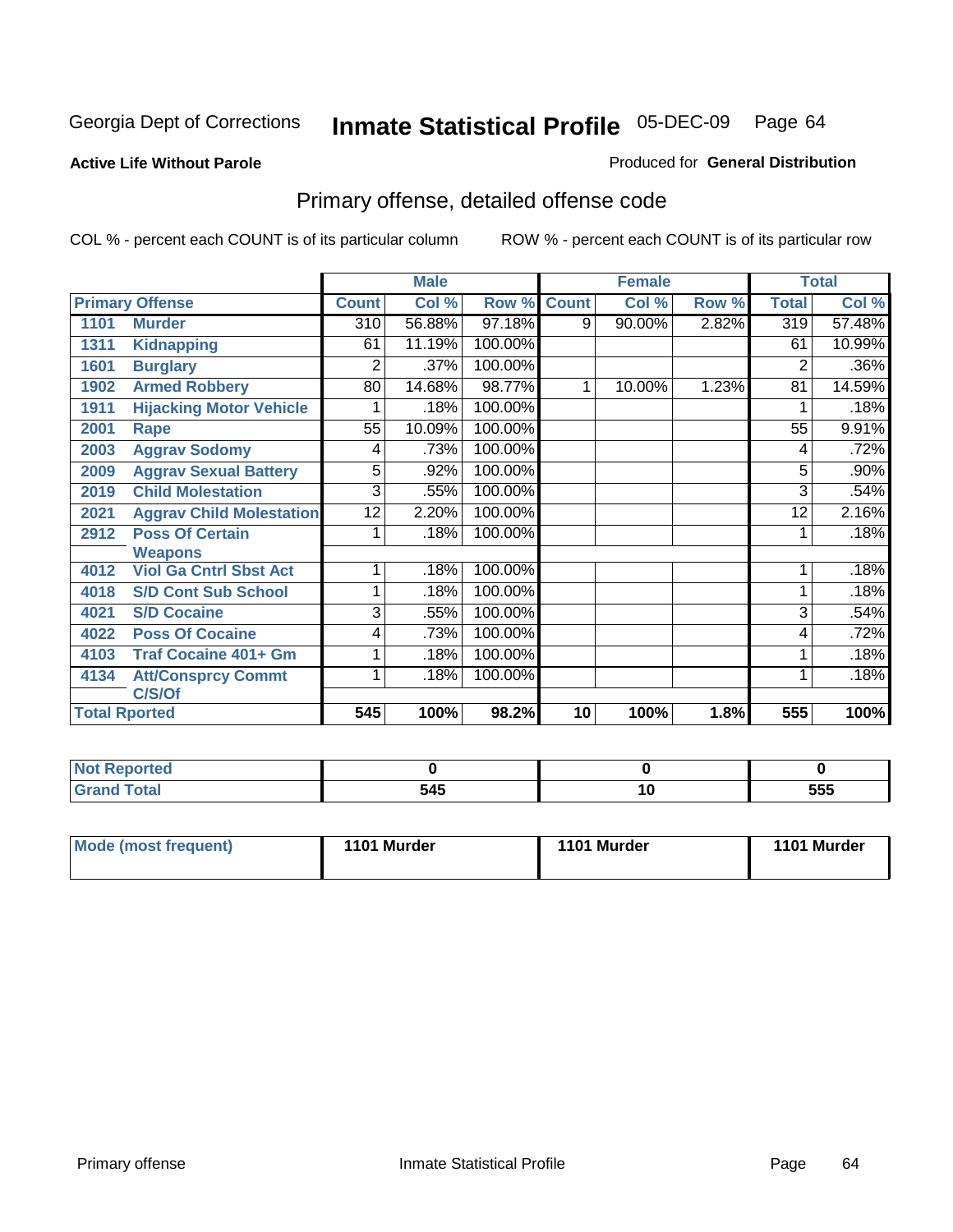**Active Life Without Parole** 

Produced for **General Distribution**

# County of conviction of primary offense

|                         |                             | <b>Male</b>             |       | <b>Female</b>      |   |        | <b>Total</b> |                 |                            |
|-------------------------|-----------------------------|-------------------------|-------|--------------------|---|--------|--------------|-----------------|----------------------------|
|                         | <b>County of Conviction</b> | <b>Count</b>            | Col % | <b>Row % Count</b> |   | Col %  | Row %        | <b>Total</b>    | $\overline{\text{Col }\%}$ |
| 1                       | <b>Appling</b>              | 1                       | .18%  | 100.00%            |   |        |              | 1               | .18%                       |
| $\overline{2}$          | <b>Atkinson</b>             | 1                       | .18%  | 100.00%            |   |        |              | 1               | .18%                       |
| $\overline{\mathbf{3}}$ | <b>Bacon</b>                | $\overline{2}$          | .37%  | 100.00%            |   |        |              | 2               | .36%                       |
| 5                       | <b>Baldwin</b>              | $\overline{6}$          | 1.10% | 100.00%            |   |        |              | $\overline{6}$  | 1.08%                      |
| $6\phantom{a}$          | <b>Banks</b>                | 1                       | .18%  | 100.00%            |   |        |              | 1               | .18%                       |
| 7                       | <b>Barrow</b>               | $\overline{3}$          | .55%  | 100.00%            |   |        |              | $\overline{3}$  | .54%                       |
| 8                       | <b>Bartow</b>               | $\overline{3}$          | .55%  | 100.00%            |   |        |              | $\overline{3}$  | .54%                       |
| 9                       | <b>Ben Hill</b>             | 4                       | .73%  | 100.00%            |   |        |              | 4               | .72%                       |
| 10                      | <b>Berrien</b>              | 1                       | .18%  | 100.00%            |   |        |              | 1               | .18%                       |
| 11                      | <b>Bibb</b>                 | $\overline{16}$         | 2.94% | 100.00%            |   |        |              | $\overline{16}$ | 2.88%                      |
| 12                      | <b>Bleckley</b>             | 1                       | .18%  | 100.00%            |   |        |              | 1               | .18%                       |
| 13                      | <b>Brantley</b>             | $\overline{2}$          | .37%  | 100.00%            |   |        |              | $\overline{2}$  | .36%                       |
| 14                      | <b>Brooks</b>               | 1                       | .18%  | 100.00%            |   |        |              | 1               | .18%                       |
| 16                      | <b>Bulloch</b>              | $\overline{3}$          | .55%  | 75.00%             | 1 | 10.00% | 25.00%       | 4               | .72%                       |
| 17                      | <b>Burke</b>                | 6                       | 1.10% | 100.00%            |   |        |              | 6               | 1.08%                      |
| 18                      | <b>Butts</b>                | $\overline{3}$          | .55%  | 100.00%            |   |        |              | $\overline{3}$  | .54%                       |
| 20                      | <b>Camden</b>               | $\overline{2}$          | .37%  | 100.00%            |   |        |              | $\overline{2}$  | .36%                       |
| 22                      | <b>Carroll</b>              | $\overline{2}$          | .37%  | 100.00%            |   |        |              | $\overline{2}$  | .36%                       |
| 23                      | <b>Catoosa</b>              | $\overline{2}$          | .37%  | 100.00%            |   |        |              | $\overline{2}$  | .36%                       |
| 24                      | <b>Charlton</b>             | 1                       | .18%  | 100.00%            |   |        |              | 1               | .18%                       |
| 25                      | <b>Chatham</b>              | $\overline{23}$         | 4.22% | 100.00%            |   |        |              | $\overline{23}$ | 4.14%                      |
| 27                      | Chattooga                   | 1                       | .18%  | 100.00%            |   |        |              | 1               | .18%                       |
| 28                      | <b>Cherokee</b>             | 3                       | .55%  | 100.00%            |   |        |              | 3               | .54%                       |
| 29                      | <b>Clarke</b>               | $\overline{12}$         | 2.20% | 100.00%            |   |        |              | $\overline{12}$ | 2.16%                      |
| 31                      | <b>Clayton</b>              | $\overline{18}$         | 3.30% | 100.00%            |   |        |              | 18              | 3.24%                      |
| 33                      | <b>Cobb</b>                 | $\overline{16}$         | 2.94% | 94.12%             | 1 | 10.00% | 5.88%        | $\overline{17}$ | 3.06%                      |
| 34                      | <b>Coffee</b>               | 4                       | .73%  | 100.00%            |   |        |              | 4               | .72%                       |
| 35                      | <b>Colquitt</b>             | 4                       | .73%  | 100.00%            |   |        |              | 4               | .72%                       |
| 36                      | <b>Columbia</b>             | 5                       | .92%  | 100.00%            |   |        |              | $\overline{5}$  | .90%                       |
| 37                      | <b>Cook</b>                 | $\overline{3}$          | .55%  | 100.00%            |   |        |              | $\overline{3}$  | .54%                       |
| 38                      | <b>Coweta</b>               | $\overline{3}$          | .55%  | 100.00%            |   |        |              | $\overline{3}$  | .54%                       |
| 40                      | <b>Crisp</b>                | 1                       | .18%  | 100.00%            |   |        |              | 1               | .18%                       |
| 41                      | <b>Dade</b>                 | 1                       | .18%  | 100.00%            |   |        |              | 1               | .18%                       |
| 43                      | <b>Decatur</b>              | $\overline{2}$          | .37%  | 100.00%            |   |        |              | $\overline{2}$  | .36%                       |
| 44                      | <b>Dekalb</b>               | $\overline{45}$         | 8.26% | 97.83%             | 1 | 10.00% | 2.17%        | 46              | 8.29%                      |
| 45                      | <b>Dodge</b>                | 1                       | .18%  | 100.00%            |   |        |              | 1               | .18%                       |
| 46                      | <b>Dooly</b>                | $\overline{\mathbf{c}}$ | .37%  | 100.00%            |   |        |              | $\overline{2}$  | .36%                       |
| 47                      | <b>Dougherty</b>            | $\overline{19}$         | 3.49% | 100.00%            |   |        |              | $\overline{19}$ | 3.42%                      |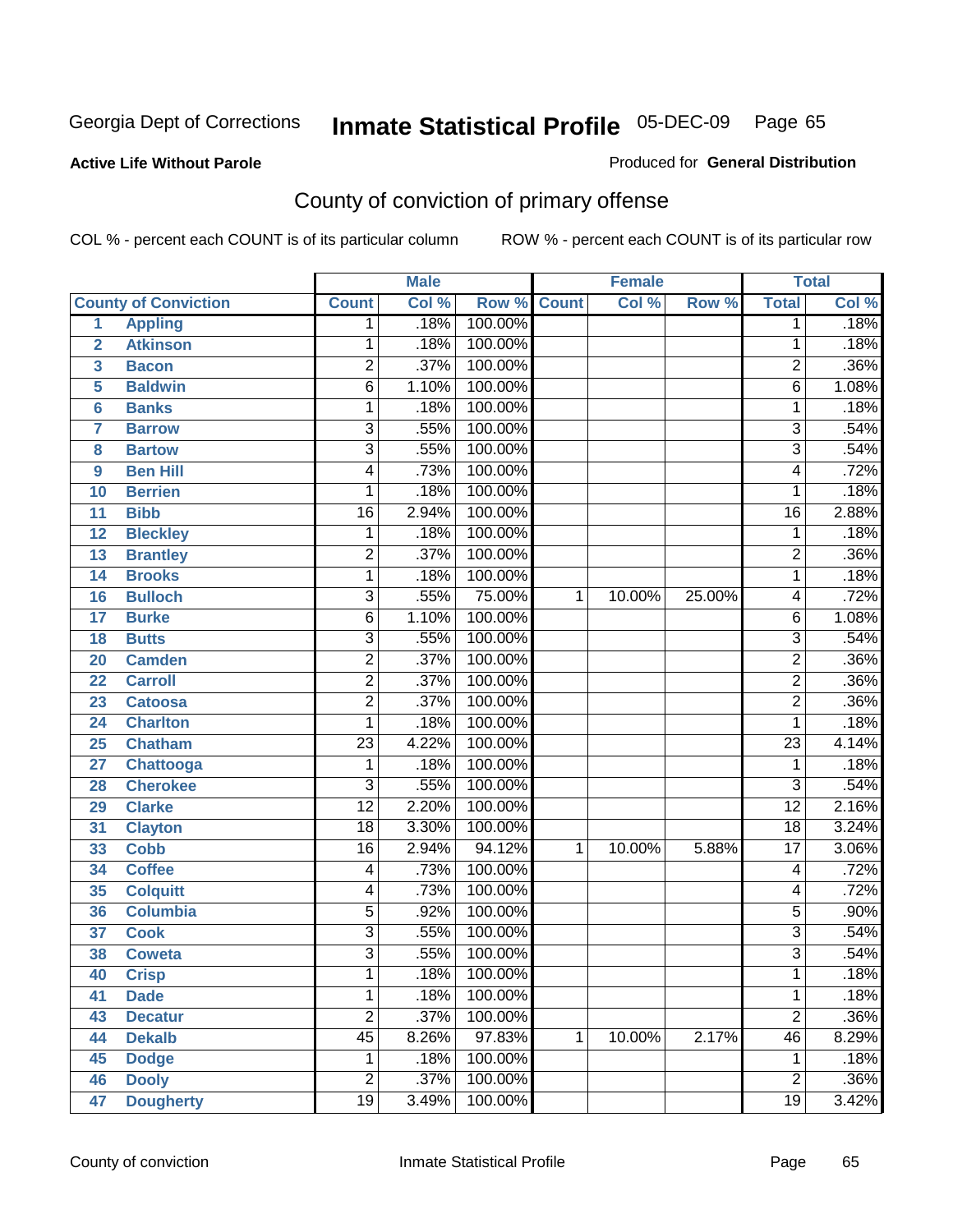Produced for **General Distribution**

### **Active Life Without Parole**

# County of conviction of primary offense

|     |                             |                         | <b>Male</b> |                    | <b>Female</b> |        |        | <b>Total</b>    |       |
|-----|-----------------------------|-------------------------|-------------|--------------------|---------------|--------|--------|-----------------|-------|
|     | <b>County of Conviction</b> | <b>Count</b>            | Col %       | <b>Row % Count</b> |               | Col %  | Row %  | <b>Total</b>    | Col % |
| 48  | <b>Douglas</b>              | $\overline{15}$         | 2.75%       | 93.75%             | 1             | 10.00% | 6.25%  | 16              | 2.88% |
| 49  | <b>Early</b>                | 1                       | .18%        | 100.00%            |               |        |        | 1               | .18%  |
| 51  | <b>Effingham</b>            | $\overline{3}$          | .55%        | 100.00%            |               |        |        | 3               | .54%  |
| 52  | <b>Elbert</b>               | $\overline{2}$          | .37%        | 100.00%            |               |        |        | $\overline{2}$  | .36%  |
| 53  | <b>Emanuel</b>              | $\overline{2}$          | .37%        | 100.00%            |               |        |        | $\overline{2}$  | .36%  |
| 56  | <b>Fayette</b>              | $\overline{\mathbf{4}}$ | .73%        | 100.00%            |               |        |        | 4               | .72%  |
| 57  | <b>Floyd</b>                | $\overline{6}$          | 1.10%       | 100.00%            |               |        |        | 6               | 1.08% |
| 58  | <b>Forsyth</b>              | 1                       | .18%        | 100.00%            |               |        |        | 1               | .18%  |
| 59  | <b>Franklin</b>             | $\overline{2}$          | .37%        | 100.00%            |               |        |        | $\overline{2}$  | .36%  |
| 60  | <b>Fulton</b>               | $\overline{54}$         | 9.91%       | 100.00%            |               |        |        | $\overline{54}$ | 9.73% |
| 61  | <b>Gilmer</b>               | 1                       | .18%        | 100.00%            |               |        |        | 1               | .18%  |
| 63  | <b>Glynn</b>                | $\overline{15}$         | 2.75%       | 100.00%            |               |        |        | $\overline{15}$ | 2.70% |
| 66  | <b>Greene</b>               | 1                       | .18%        | 100.00%            |               |        |        | 1               | .18%  |
| 67  | <b>Gwinnett</b>             | 8                       | 1.47%       | 88.89%             | 1             | 10.00% | 11.11% | $\overline{9}$  | 1.62% |
| 68  | <b>Habersham</b>            | 4                       | .73%        | 100.00%            |               |        |        | 4               | .72%  |
| 69  | <b>Hall</b>                 | 11                      | 2.02%       | 100.00%            |               |        |        | $\overline{11}$ | 1.98% |
| 71  | <b>Haralson</b>             | $\overline{2}$          | .37%        | 100.00%            |               |        |        | $\overline{2}$  | .36%  |
| 72  | <b>Harris</b>               | 1                       | .18%        | 100.00%            |               |        |        | 1               | .18%  |
| 73  | <b>Hart</b>                 | $\overline{4}$          | .73%        | 100.00%            |               |        |        | 4               | .72%  |
| 75  | <b>Henry</b>                | $\overline{10}$         | 1.83%       | 100.00%            |               |        |        | $\overline{10}$ | 1.80% |
| 76  | <b>Houston</b>              | 7                       | 1.28%       | 100.00%            |               |        |        | 7               | 1.26% |
| 77  | <b>Irwin</b>                | 1                       | .18%        | 100.00%            |               |        |        | 1               | .18%  |
| 78  | <b>Jackson</b>              | 9                       | 1.65%       | 100.00%            |               |        |        | 9               | 1.62% |
| 79  | <b>Jasper</b>               | 1                       | .18%        | 100.00%            |               |        |        | 1               | .18%  |
| 80  | <b>Jeff Davis</b>           | 1                       | .18%        | 100.00%            |               |        |        | 1               | .18%  |
| 81  | <b>Jefferson</b>            | 1                       | .18%        | 100.00%            |               |        |        | 1               | .18%  |
| 82  | <b>Jenkins</b>              | 1                       | .18%        | 100.00%            |               |        |        | 1               | .18%  |
| 84  | <b>Jones</b>                | 1                       | .18%        | 100.00%            |               |        |        | 1               | .18%  |
| 87  | <b>Laurens</b>              | $\overline{3}$          | .55%        | 100.00%            |               |        |        | $\overline{3}$  | .54%  |
| 88  | Lee                         | $\overline{2}$          | .37%        | 100.00%            |               |        |        | $\overline{2}$  | .36%  |
| 89  | <b>Liberty</b>              | $\overline{5}$          | .92%        | 100.00%            |               |        |        | $\overline{5}$  | .90%  |
| 91  | Long                        | $\overline{3}$          | .55%        | 100.00%            |               |        |        | $\overline{3}$  | .54%  |
| 92  | <b>Lowndes</b>              | $\overline{5}$          | .92%        | 100.00%            |               |        |        | $\overline{5}$  | .90%  |
| 95  | <b>Madison</b>              | 1                       | .18%        | 100.00%            |               |        |        | $\mathbf{1}$    | .18%  |
| 96  | <b>Marion</b>               | 1                       | .18%        | 100.00%            |               |        |        | $\mathbf 1$     | .18%  |
| 97  | <b>Mcduffie</b>             | 1                       | .18%        | 100.00%            |               |        |        | 1               | .18%  |
| 98  | <b>Mcintosh</b>             | 1                       | .18%        | 100.00%            |               |        |        | 1               | .18%  |
| 100 | <b>Miller</b>               | $\mathbf{1}$            | .18%        | 100.00%            |               |        |        | 1               | .18%  |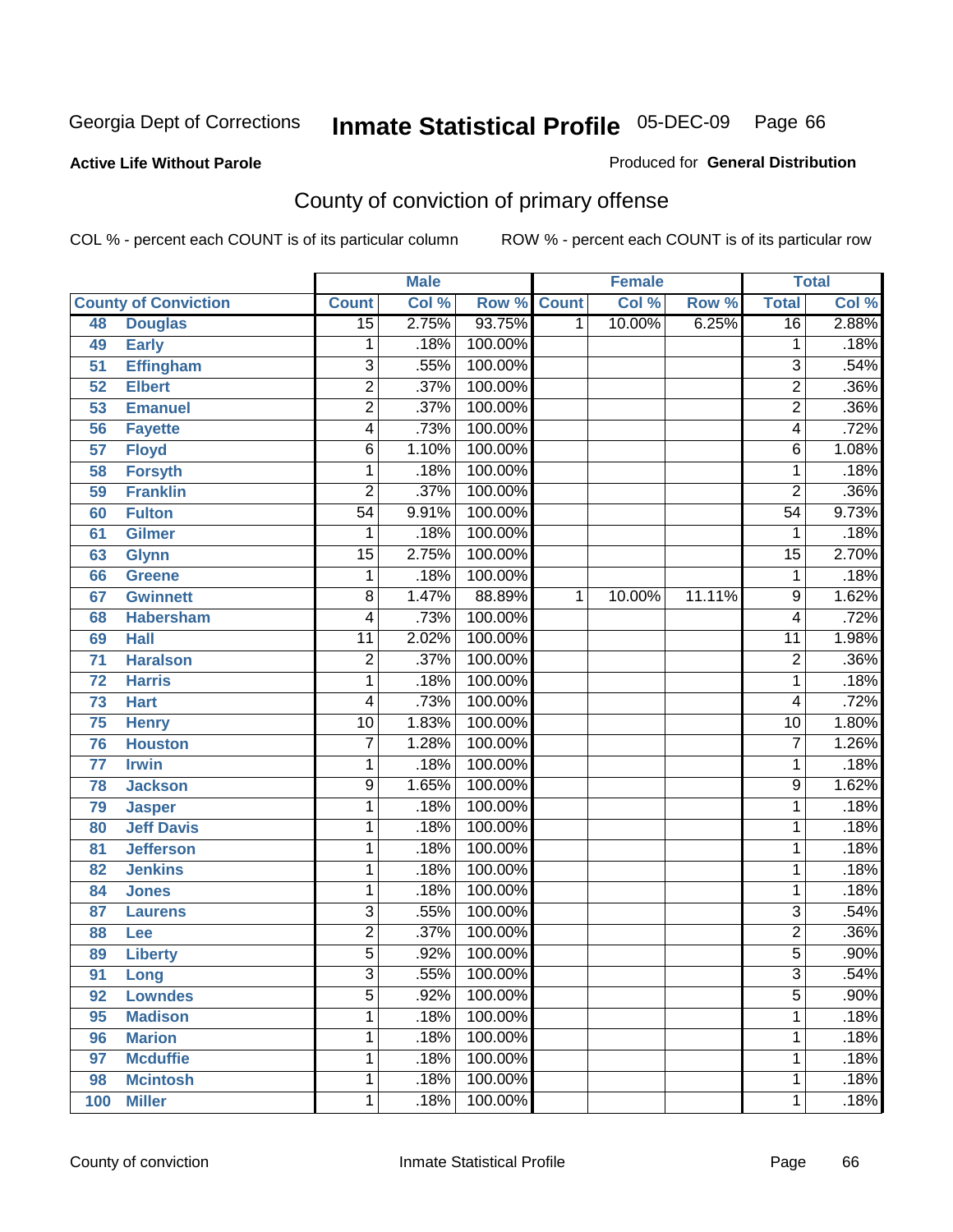#### **Active Life Without Parole**

#### Produced for **General Distribution**

# County of conviction of primary offense

|                                     |                           | <b>Male</b> |         |              | <b>Female</b> |        |                  | <b>Total</b> |
|-------------------------------------|---------------------------|-------------|---------|--------------|---------------|--------|------------------|--------------|
| <b>County of Conviction</b>         | <b>Count</b>              | Col %       | Row %   | <b>Count</b> | Col %         | Row %  | <b>Total</b>     | Col %        |
| 102<br><b>Monroe</b>                | $\overline{3}$            | .55%        | 100.00% |              |               |        | $\overline{3}$   | .54%         |
| 106<br><b>Muscogee</b>              | $\overline{18}$           | 3.30%       | 100.00% |              |               |        | $\overline{18}$  | 3.24%        |
| 107<br><b>Newton</b>                | 4                         | .73%        | 80.00%  | 1            | 10.00%        | 20.00% | $\overline{5}$   | .90%         |
| 109<br><b>Oglethorpe</b>            | 1                         | .18%        | 100.00% |              |               |        | $\overline{1}$   | .18%         |
| 110<br><b>Paulding</b>              | $\overline{2}$            | .37%        | 100.00% |              |               |        | $\overline{2}$   | .36%         |
| $\overline{113}$<br><b>Pierce</b>   | $\overline{2}$            | .37%        | 100.00% |              |               |        | $\overline{2}$   | .36%         |
| <b>Pike</b><br>114                  | $\overline{3}$            | .55%        | 75.00%  | 1            | 10.00%        | 25.00% | $\overline{4}$   | .72%         |
| <b>Polk</b><br>$\overline{115}$     | $\overline{2}$            | .37%        | 100.00% |              |               |        | $\overline{2}$   | .36%         |
| 116<br><b>Pulaski</b>               | $\overline{1}$            | .18%        | 100.00% |              |               |        | $\overline{1}$   | .18%         |
| 117<br>Putnam                       | 4                         | .73%        | 100.00% |              |               |        | 4                | .72%         |
| 119<br><b>Rabun</b>                 | $\overline{1}$            | .18%        | 100.00% |              |               |        | $\overline{1}$   | .18%         |
| 120<br><b>Randolph</b>              | $\overline{1}$            | .18%        | 100.00% |              |               |        | $\mathbf{1}$     | .18%         |
| $\overline{121}$<br><b>Richmond</b> | $\overline{23}$           | 4.22%       | 95.83%  | 1            | 10.00%        | 4.17%  | $\overline{24}$  | 4.32%        |
| <b>Rockdale</b><br>122              | $\overline{4}$            | .73%        | 100.00% |              |               |        | $\overline{4}$   | .72%         |
| <b>Spalding</b><br>126              | $\overline{5}$            | .92%        | 100.00% |              |               |        | $\overline{5}$   | .90%         |
| <b>Stephens</b><br>127              | $\overline{2}$            | .37%        | 100.00% |              |               |        | $\overline{2}$   | .36%         |
| 129<br><b>Sumter</b>                | 1                         | .18%        | 100.00% |              |               |        | 1                | .18%         |
| <b>Tattnall</b><br>132              | $\overline{2}$            | .37%        | 100.00% |              |               |        | $\overline{2}$   | .36%         |
| <b>Terrell</b><br>135               | $\overline{1}$            | .18%        | 100.00% |              |               |        | $\mathbf{1}$     | .18%         |
| 136<br><b>Thomas</b>                | 4                         | .73%        | 100.00% |              |               |        | 4                | .72%         |
| 137<br><b>Tift</b>                  | $\overline{5}$            | .92%        | 100.00% |              |               |        | $\overline{5}$   | .90%         |
| <b>Toombs</b><br>138                | $\overline{6}$            | 1.10%       | 100.00% |              |               |        | 6                | 1.08%        |
| <b>Towns</b><br>139                 | 1                         | .18%        | 100.00% |              |               |        | $\mathbf{1}$     | .18%         |
| $\overline{141}$<br><b>Troup</b>    | $\overline{1}$            | .18%        | 100.00% |              |               |        | $\mathbf{1}$     | .18%         |
| 142<br><b>Turner</b>                | 1                         | .18%        | 100.00% |              |               |        | $\mathbf{1}$     | .18%         |
| <b>Union</b><br>144                 | 1                         | .18%        | 100.00% |              |               |        | $\mathbf{1}$     | .18%         |
| 145<br><b>Upson</b>                 | $\overline{2}$            | .37%        | 100.00% |              |               |        | $\overline{2}$   | .36%         |
| <b>Walker</b><br>146                | $\overline{\overline{3}}$ | .55%        | 75.00%  | 1            | 10.00%        | 25.00% | 4                | .72%         |
| <b>Walton</b><br>147                | 4                         | .73%        | 100.00% |              |               |        | 4                | .72%         |
| 148<br><b>Ware</b>                  | $\overline{10}$           | 1.83%       | 100.00% |              |               |        | $\overline{10}$  | 1.80%        |
| 150<br><b>Washington</b>            | $\overline{2}$            | .37%        | 100.00% |              |               |        | $\overline{2}$   | .36%         |
| 151<br><b>Wayne</b>                 | $\overline{2}$            | .37%        | 66.67%  | 1            | 10.00%        | 33.33% | $\overline{3}$   | .54%         |
| 155<br><b>Whitfield</b>             | $\overline{6}$            | 1.10%       | 100.00% |              |               |        | 6                | 1.08%        |
| $\overline{157}$<br><b>Wilkes</b>   | $\overline{1}$            | .18%        | 100.00% |              |               |        | $\overline{1}$   | .18%         |
| <b>Total Rported</b>                | $\overline{545}$          | 100%        | 98.2%   | 10           | 100%          | 1.8%   | $\overline{555}$ | 100%         |

| <b>Not Reported</b><br>___ |  |  |  |
|----------------------------|--|--|--|
|----------------------------|--|--|--|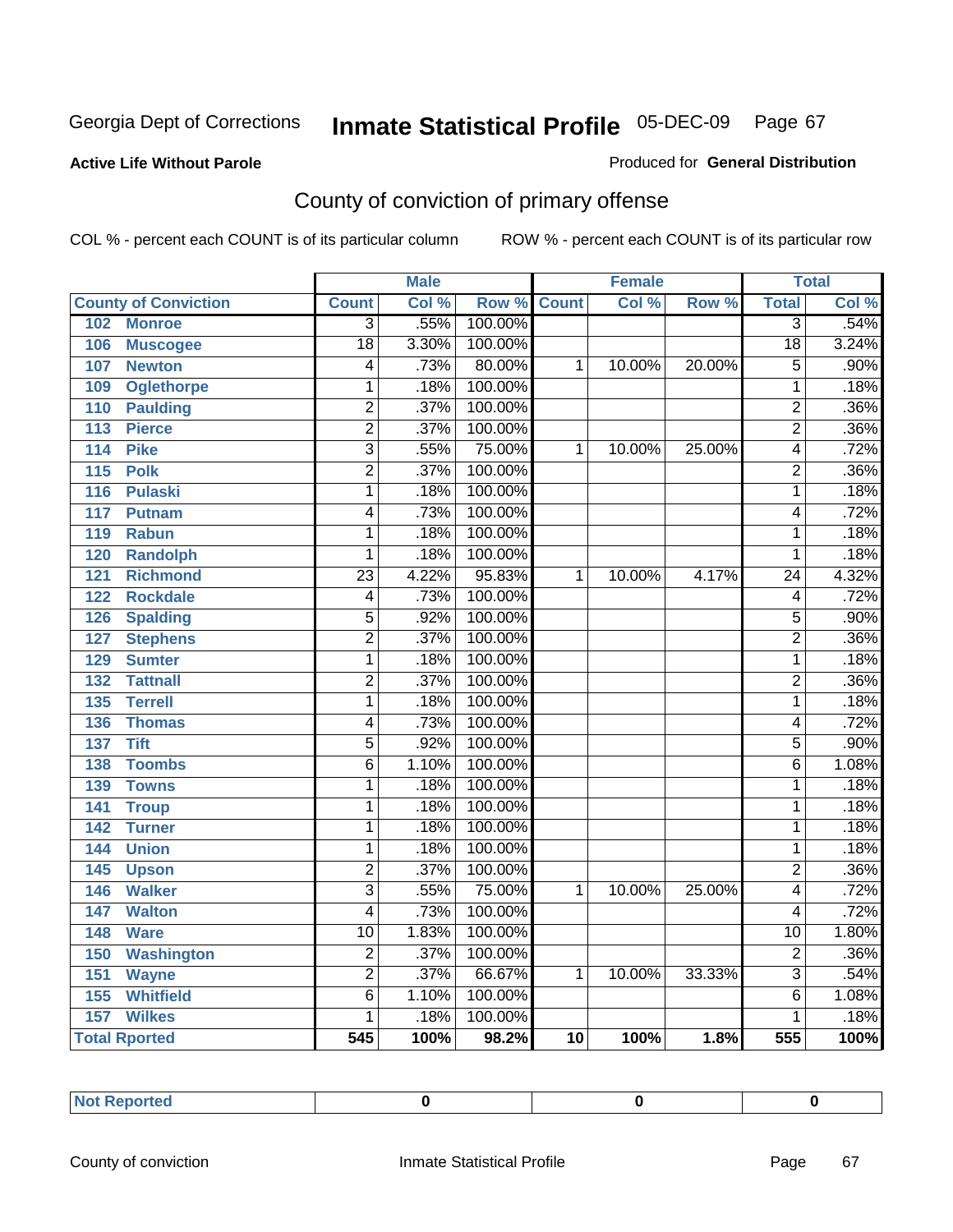**Active Life Without Parole** 

Produced for **General Distribution**

# County of conviction of primary offense

|                    | <b>Male</b> | <b>Female</b> | <b>Total</b> |
|--------------------|-------------|---------------|--------------|
| <b>Grand Total</b> | 545         | 10            | 555          |
|                    |             |               |              |

| M |  | <b>Walk</b> |  |
|---|--|-------------|--|
|---|--|-------------|--|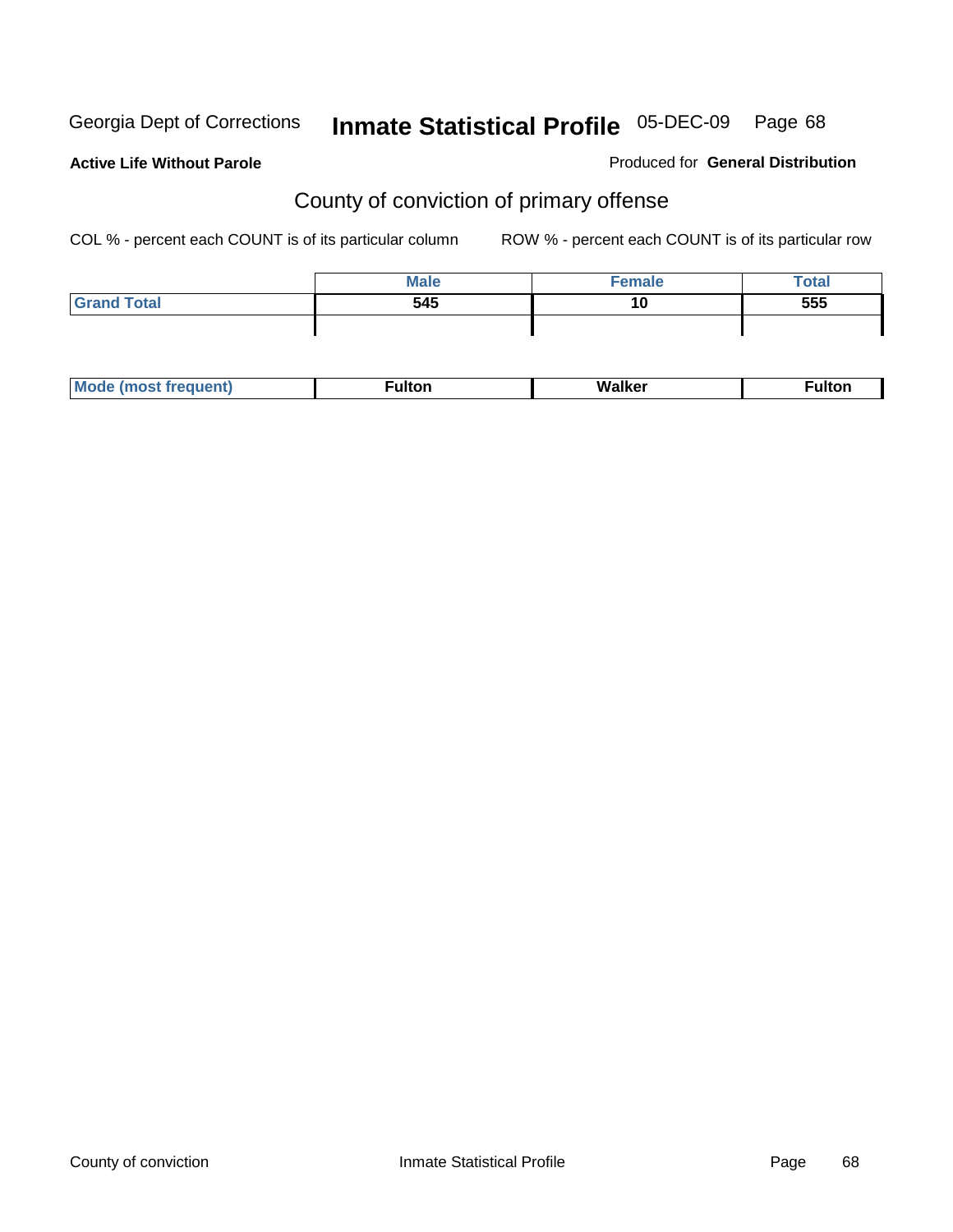### **Active Life Without Parole**

#### Produced for **General Distribution**

# Circuit of conviction of primary offense

|                         |                                 |                 | <b>Male</b> |         |              | <b>Female</b> |        |                 | <b>Total</b> |
|-------------------------|---------------------------------|-----------------|-------------|---------|--------------|---------------|--------|-----------------|--------------|
|                         | <b>Circuit of Conviction</b>    | <b>Count</b>    | Col %       | Row %   | <b>Count</b> | Col %         | Row %  | <b>Total</b>    | Col %        |
| 1                       | <b>Alapaha Circuit</b>          | 5               | .92%        | 100.00% |              |               |        | $\overline{5}$  | $.90\%$      |
| $\overline{2}$          | <b>Alcovy Circuit</b>           | $\overline{8}$  | 1.47%       | 88.89%  | 1            | 10.00%        | 11.11% | $\overline{9}$  | 1.62%        |
| $\overline{\mathbf{3}}$ | <b>Atlanta Circuit</b>          | $\overline{54}$ | 9.91%       | 100.00% |              |               |        | $\overline{54}$ | 9.73%        |
| 4                       | <b>Atlantic Circuit</b>         | $\overline{11}$ | 2.02%       | 100.00% |              |               |        | $\overline{11}$ | 1.98%        |
| 5                       | <b>Augusta Circuit</b>          | $\overline{34}$ | 6.24%       | 97.14%  | 1            | 10.00%        | 2.86%  | $\overline{35}$ | 6.31%        |
| $6\overline{6}$         | <b>Blue Ridge Circuit</b>       | $\overline{3}$  | .55%        | 100.00% |              |               |        | $\overline{3}$  | .54%         |
| $\overline{\mathbf{7}}$ | <b>Brunswick Circuit</b>        | $\overline{21}$ | 3.85%       | 95.45%  | 1            | 10.00%        | 4.55%  | $\overline{22}$ | 3.96%        |
| 8                       | <b>Chattahoochee Circuit</b>    | $\overline{20}$ | 3.67%       | 100.00% |              |               |        | 20              | 3.60%        |
| 9                       | <b>Cherokee Circuit</b>         | $\overline{3}$  | .55%        | 100.00% |              |               |        | $\overline{3}$  | .54%         |
| 10                      | <b>Clayton Circuit</b>          | $\overline{18}$ | 3.30%       | 100.00% |              |               |        | $\overline{18}$ | 3.24%        |
| 11                      | <b>Cobb Circuit</b>             | $\overline{16}$ | 2.94%       | 94.12%  | 1            | 10.00%        | 5.88%  | $\overline{17}$ | 3.06%        |
| 12                      | <b>Conasauga Circuit</b>        | $\overline{6}$  | 1.10%       | 100.00% |              |               |        | $\overline{6}$  | 1.08%        |
| 13                      | <b>Cordele Circuit</b>          | 7               | 1.28%       | 100.00% |              |               |        | $\overline{7}$  | 1.26%        |
| 14                      | <b>Coweta Circuit</b>           | $\overline{6}$  | 1.10%       | 100.00% |              |               |        | 6               | 1.08%        |
| 15                      | <b>Dougherty Circuit</b>        | $\overline{19}$ | 3.49%       | 100.00% |              |               |        | $\overline{19}$ | 3.42%        |
| 16                      | <b>Dublin Circuit</b>           | $\overline{3}$  | .55%        | 100.00% |              |               |        | $\overline{3}$  | .54%         |
| 17                      | <b>Eastern Circuit</b>          | $\overline{23}$ | 4.22%       | 100.00% |              |               |        | $\overline{23}$ | 4.14%        |
| 18                      | <b>Flint Circuit</b>            | $\overline{10}$ | 1.83%       | 100.00% |              |               |        | $\overline{10}$ | 1.80%        |
| 19                      | <b>Griffin Circuit</b>          | 14              | 2.57%       | 93.33%  | 1            | 10.00%        | 6.67%  | $\overline{15}$ | 2.70%        |
| 20                      | <b>Gwinnett Circuit</b>         | $\overline{8}$  | 1.47%       | 88.89%  | 1            | 10.00%        | 11.11% | $\overline{9}$  | 1.62%        |
| 21                      | <b>Houston Circuit</b>          | 7               | 1.28%       | 100.00% |              |               |        | $\overline{7}$  | 1.26%        |
| 22                      | <b>Lookout Mountain Circuit</b> | 7               | 1.28%       | 87.50%  | 1            | 10.00%        | 12.50% | $\overline{8}$  | 1.44%        |
| 23                      | <b>Macon Circuit</b>            | $\overline{16}$ | 2.94%       | 100.00% |              |               |        | $\overline{16}$ | 2.88%        |
| 24                      | <b>Middle Circuit</b>           | 11              | 2.02%       | 100.00% |              |               |        | $\overline{11}$ | 1.98%        |
| 25                      | <b>Mountain Circuit</b>         | $\overline{7}$  | 1.28%       | 100.00% |              |               |        | $\overline{7}$  | 1.26%        |
| 26                      | <b>Northeastern Circuit</b>     | $\overline{11}$ | 2.02%       | 100.00% |              |               |        | $\overline{11}$ | 1.98%        |
| 27                      | <b>Northern Circuit</b>         | 10              | 1.83%       | 100.00% |              |               |        | $\overline{10}$ | 1.80%        |
| 28                      | <b>Ocmulgee Circuit</b>         | $\overline{13}$ | 2.39%       | 100.00% |              |               |        | $\overline{13}$ | 2.34%        |
| 29                      | <b>Oconee Circuit</b>           | $\overline{3}$  | .55%        | 100.00% |              |               |        | $\overline{3}$  | .54%         |
| 30                      | <b>Ogeechee Circuit</b>         | 7               | 1.28%       | 87.50%  | 1            | 10.00%        | 12.50% | $\overline{8}$  | 1.44%        |
| $\overline{31}$         | <b>Pataula Circuit</b>          | 4               | .73%        | 100.00% |              |               |        | 4               | .72%         |
| 32                      | <b>Piedmont Circuit</b>         | 13              | 2.39%       | 100.00% |              |               |        | 13              | 2.34%        |
| 33                      | <b>Rome Circuit</b>             | $\overline{6}$  | 1.10%       | 100.00% |              |               |        | $\overline{6}$  | 1.08%        |
| 34                      | <b>South Georgia Circuit</b>    | $\overline{2}$  | .37%        | 100.00% |              |               |        | $\overline{2}$  | .36%         |
| 35                      | <b>Southern Circuit</b>         | 14              | 2.57%       | 100.00% |              |               |        | 14              | 2.52%        |
| 36                      | <b>Southwestern Circuit</b>     | $\overline{3}$  | .55%        | 100.00% |              |               |        | $\overline{3}$  | .54%         |
| 37                      | <b>Stone Mountain Circuit</b>   | $\overline{45}$ | 8.26%       | 97.83%  | 1            | 10.00%        | 2.17%  | 46              | 8.29%        |
| 38                      | <b>Tallapoosa Circuit</b>       | $\overline{4}$  | .73%        | 100.00% |              |               |        | 4               | .72%         |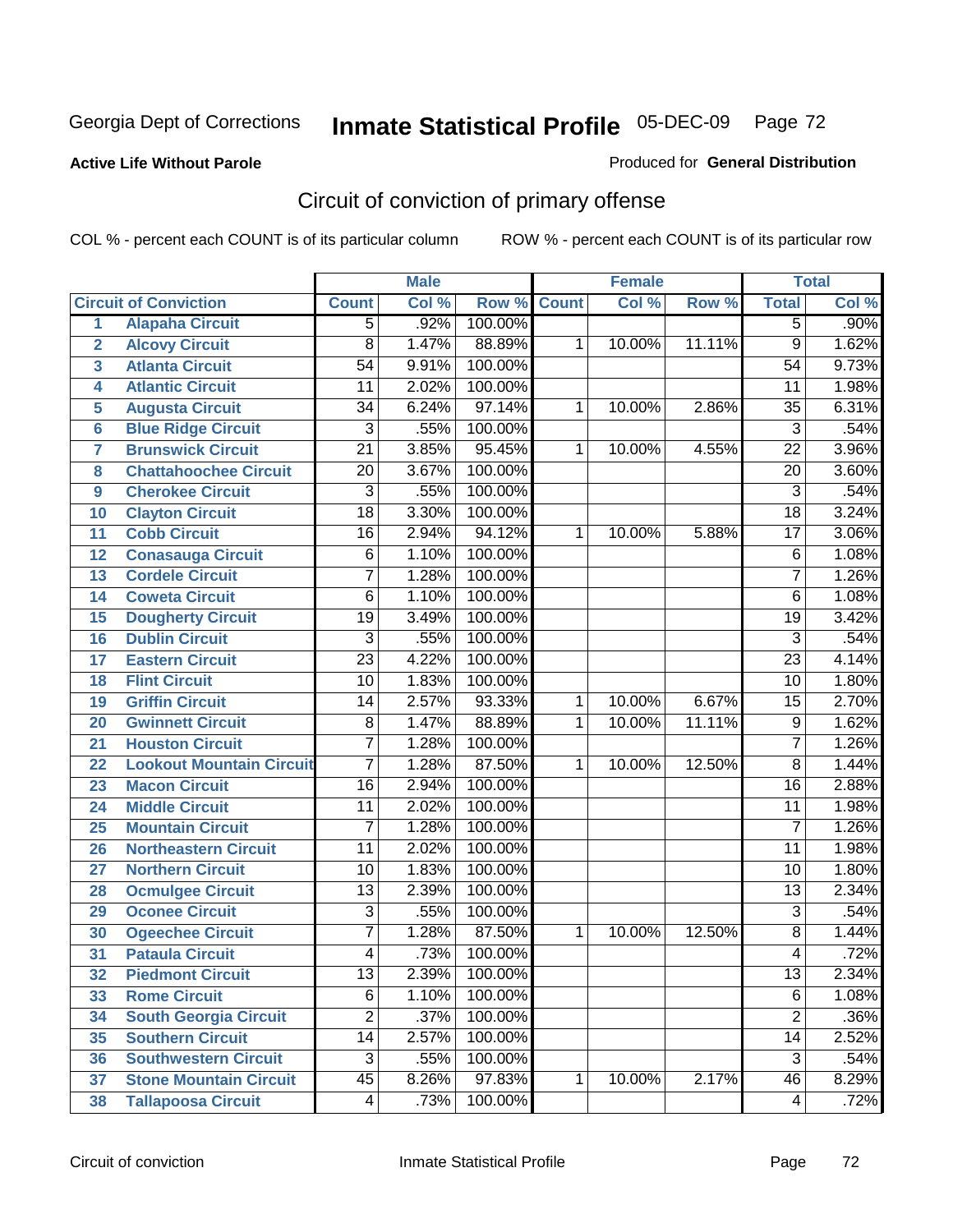**Active Life Without Parole** 

#### Produced for **General Distribution**

# Circuit of conviction of primary offense

|    |                              |              | <b>Male</b> |         |              | <b>Female</b> |       |              | <b>Total</b> |
|----|------------------------------|--------------|-------------|---------|--------------|---------------|-------|--------------|--------------|
|    | <b>Circuit of Conviction</b> | <b>Count</b> | Col %       | Row %   | <b>Count</b> | Col %         | Row % | <b>Total</b> | Col %        |
| 39 | <b>Tifton Circuit</b>        |              | 1.28%       | 100.00% |              |               |       |              | $1.26\%$     |
| 40 | <b>Toombs Circuit</b>        | ◠            | $.37\%$     | 100.00% |              |               |       | 2            | $.36\%$      |
| 41 | <b>Waycross Circuit</b>      | 21           | 3.85%       | 100.00% |              |               |       | 21           | 3.78%        |
| 42 | <b>Western Circuit</b>       | 12           | 2.20%       | 100.00% |              |               |       | 12           | 2.16%        |
| 43 | <b>Rockdale Circuit</b>      | 4            | .73%        | 100.00% |              |               |       | 4            | .72%         |
| 44 | <b>Douglas Circuit</b>       | 15           | 2.75%       | 93.75%  |              | 10.00%        | 6.25% | 16           | 2.88%        |
| 45 | <b>Appalachian Circuit</b>   |              | .18%        | 100.00% |              |               |       |              | .18%         |
| 46 | <b>Enotah Circuit</b>        | 2            | $.37\%$     | 100.00% |              |               |       | 2            | $.36\%$      |
| 47 | <b>Bell-Forsyth Circuit</b>  |              | .18%        | 100.00% |              |               |       |              | .18%         |
| 48 | <b>Towaliga Circuit</b>      | 6            | 1.10%       | 100.00% |              |               |       | 6            | 1.08%        |
| 49 | <b>Paulding Circuit</b>      | 2            | $.37\%$     | 100.00% |              |               |       | 2            | $.36\%$      |
|    | <b>Total Rported</b>         | 545          | 100%        | 98.2%   | 10           | 100%          | 1.8%  | 555          | 100%         |

| ported                |     |    |            |
|-----------------------|-----|----|------------|
| <b>cotal</b><br>_____ | 545 | יי | ---<br>ວວວ |

|  | M | *****<br>⊡alilu | chee | .<br>''ILC |
|--|---|-----------------|------|------------|
|--|---|-----------------|------|------------|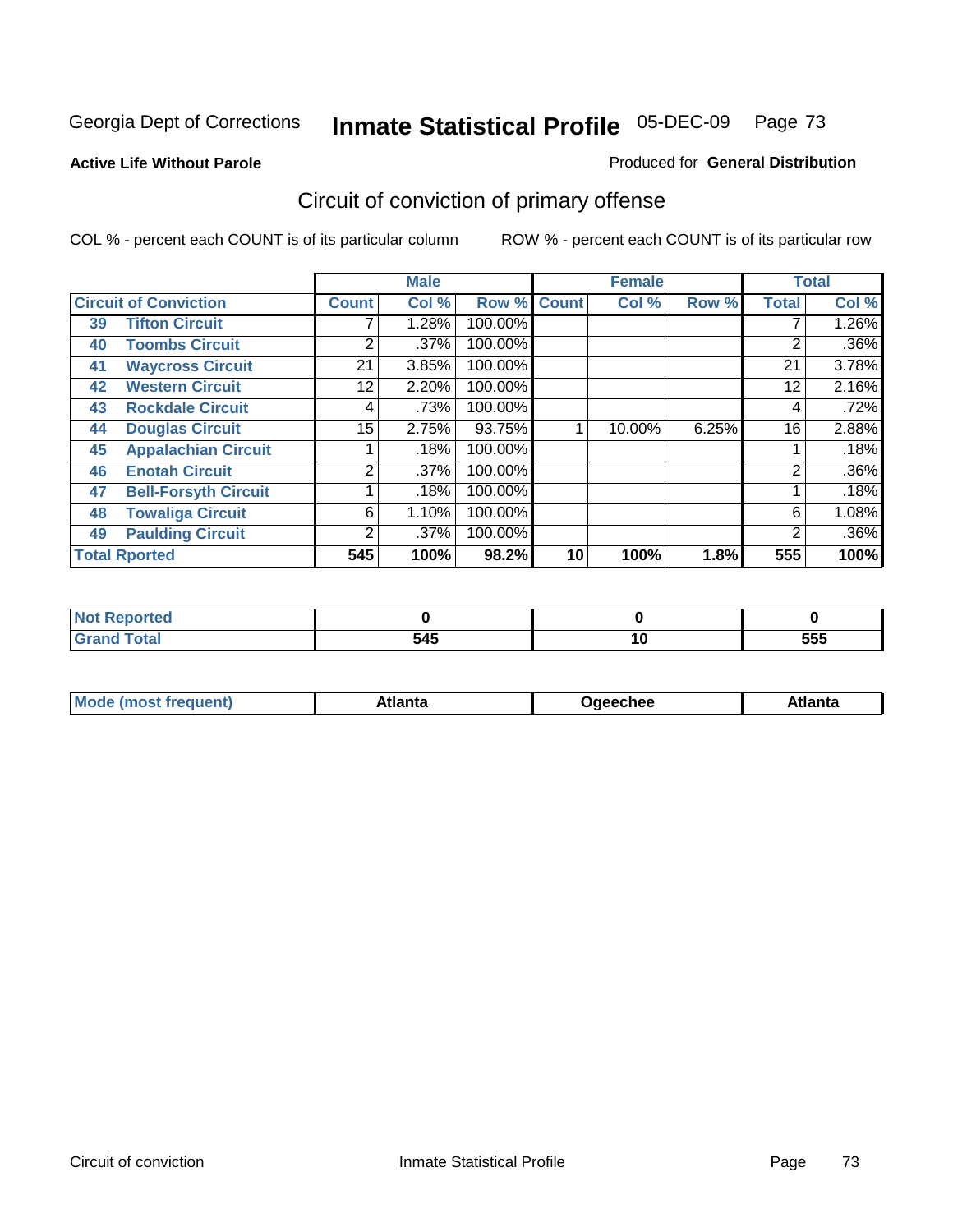### **Active Life Without Parole**

#### Produced for **General Distribution**

# Years served (jail + prison) in this incarceration

|                       |                 | <b>Male</b> |         |                | <b>Female</b> |       |                 | <b>Total</b> |
|-----------------------|-----------------|-------------|---------|----------------|---------------|-------|-----------------|--------------|
| <b>Years Served</b>   | <b>Count</b>    | Col %       | Row %   | <b>Count</b>   | Col %         | Row % | <b>Total</b>    | Col %        |
| Less than one year    | $\overline{21}$ | 3.88%       | 95.45%  | 1              | 11.11%        | 4.55% | $\overline{22}$ | 4.00%        |
| $1$ to 1.99 years     | 16              | 2.96%       | 100.00% |                |               |       | 16              | 2.91%        |
| $2$ to 2.99 years     | $\overline{23}$ | 4.25%       | 100.00% |                |               |       | $\overline{23}$ | 4.18%        |
| 3 to 3.99 years       | $\overline{15}$ | 2.77%       | 93.75%  | $\mathbf{1}$   | 11.11%        | 6.25% | $\overline{16}$ | 2.91%        |
| 4 to 4.99 years       | $\overline{27}$ | 4.99%       | 96.43%  | $\mathbf{1}$   | 11.11%        | 3.57% | $\overline{28}$ | 5.09%        |
| 5 to 5.99 years       | $\overline{33}$ | 6.10%       | 100.00% |                |               |       | $\overline{33}$ | 6.00%        |
| 6 to 6.99 years       | $\overline{28}$ | 5.18%       | 96.55%  | $\mathbf{1}$   | 11.11%        | 3.45% | $\overline{29}$ | 5.27%        |
| 7 to 7.99 years       | $\overline{41}$ | 7.58%       | 93.18%  | $\overline{3}$ | 33.33%        | 6.82% | 44              | 8.00%        |
| 8 to 8.99 years       | $\overline{42}$ | 7.76%       | 100.00% |                |               |       | $\overline{42}$ | 7.64%        |
| 9 to 9.99 years       | $\overline{48}$ | 8.87%       | 100.00% |                |               |       | 48              | 8.73%        |
| 10 to 10.99 years     | $\overline{32}$ | 5.91%       | 100.00% |                |               |       | $\overline{32}$ | 5.82%        |
| 11 to 11.99 years     | 45              | 8.32%       | 97.83%  | 1              | 11.11%        | 2.17% | 46              | 8.36%        |
| 12 to 12.99 years     | 46              | 8.50%       | 97.87%  | $\overline{1}$ | 11.11%        | 2.13% | $\overline{47}$ | 8.55%        |
| 13 to 13.99 years     | 41              | 7.58%       | 100.00% |                |               |       | 41              | 7.45%        |
| 14 to 14.99 years     | $\overline{22}$ | 4.07%       | 100.00% |                |               |       | $\overline{22}$ | 4.00%        |
| 15 to 15.99 years     | $\overline{23}$ | 4.25%       | 100.00% |                |               |       | $\overline{23}$ | 4.18%        |
| 16 to 16.99 years     | 14              | 2.59%       | 100.00% |                |               |       | 14              | 2.55%        |
| 17 to 17.99 years     | $\overline{3}$  | 0.55%       | 100.00% |                |               |       | $\overline{3}$  | 0.55%        |
| 18 to 18.99 years     | $\overline{6}$  | 1.11%       | 100.00% |                |               |       | $\overline{6}$  | 1.09%        |
| 19 to 19.99 years     | 1               | 0.18%       | 100.00% |                |               |       | 1               | 0.18%        |
| 20 to 20.99 years     | 4               | 0.74%       | 100.00% |                |               |       | 4               | 0.73%        |
| 21 to 21.99 years     | 1               | 0.18%       | 100.00% |                |               |       | 1               | 0.18%        |
| 22 to 22.99 years     | $\overline{2}$  | 0.37%       | 100.00% |                |               |       | $\overline{2}$  | 0.36%        |
| 23 to 23.99 years     | 1               | 0.18%       | 100.00% |                |               |       | 1               | 0.18%        |
| 25 to 25.99 years     | 1               | 0.18%       | 100.00% |                |               |       | $\overline{1}$  | 0.18%        |
| 29 to 29.99 years     | 1               | 0.18%       | 100.00% |                |               |       | 1               | 0.18%        |
| Thirty $+$ years      | 4               | 0.74%       | 100.00% |                |               |       | $\overline{4}$  | 0.73%        |
| <b>Total Reported</b> | 541             | 100%        | 98.36%  | 9              | 100%          | 1.64% | 550             | 100%         |

| чес.<br>. |     |     |     |
|-----------|-----|-----|-----|
|           | 545 | . . | 555 |

| <b>Mean</b><br>(average)       | 9.59              | 6.65               | 9.54                |
|--------------------------------|-------------------|--------------------|---------------------|
| Median (middle)                | 9.54              | 7.19               | 9.455               |
| <b>Mode</b><br>(most frequent) | 13 to 13.99 years | Less than one year | $13$ to 13.99 years |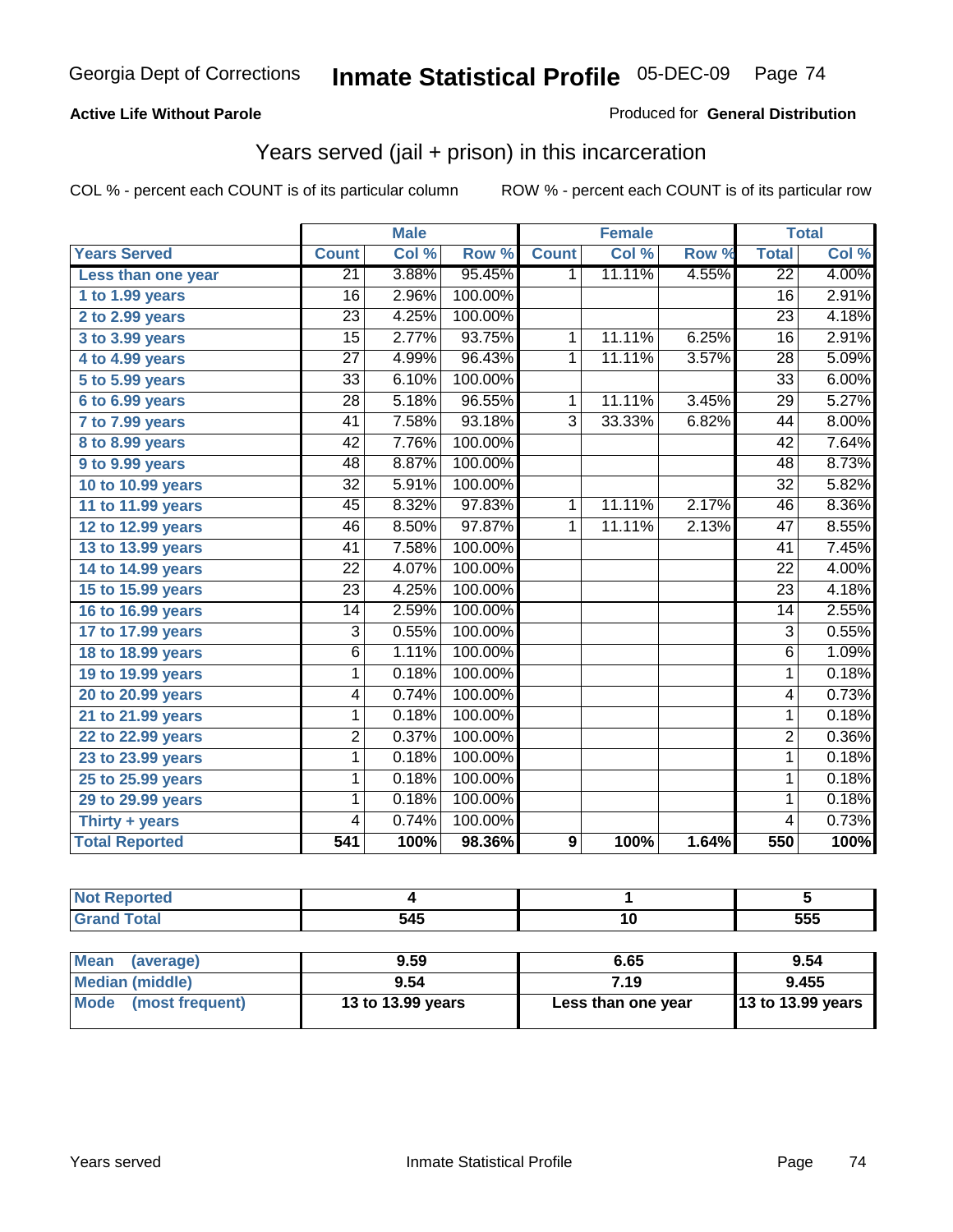### **Active Life Without Parole**

Produced for **General Distribution**

# Results of most recent HIV tests

|                         |              | <b>Male</b> |         |              | <b>Female</b> |          |       | Total   |
|-------------------------|--------------|-------------|---------|--------------|---------------|----------|-------|---------|
| <b>HIV Test Results</b> | <b>Count</b> | Col %       | Row %   | <b>Count</b> | Col %         | Row %    | Total | Col %   |
| <b>Positive</b>         |              | $1.29\%$    | 87.50%  |              | 10.00%        | 12.50%   |       | $.45\%$ |
| <b>Negative</b>         | 536'         | 98.71%      | 98.35%  |              | $90.00\%$ ,   | $1.65\%$ | 545   | 98.55%  |
| <b>Total Reported</b>   | 543          | 100%        | 98.19%I | 10           | 100%          | $1.81\%$ | 553   | 100%    |

| <b>Not Reported</b> |     |     |
|---------------------|-----|-----|
| <b>Grand Total</b>  | 545 | 555 |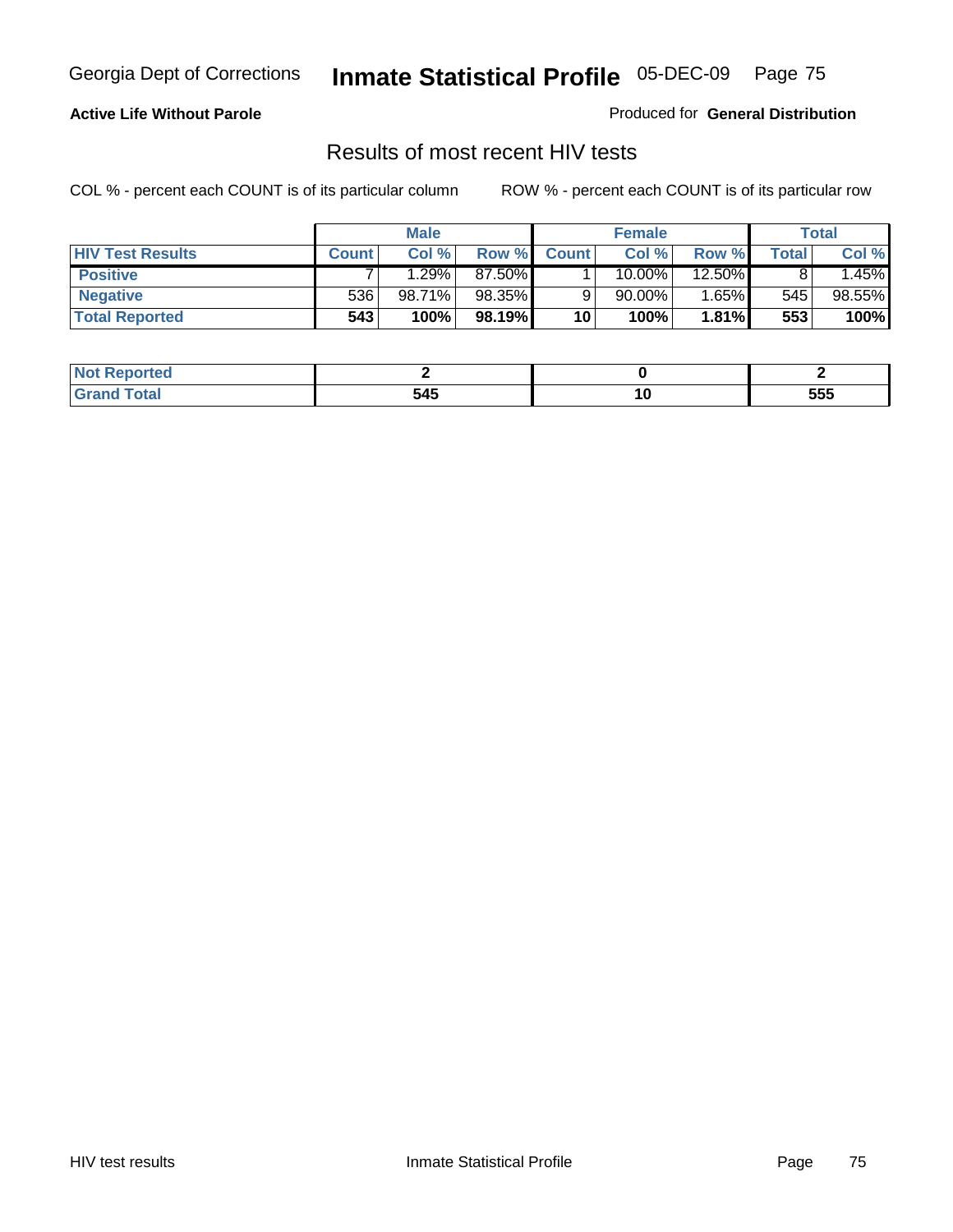## Georgia Dept of Corrections **Inmate Statistical Profile** 05-DEC-09 Page 76

#### **Active Life Without Parole**

#### Produced for **General Distribution**

### Results of most recent tuberculosis test

COL % - percent each COUNT is of its particular column ROW % - percent each COUNT is of its particular row

|                                  | <b>Male</b>  |           |           | <b>Female</b> |         |          | Total |          |
|----------------------------------|--------------|-----------|-----------|---------------|---------|----------|-------|----------|
| <b>Tuberculosis Test Results</b> | <b>Count</b> | Col%      | Row %     | <b>Count</b>  | Col%    | Row %    | Total | Col %    |
| <b>Positive on current test</b>  | 114          | $20.99\%$ | 100.00%   |               |         |          | 114   | 20.61%   |
| <b>Positive on previous test</b> | 28           | $5.16\%$  | 100.00%   |               |         |          | 28    | $5.06\%$ |
| <b>Negative</b>                  | 401          | 73.85%    | $97.57\%$ | 10            | 100.00% | 2.43%    | 411   | 74.32%   |
| <b>Total Reported</b>            | 543          | 100%      | 98.19%I   | 10            | 100%    | $1.81\%$ | 553   | 100%     |

| Reported    |     |    |     |
|-------------|-----|----|-----|
| <b>otal</b> | 545 | ΊU | 555 |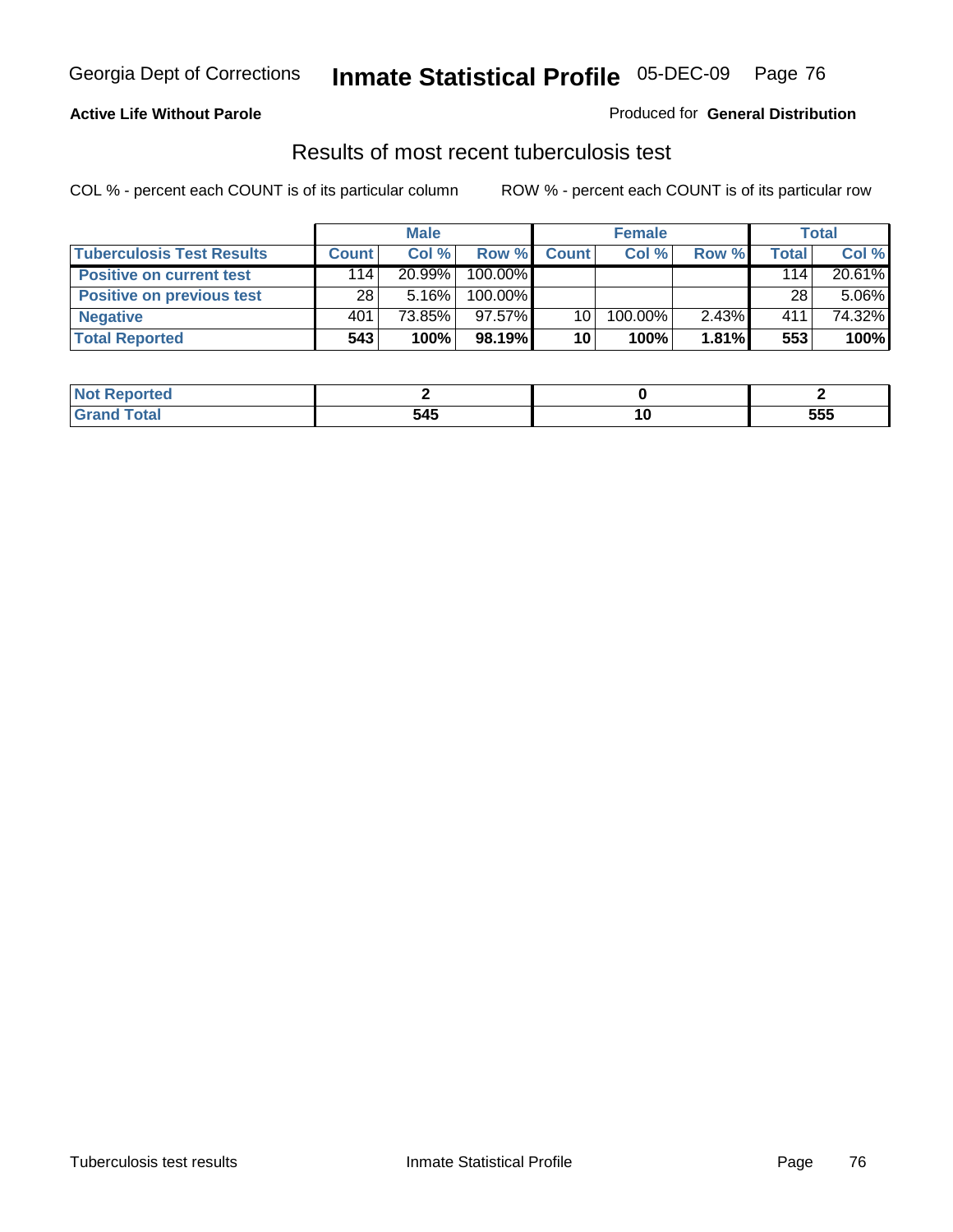# Georgia Dept of Corrections **Inmate Statistical Profile** 05-DEC-09 Page 77

### **Active Life Without Parole**

Produced for **General Distribution**

### Results of most recent syphilis test

COL % - percent each COUNT is of its particular column ROW % - percent each COUNT is of its particular row

|                                 | <b>Male</b>  |           |        | <b>Female</b> |           |            | Total  |        |
|---------------------------------|--------------|-----------|--------|---------------|-----------|------------|--------|--------|
| <b>Syphilis Test Results</b>    | <b>Count</b> | Col %     | Row %  | <b>Count</b>  | Col %     | Row %      | Total. | Col %  |
| <b>Positive on current test</b> | 16           | $2.97\%$  | 94.12% |               | $10.00\%$ | 5.88%      | 17     | 3.10%  |
| <b>Negative</b>                 | 522          | $97.03\%$ | 98.31% |               | 90.00%    | $1.69\%$ M | 531    | 96.90% |
| <b>Total Reported</b>           | 538          | 100%      | 98.18% | 10            | 100%      | 1.82%      | 548    | 100%   |

| <b>Not Reported</b> |     |                          |     |
|---------------------|-----|--------------------------|-----|
| <b>Total</b>        | 545 | $\overline{\phantom{a}}$ | 555 |